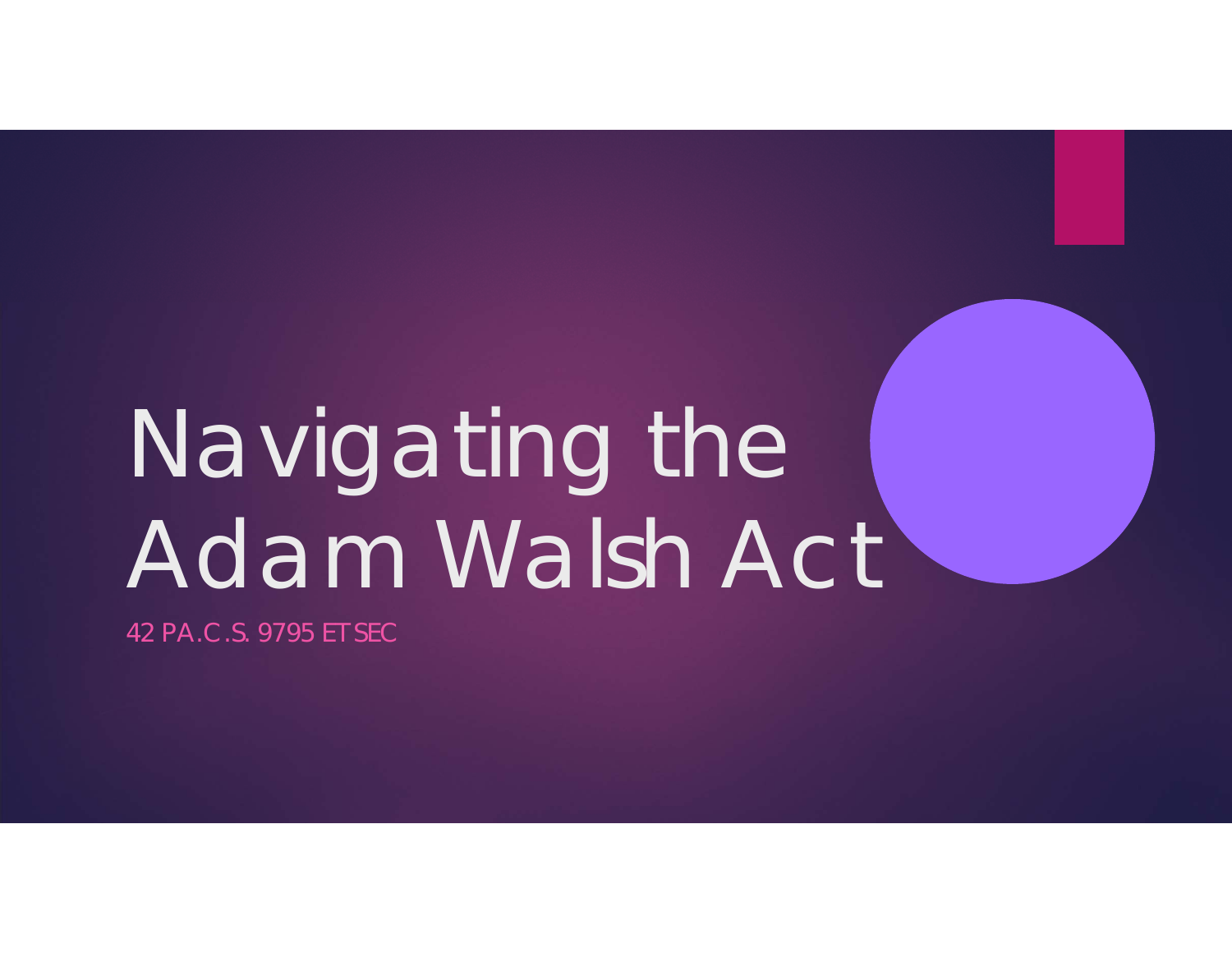### An Overview of PA Megan's Law

- **The Pennsylvania General Assembly first enacted Megan's Law** requiring the registration of sexual offenders on October 24, 1995.
- **Pennsylvania, along with the other 49 states, the District of** Columbia and the federal government quickly passed this legislation in the wake of the tragic murder and rape of 7 year old Megan Kanka of Hamilton, New Jersey, in 1994.
- Intiantially That crime was committed by a neighbor, who, unbeknownst to the Kanka family, or the community, has been convicted twice previously of sexual offenses against young girls.
- Since its enactment, the General Assembly has made adjustments to Pennsylvania's original statute, "Megan's Law I", and its progeny.

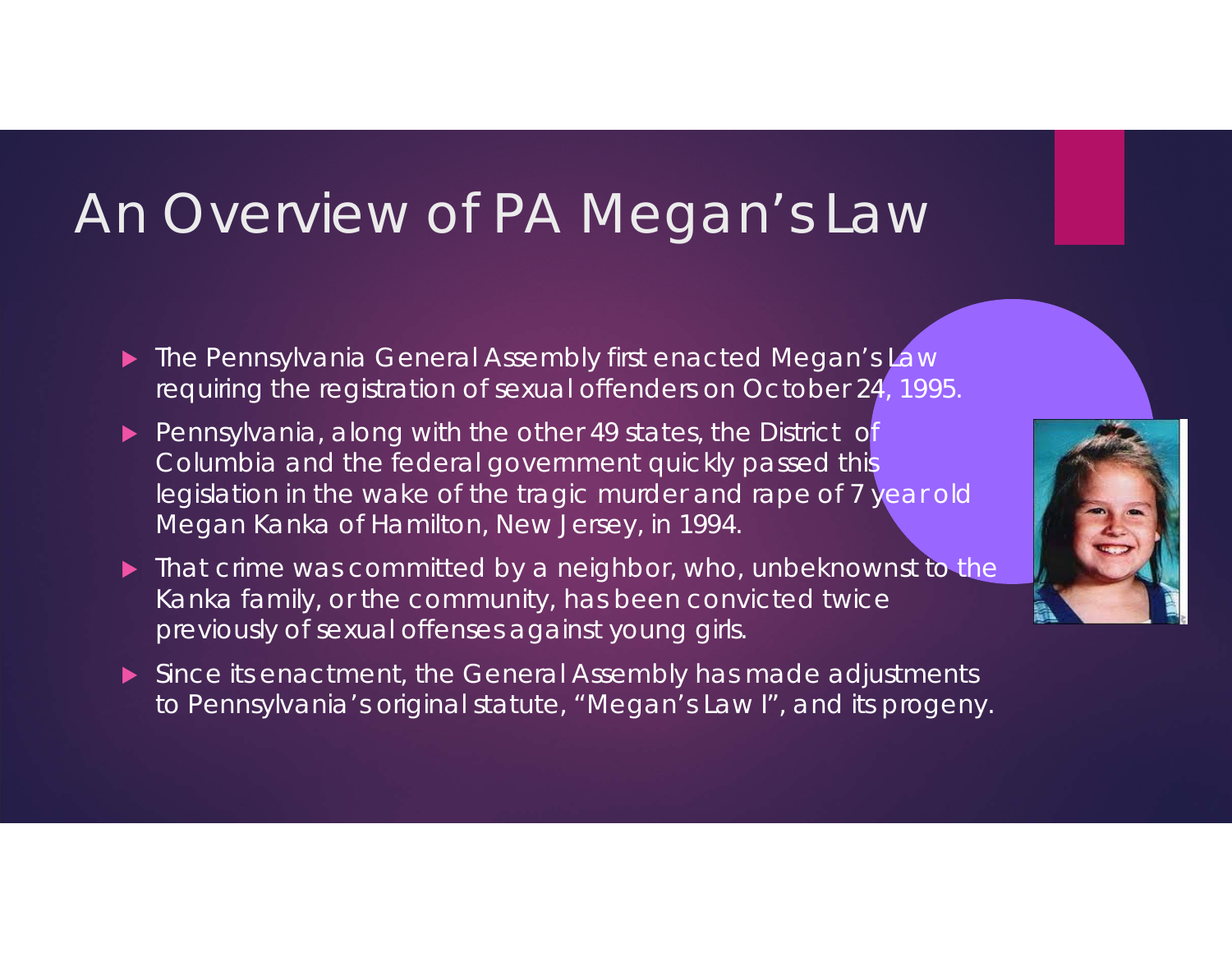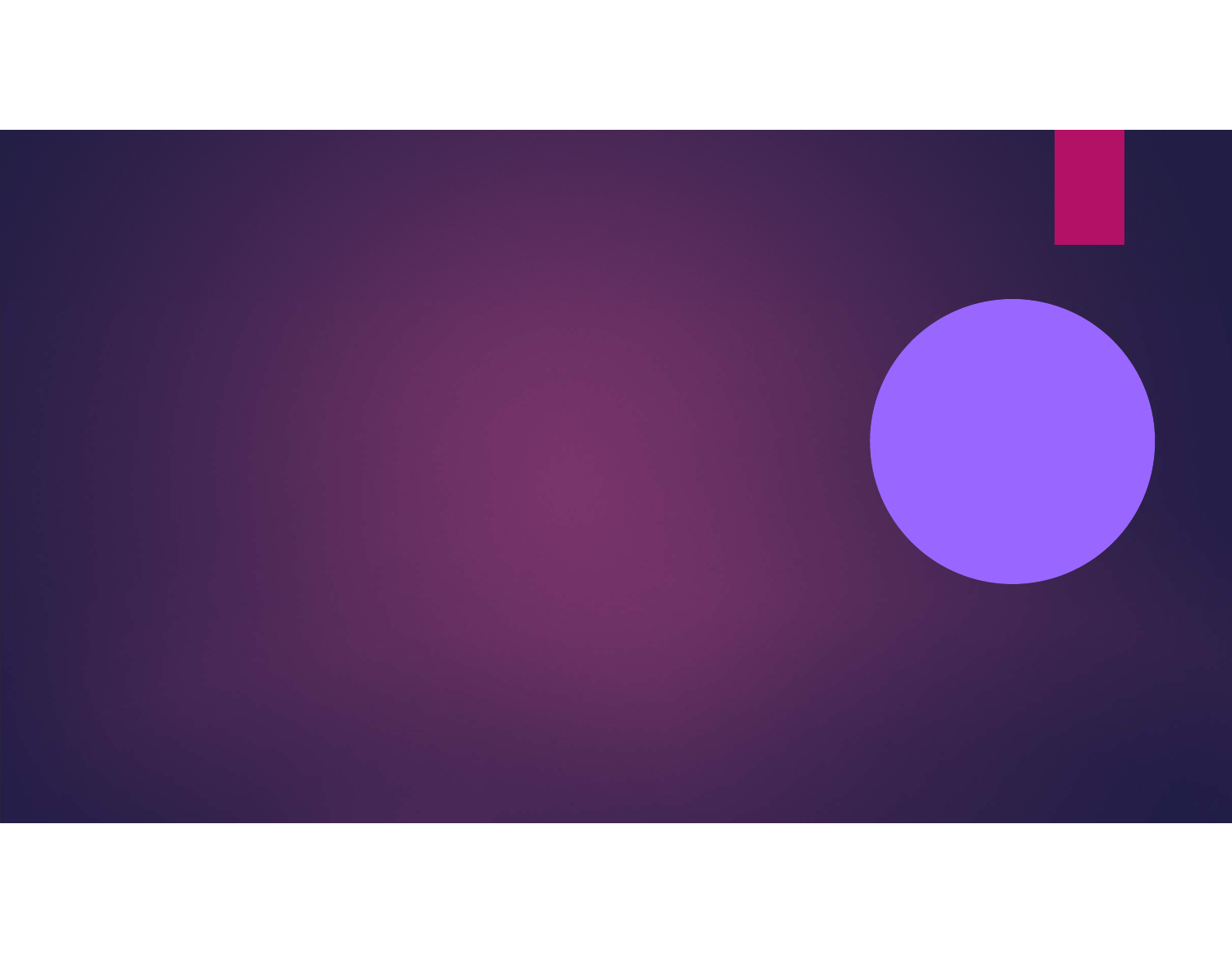#### See Act of Oct. 24, 1995, P.L. 1079

- Substantial portions of Megan's Law I were deemed unconstitutional. See Commonwealth vs. Williams, 733 A.2d. 593 (Pa. 1999).
- In that case, the Defendant, who was convicted of involuntary deviate sexual intercourse, indecent assault, and corruption of minors, filed a motion for extraordinary relief challenging the constitutionality of sexually violent predator provisions of the Registration of Sexual Offenders Act.
- **The Court of Common Pleas, Erie County, entered an order finding the** law violated procedural due process, and commonwealth filed direct appeal.
- ▶ The Supreme Court, Nos. 84 W.D.Appeal Docket 1997, 14 W.D. Appeal Docket 1998, Zappala, J., held that procedure for determining whether an offender is a sexually violent predator violated procedural due process.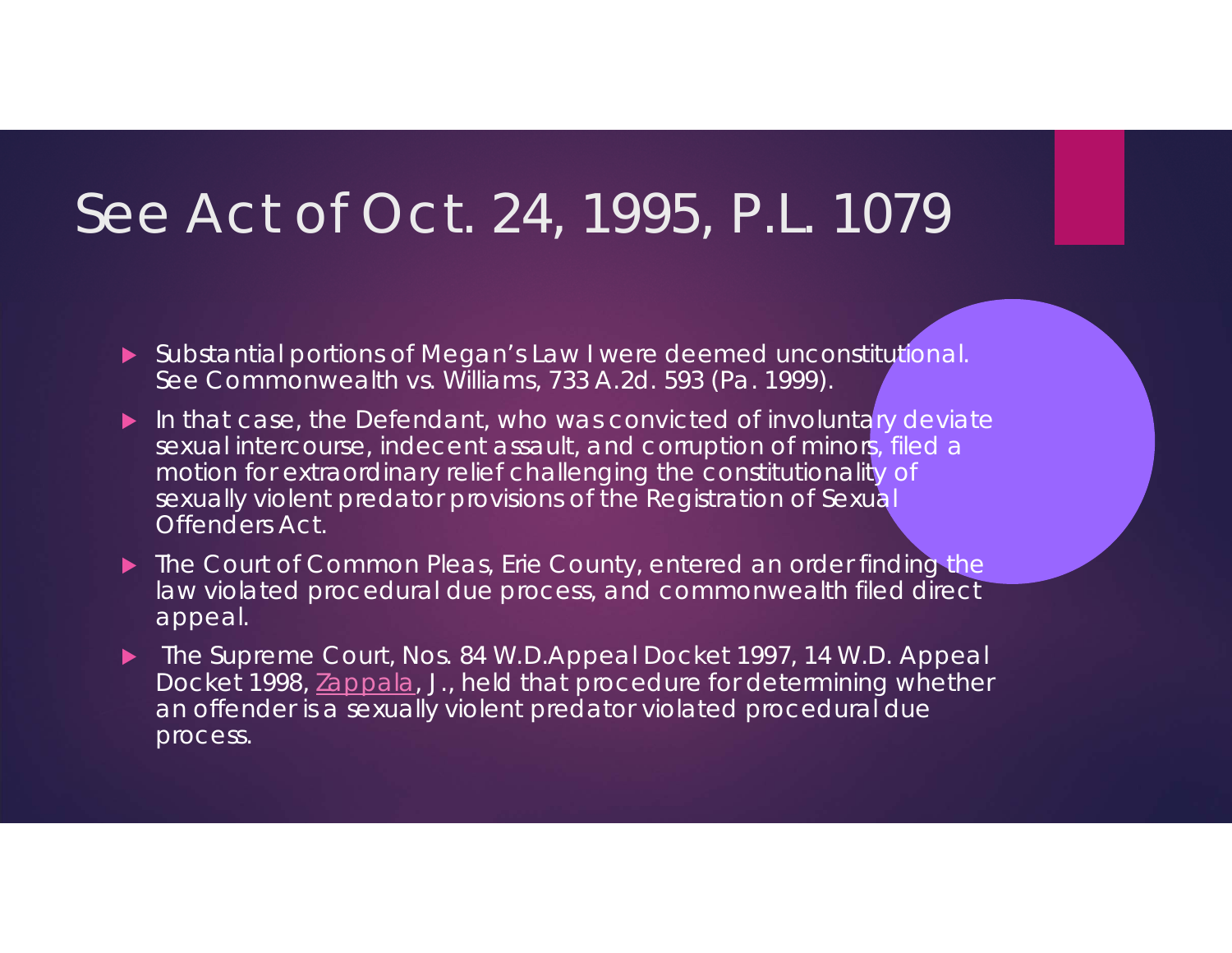### Megan's Law I

- **Megan's Law I mandated a procedure for adjudicating certain** offenders, those that committed one or more of the offenses listed in the statute, as "sexually violent predators".
- **The statutory procedure included a post-conviction, pre-sentence** assessment by the Board, followed by a hearing at which the defendant was presumed to be a sexually violent predator and bore the burden of rebutting the presumption by clear and convincing evidence.
- If the offender was adjudicated a sexually violent predator, he/she was subject to an enhanced maximum sentence of life imprisonment for the predicate offense, as well as registration and community notification requirements.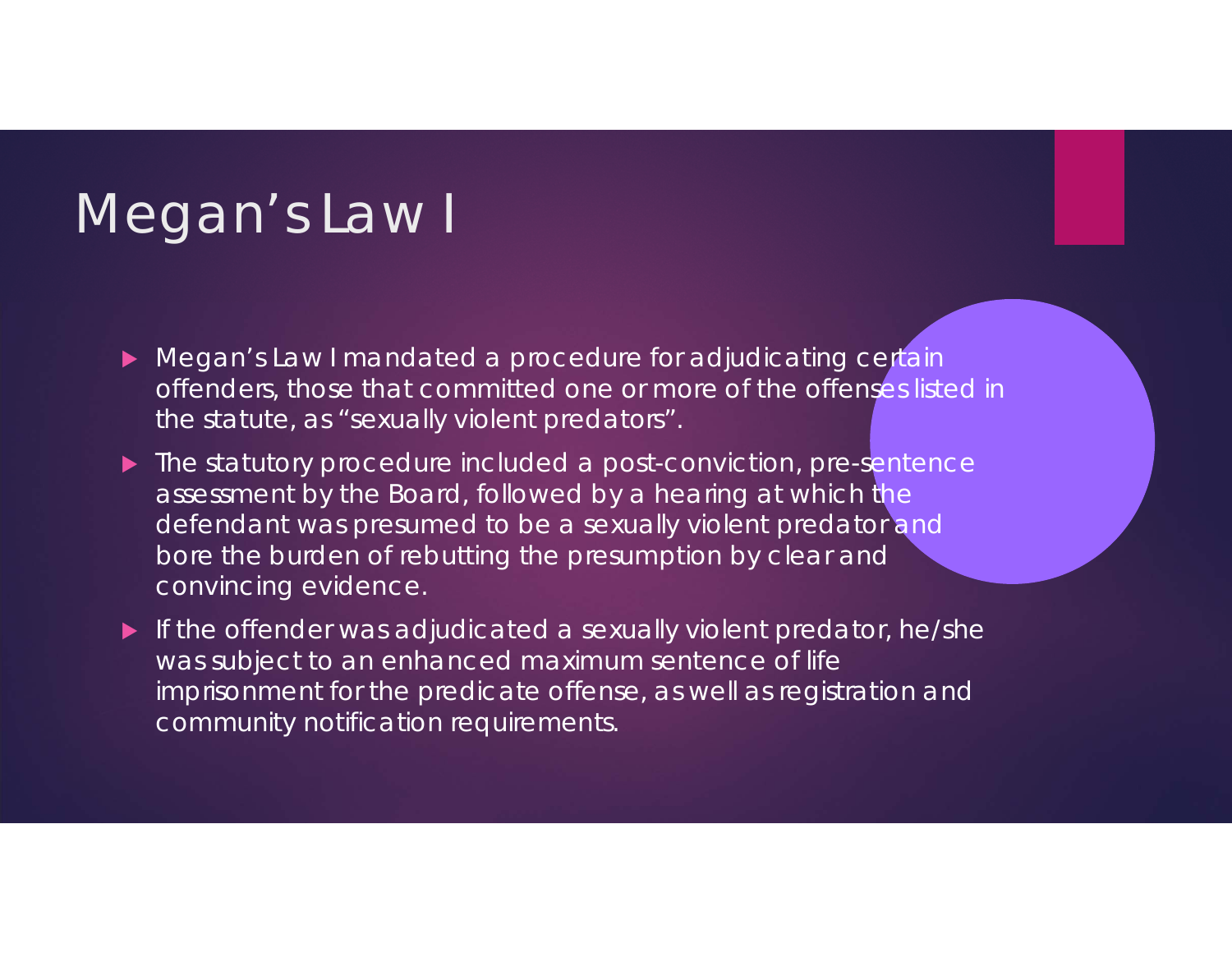Artway vs. Attorney General of New Jersey, 81 F.3d 1235 (3rd Cir.1996)

lacktriangleright The 3rd Circuit held that the registration aspects of New Jersey's sex- offender statute did not constitute punishment under the Bill of Attainder Clause, Ex Post Facto Clause, or Double Jeopardy Clause.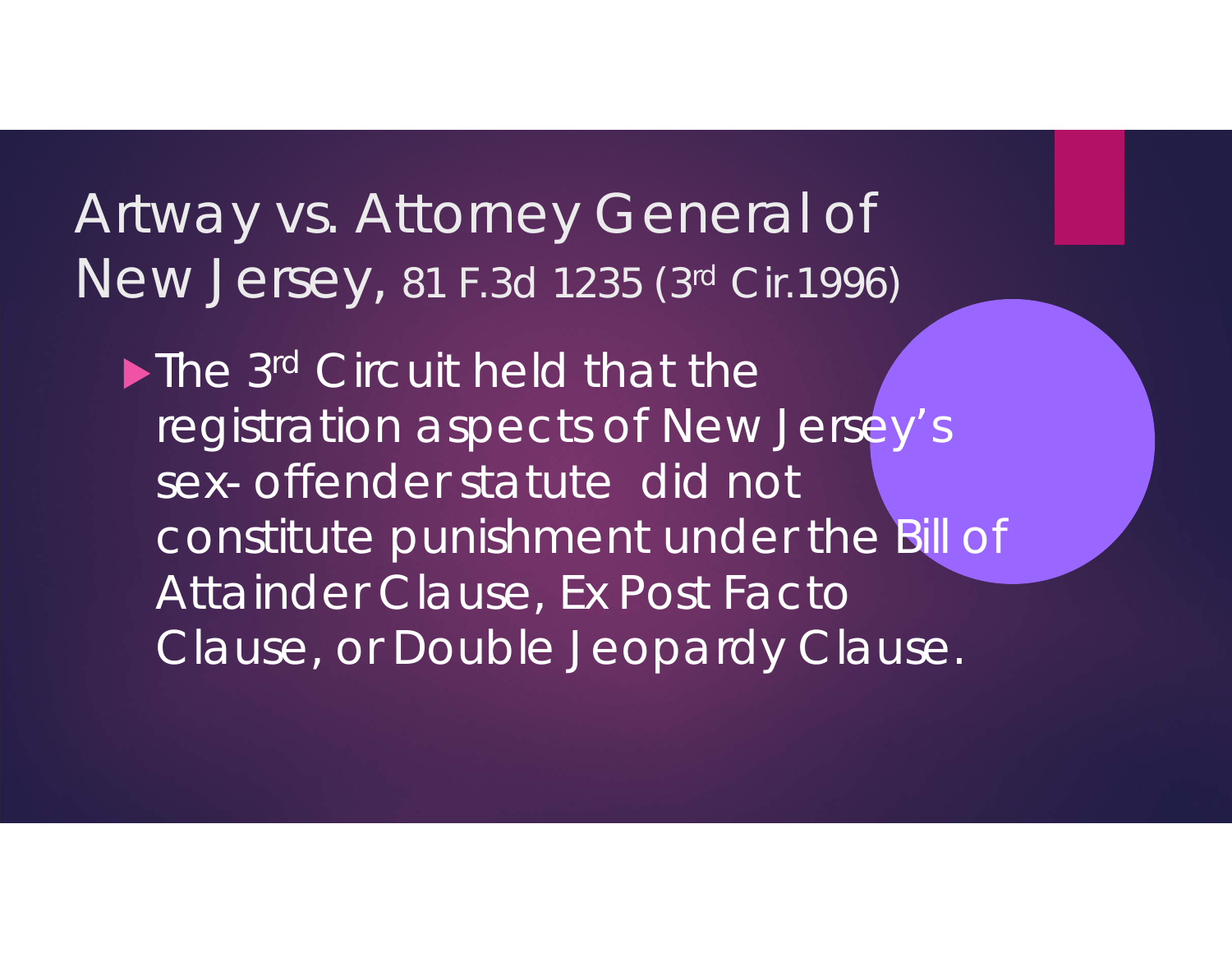# E.B. v. Verniero, 119 F.3d 1077 (3rd. Cir. 1997)

**In** The Third Circuit held that New Jersey's community notification provision did not inflict criminal punishment in violation of double jeopardy or ex post facto principles.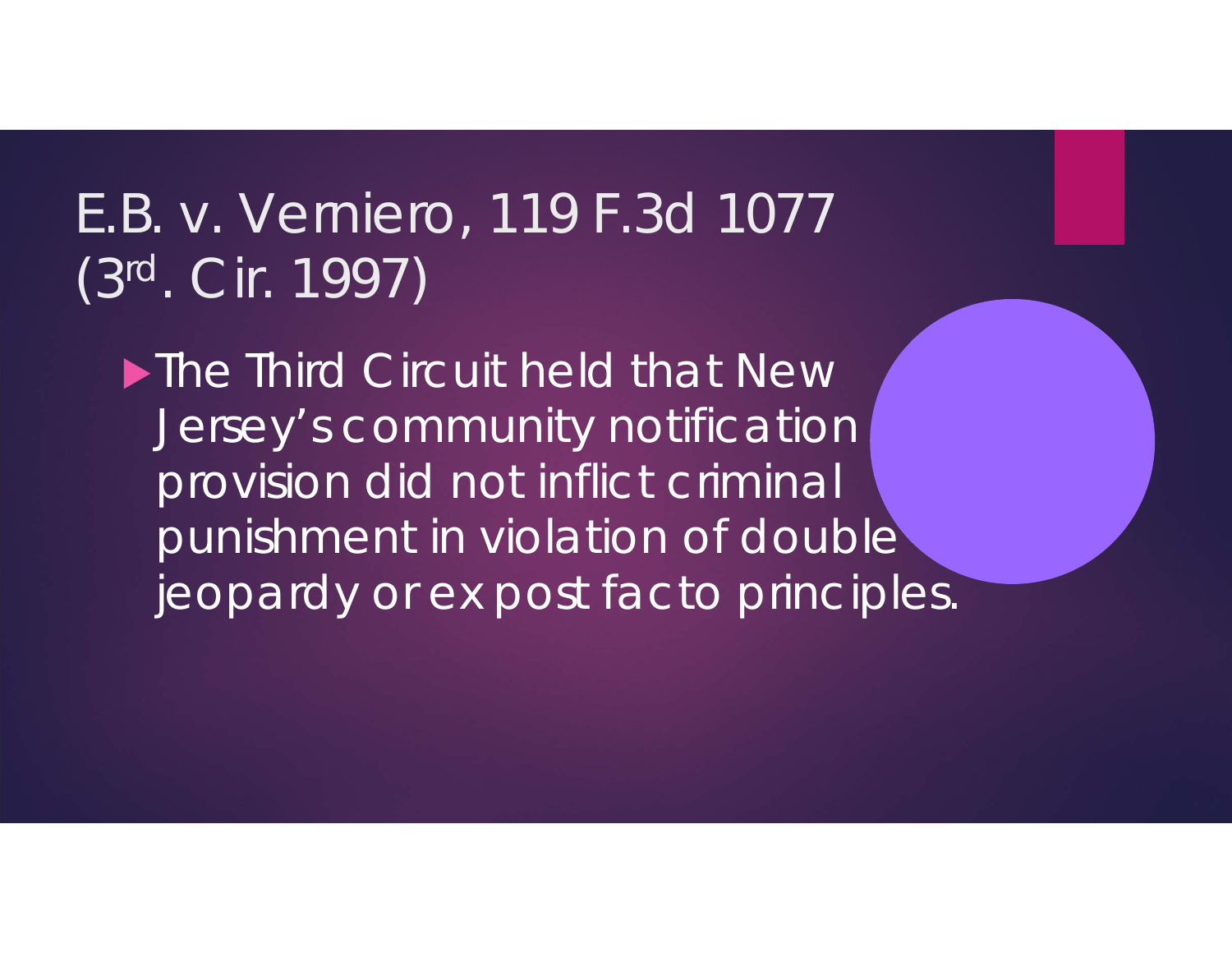# Commonwealth v. Williams 733 A.2d 593 (Pa. 1999)

- Pennsylvania's Supreme Court struck down the sexually violent predator provisions of Megan's Law I.
- **The Court concluded that finding the offender a sexually violent** predator should require a "separate, factual determination, the end of which is the imposition of criminal punishment", i.e. increasing the offender's maximum term of confinement.
- The Court held that the offender was entitled to the "full panoply of relevant protections which due process guarantees", including the presumption of innocence. Id. At 603.
- Because Megan's Law I placed the burden of proving he/she was not a sexually violent predator, it failed 14<sup>th</sup> Amendment scrutiny.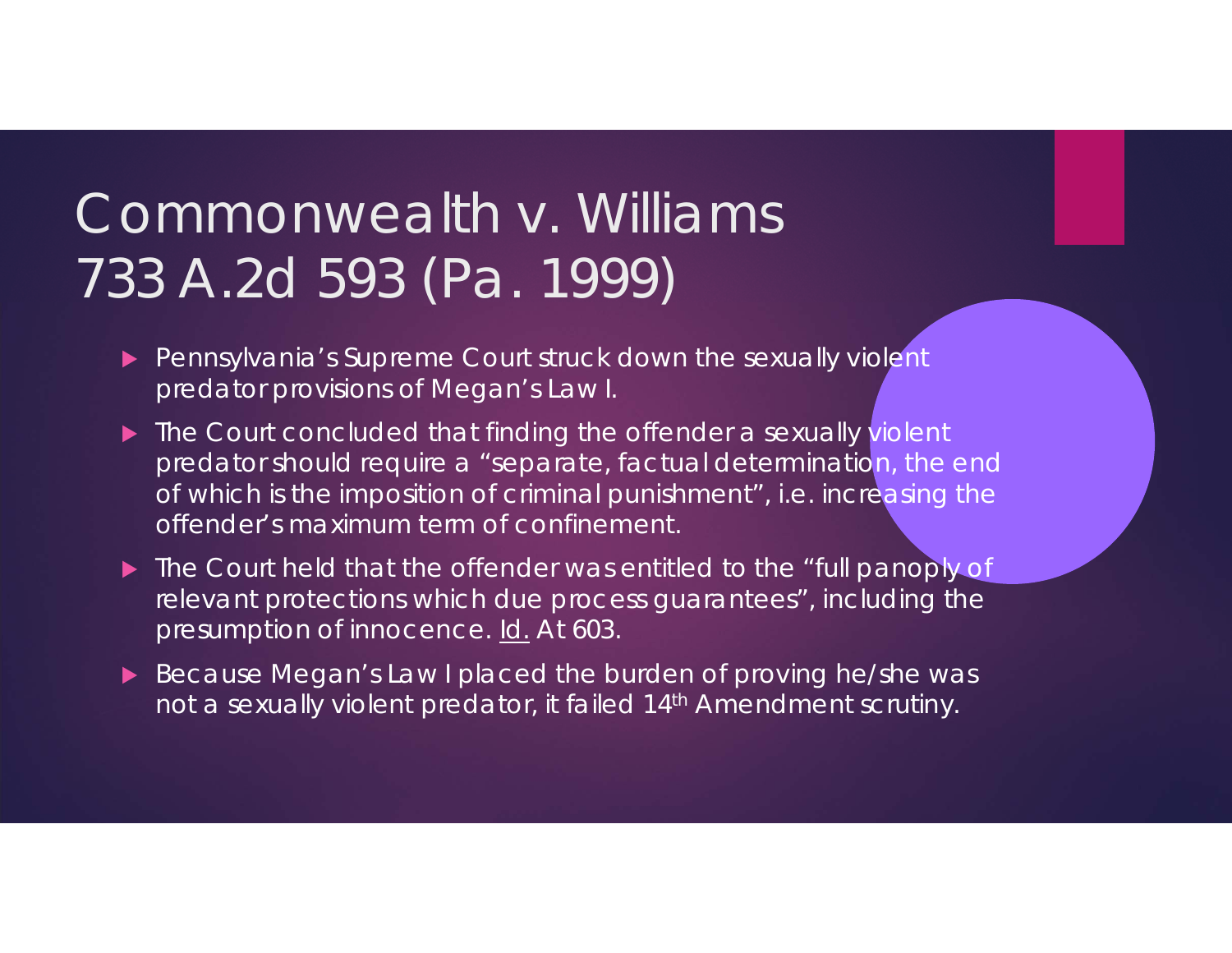# Commonwealth v. Gaffney, 733 A.2d 616 (Pa. 1999)

- Is a companion case to Williams I, in which Pennsylvania's Supreme Court utilized the Third Circuit's "Artway/Veniero Test" in holding that the registration requirements of Megan's Law I were not penal in nature, and thus, did not violate constitutional ex post facto provisions.
- The Artway/Veniero test has three elements:
- (1) legislative (subjective) intent
- (2) objective intent or purpose
- (3) and effects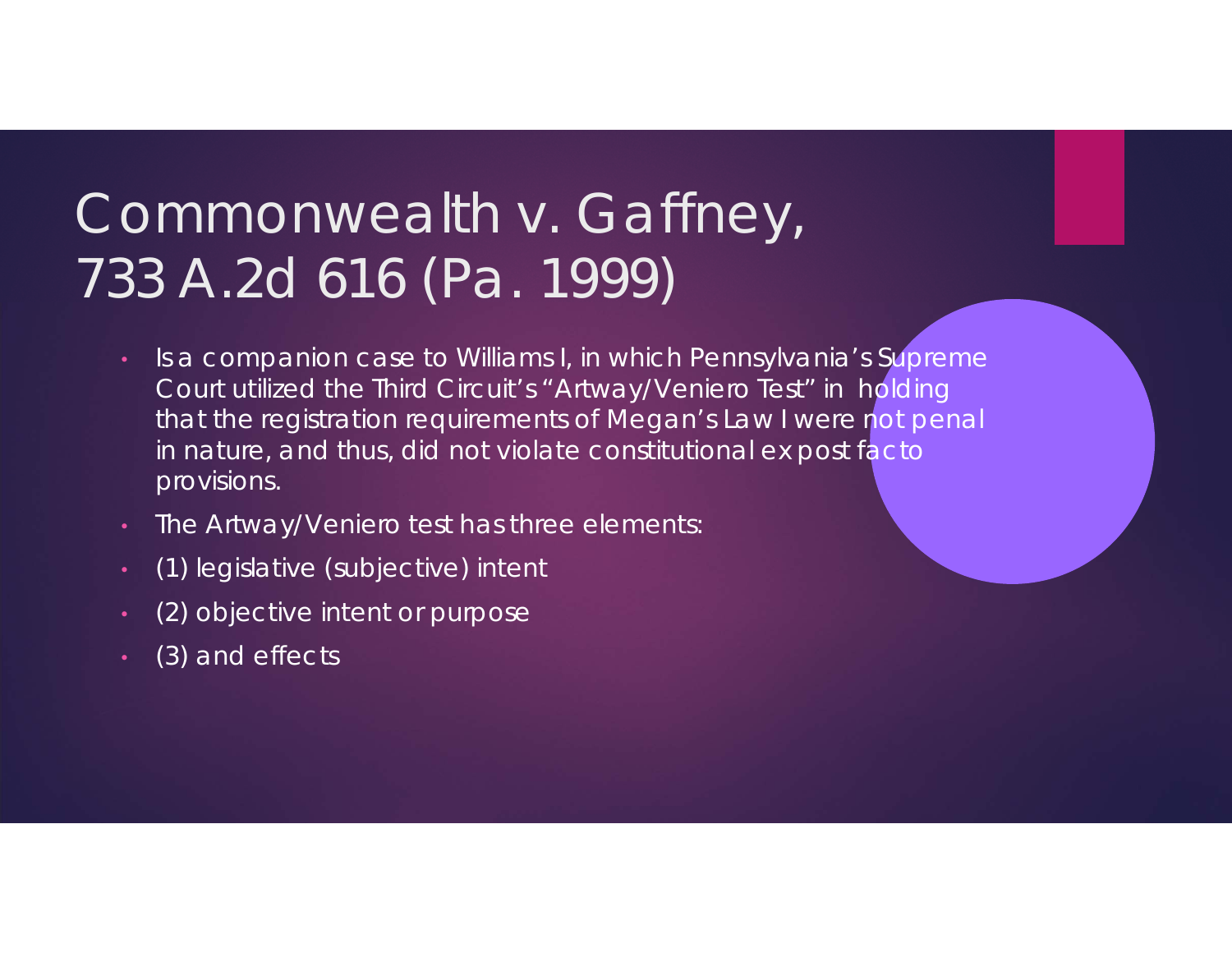# Megans Law II 42 Pa.C.S. 9795.4 (2006-2012)

- $\blacktriangleright$ Two tiered system of predicate offenses
- $\blacktriangleright$ Tier 1 was 10 year registry
- $\blacktriangleright$ Tier 2 was lifetime
- ▶ Notice and hearing for SVP determination

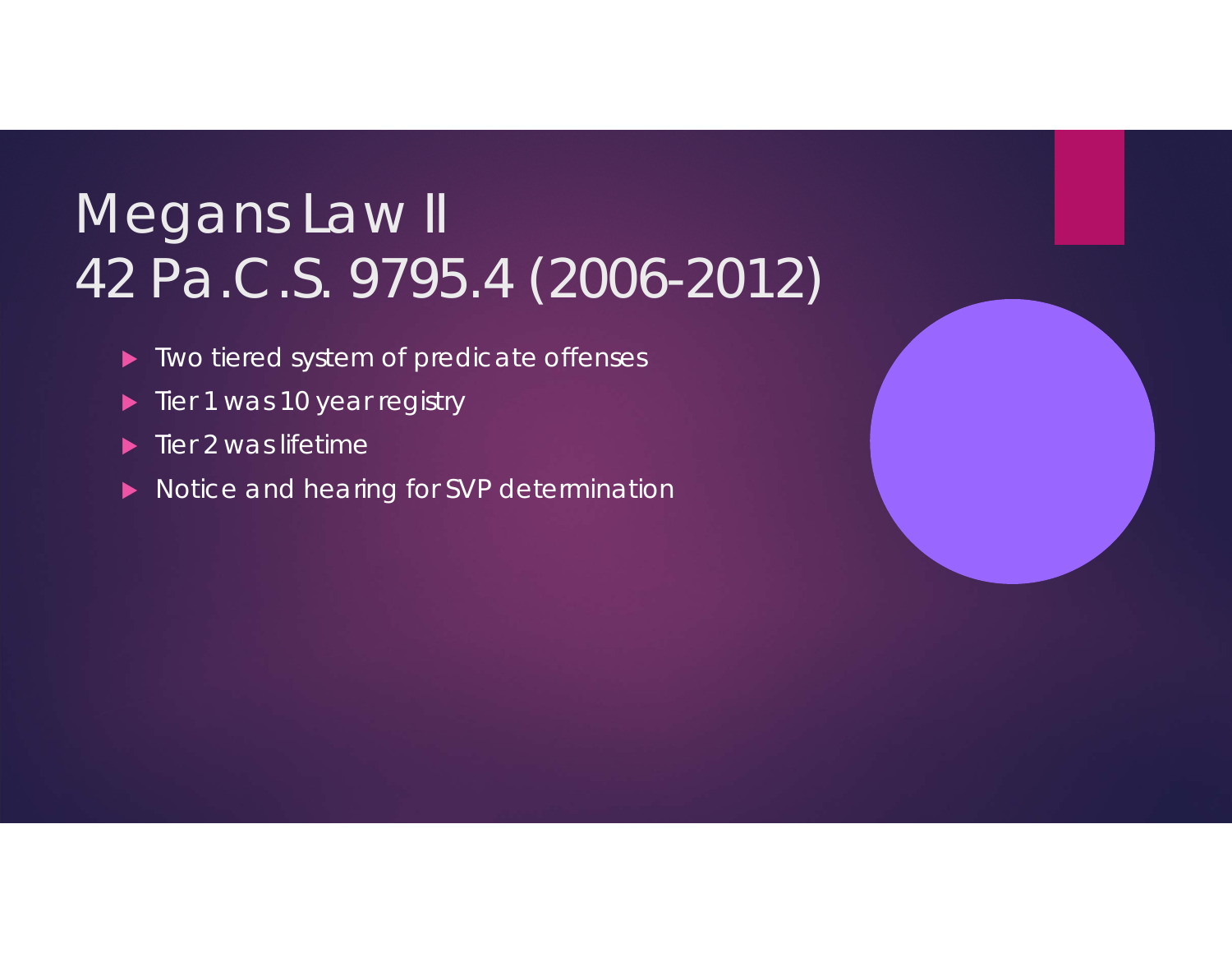### Artway/Verniero Test

- ▶ Under the first element, the Court looks to whether the adverse effect on the offender results from the desire of the Legislature to "punish past conduct or is instead a by-product of a bona fide legislative effort to remedy a perceived societal problem. Verniero, 119 F.3d at 1093
- **The second inquiry focuses on whether "analogous measures" have** been regarded as punishment in the past. Under this prong, the challenged statute will be deemed punitive if any of several conditions is met:
	- (a) the measure's adverse effects cannot be explained solely by its remedial purpose
	- (b) similar measures have historically been considered punitive
	- (c) if the legislature intended the measure to serve a mixture of deterrent and salutary purposes, the deterrent purpose is an unnecessary complement to, or overwhelms, the measure salutary operation, or the measure operates in an unusual manner is inconsistent with its historically mixed purposes.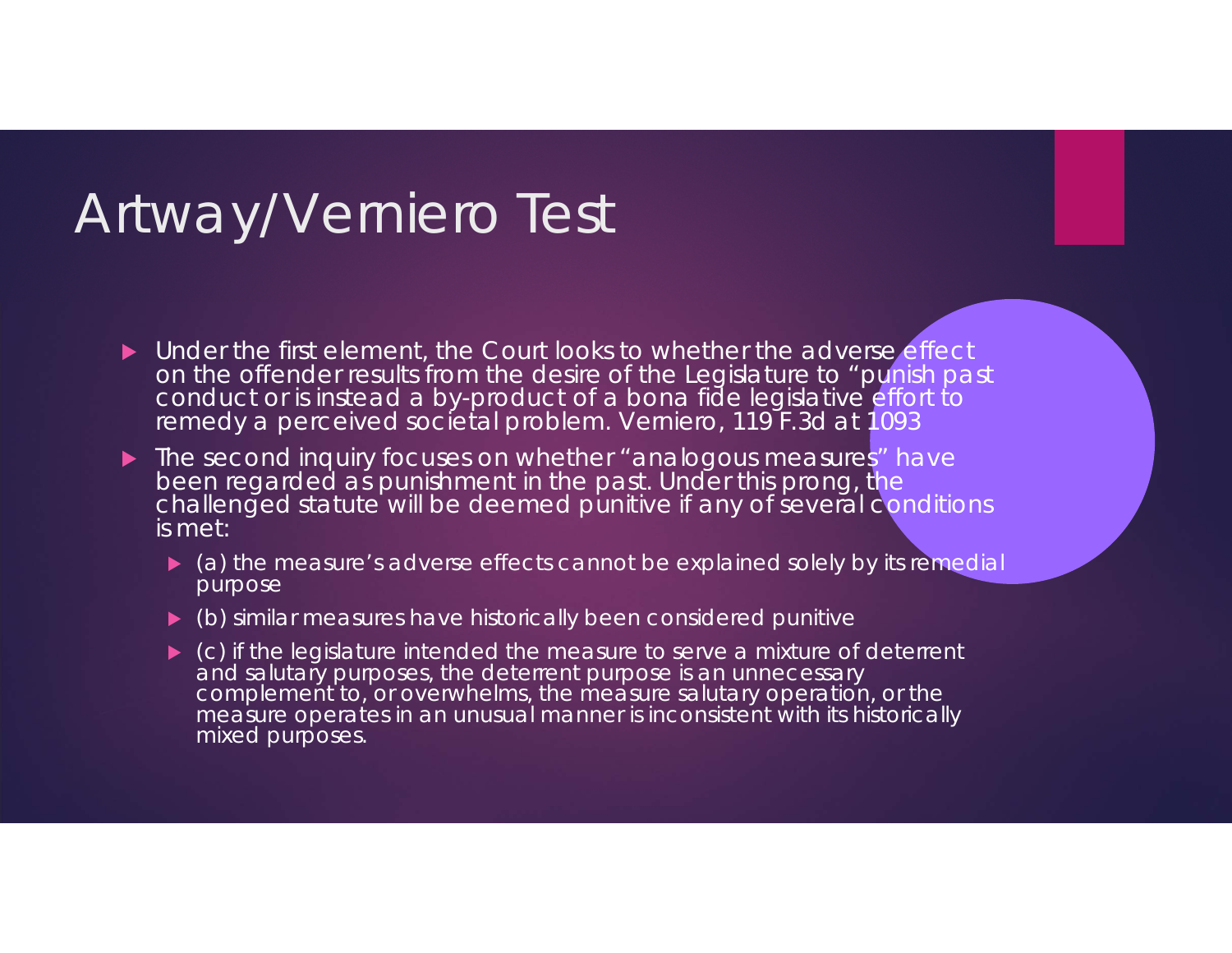### Artway/Verniero Test

**The third element examines whether the "sting of the measure is so Fig. 3.** harsh as a matter of degree" that it constitutes punishment.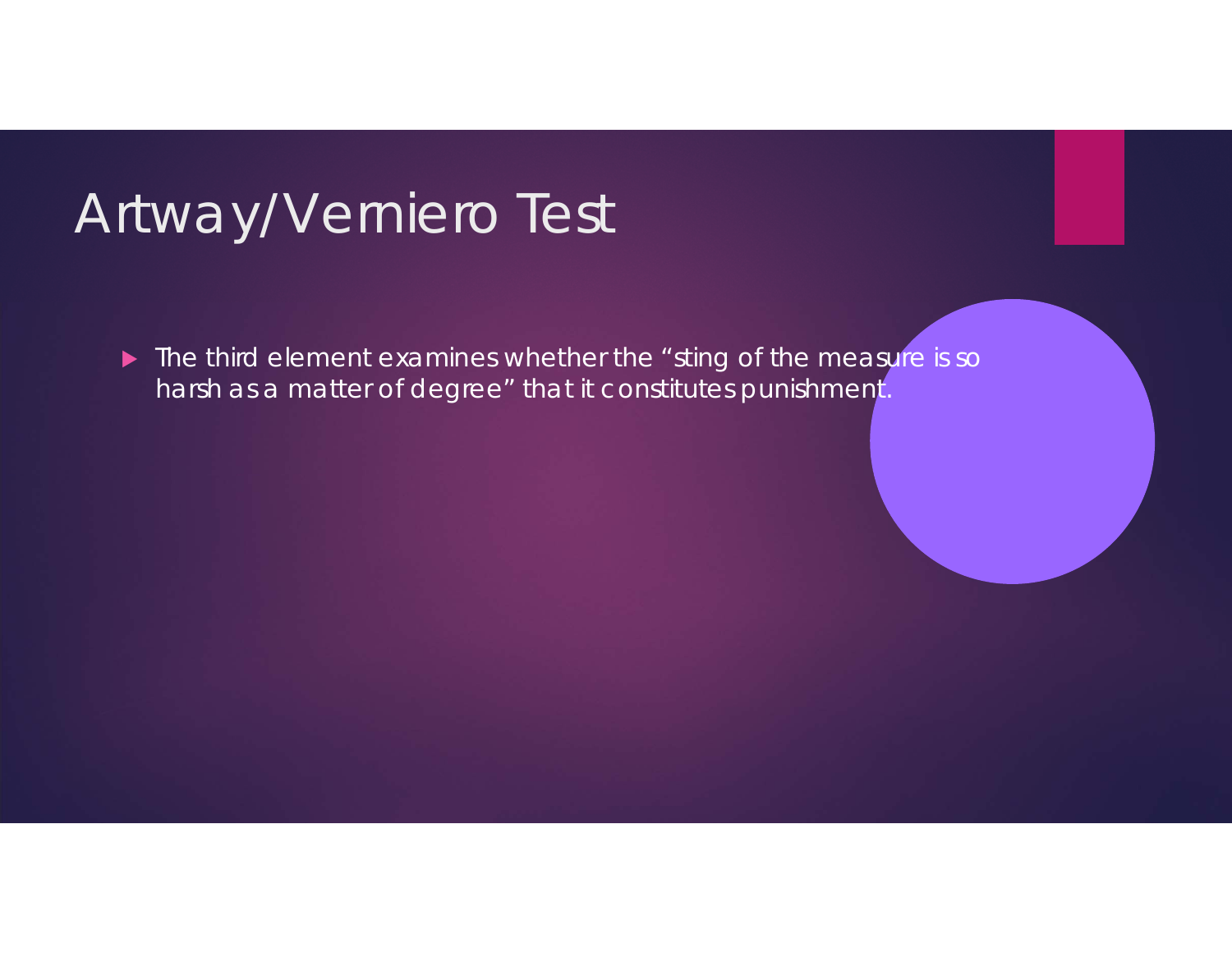### Williams I/Gaffney

- At the time Williams I and Gaffney were decided, the United Supreme Court had not reviewed any matter in which Megan's Law legislation was challenged as constitutionally punitive.
- In 2003, however, the Supreme Court announced its decision in Smith V. Doe I, 538 U.S. 84, 123 S.Ct. 1140, 155 L.Ed. 2d 164 (2003), in which it used its traditional two-level inquiry (including the Mendoza-Martinez factors) to determine if Alaska's version of Megan's Law is non-punitive.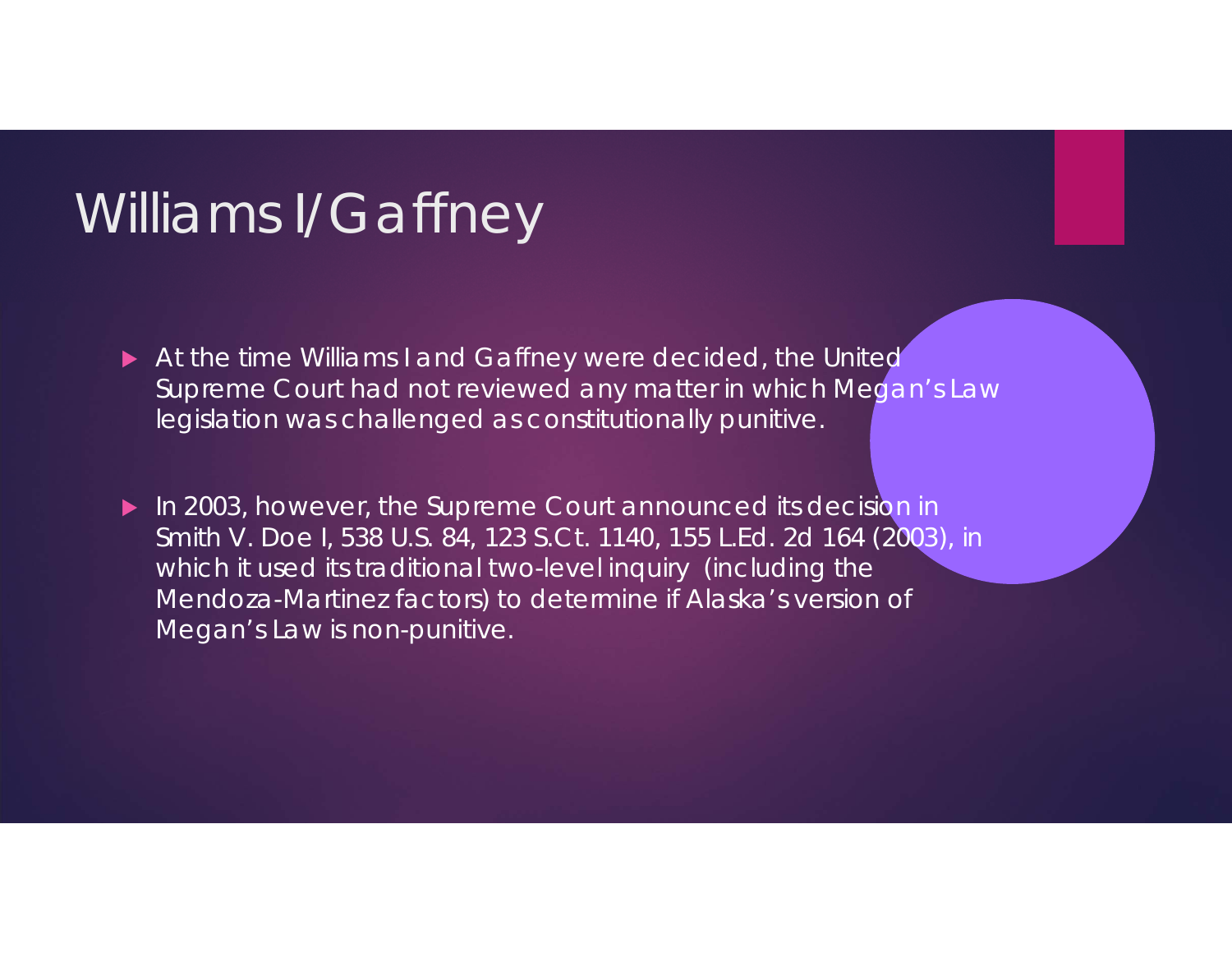#### After Williams I

- **The Court did not reach the question of whether the enhanced** registration and notification requirements constituted criminal punishment.
- After Williams I, the General Assembly passed "Megan's Law II", which was signed into law in May of 2000.
- In Megan's Law II, the General Assembly altered the manner in which an offender convicted of a predicate offense under the statute was adjudicated a sexually violent predator "SVP".
- **The offender was no longer presumed to be an SVP, rather, the** Commonwealth bore the burden of proving such status by clear and convincing evidence. See 42 Pa.C.S. 9795.4(e)(3).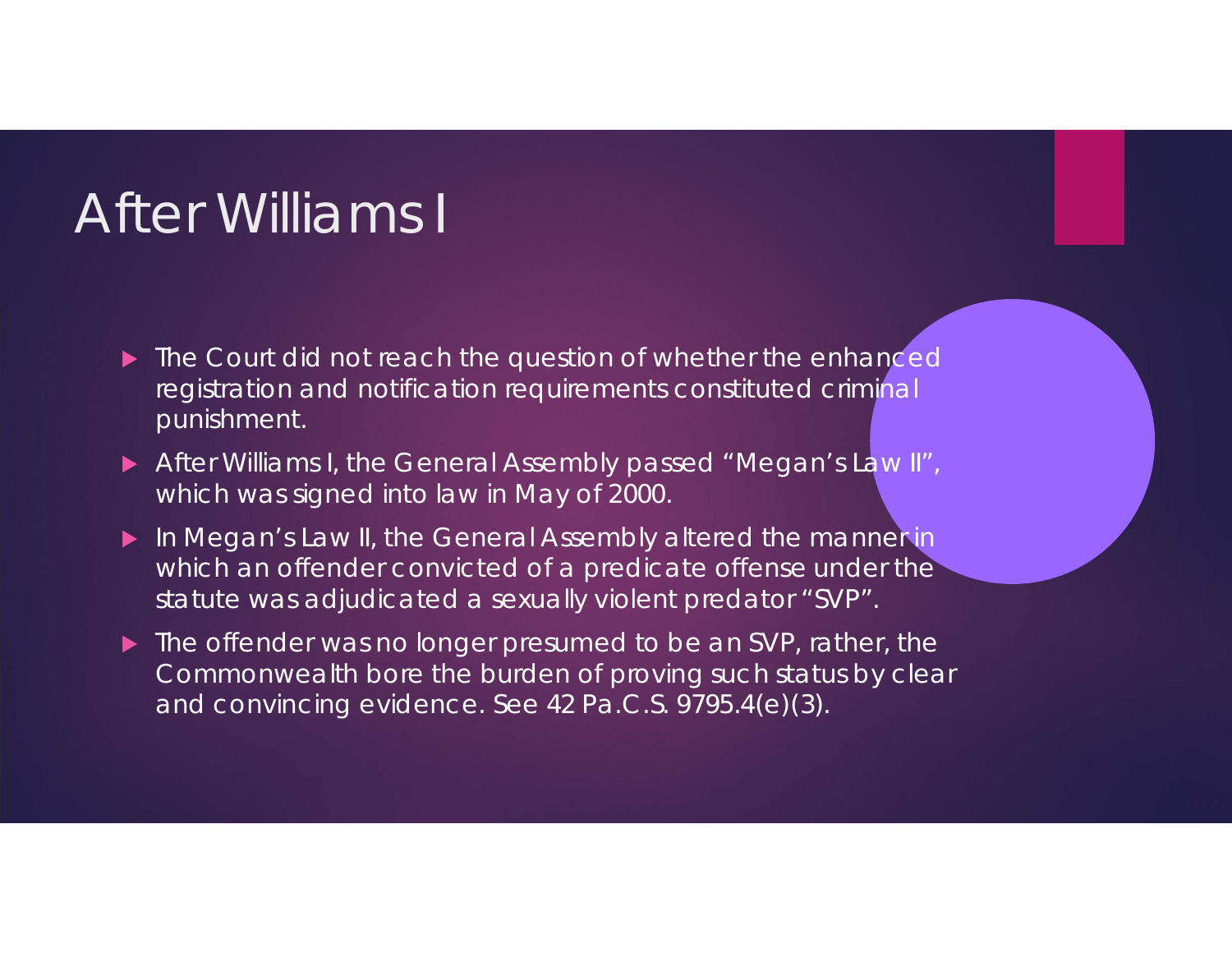### Megan's Law II

- Additionally, offender so adjudicated were no longer subjected to an automatic increased maximum term of imprisonment.
- Instead, they were required under Megan's Law II to undergo lifetime registration, notification and counselling procedure.
- **Further, failure to comply with such procedures was criminalized by** a term of probation or imprisonment.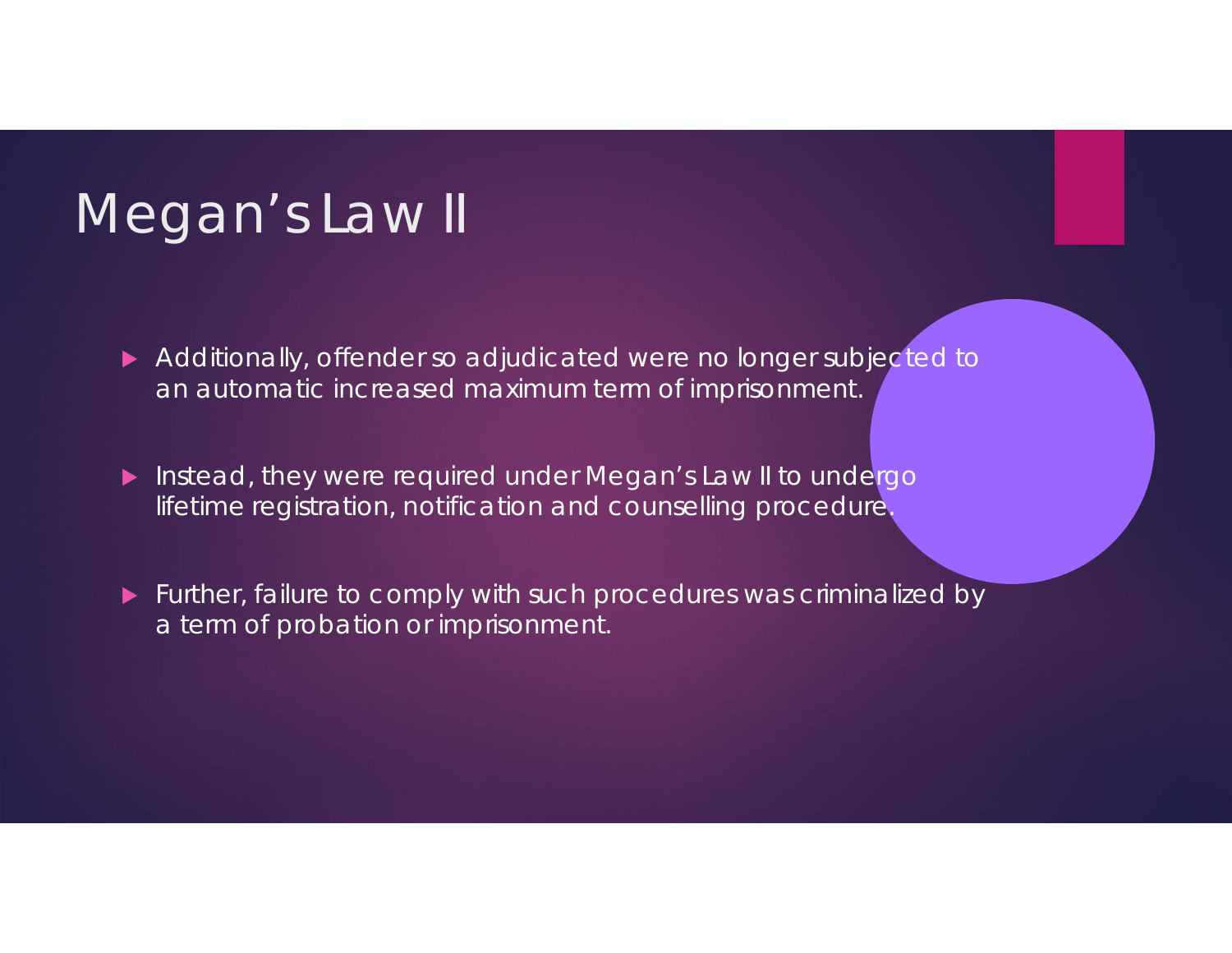#### Assessment

- After conviction but before sentencing, a court shall order an individual convicted of a predicate offense to be assessed by the Board.
- Dupon receipt of the court's order, the Board shall designate an administrative officer of the board to conduct as assessment of the individual to determine whether the offender should be classified as an SVP.
- **The Board established the standard for assessment.**
- **The Board submits its determination to the Court, and, if the** Commonwealth files a praecipe for a hearing, a hearing is held.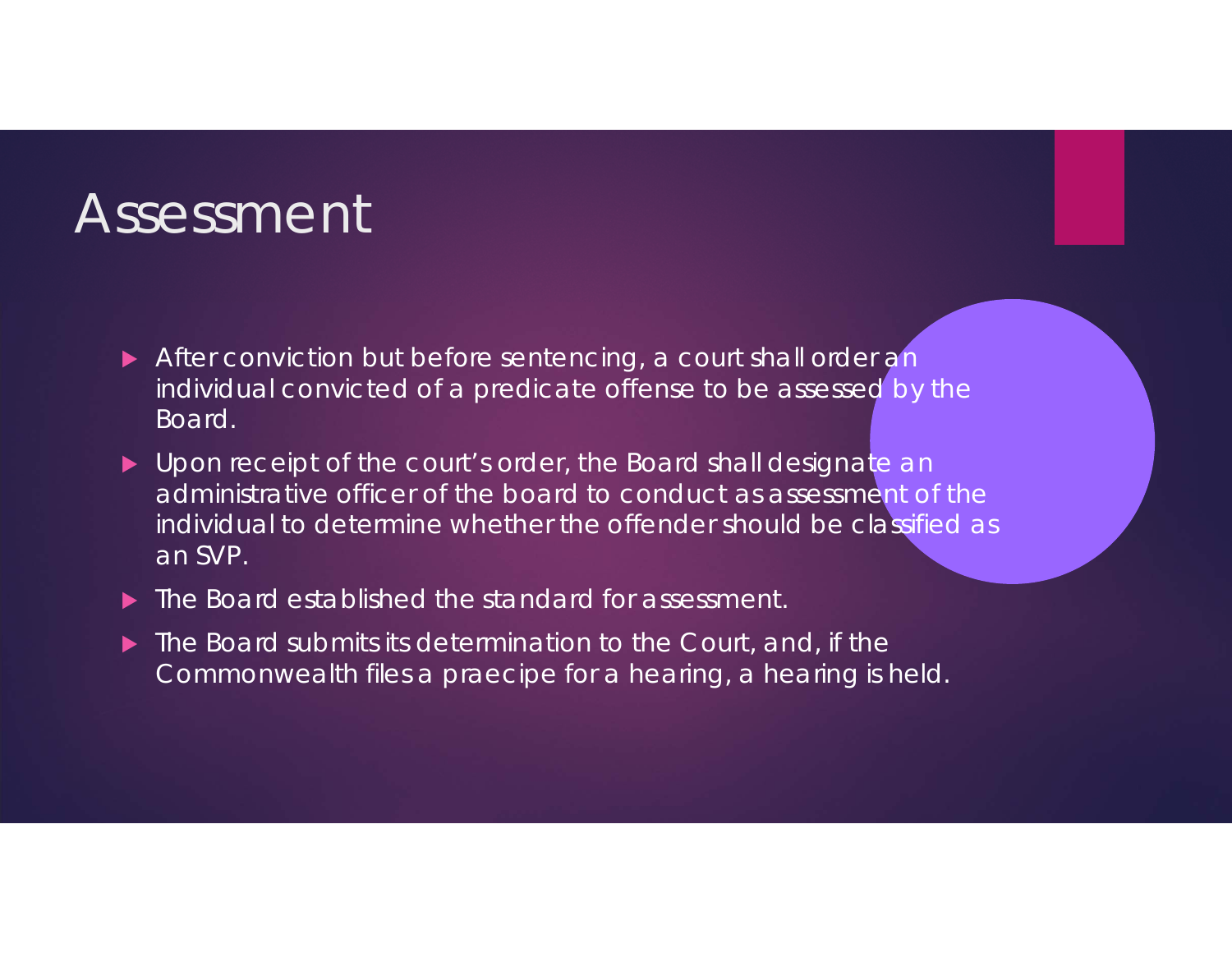#### **Assessment**

- **The offender must be given notice of the hearing, a copy of the** Board report, and have the opportunity to be heard, call witnesses, including expert witnesses, the right to cross witnesses.
- **The offender also has the right to counsel and the right to have a** lawyer appointed if he/she cannot afford one.
- **The Court determines whether the offender is an SVP.**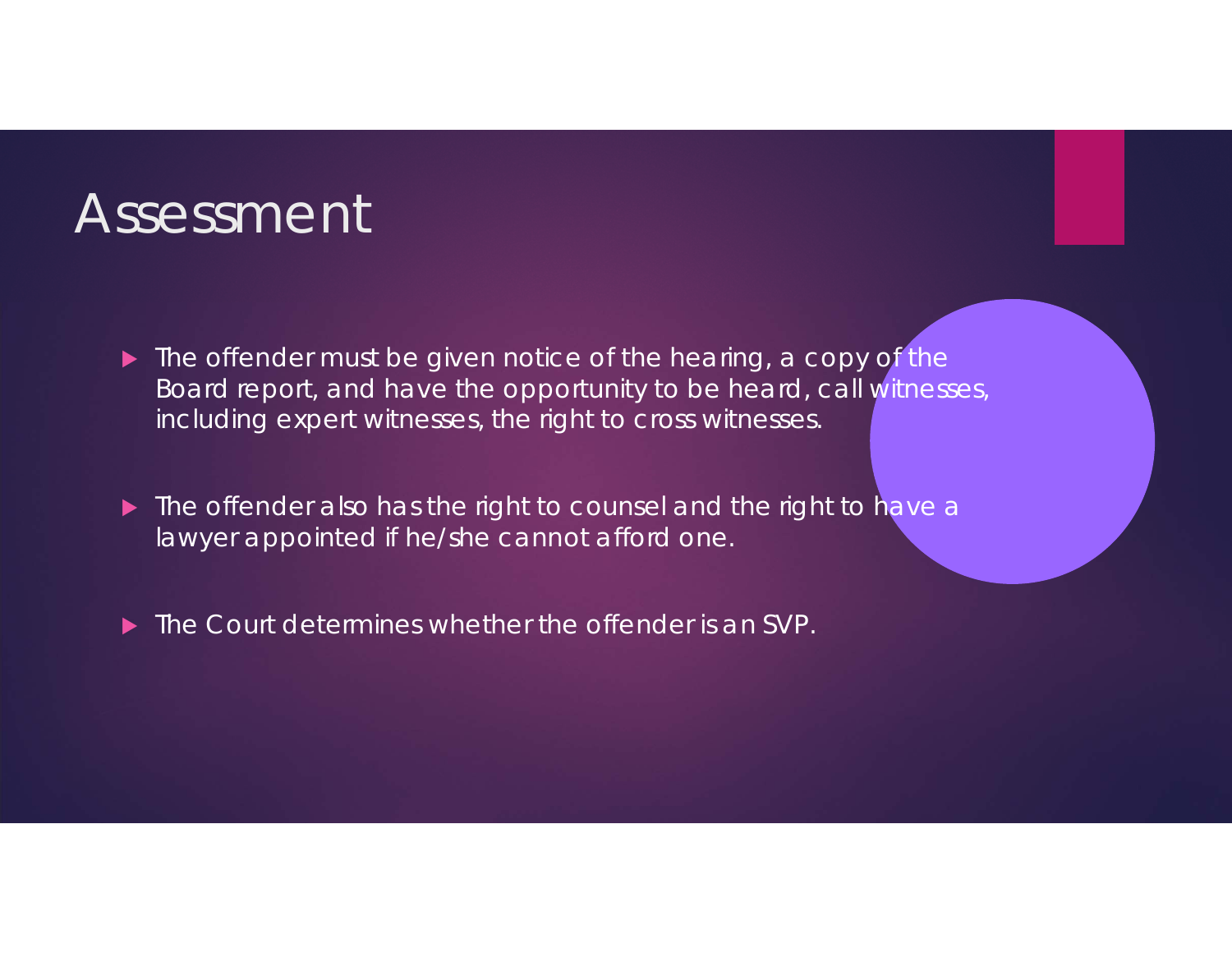# Megan's Law II

- Any offender convicted of a predicate offense, whether he/she is determined to be an SVP or not, must
- **1)** register his/her current residence or intended residence with the state police upon release from incarceration, parole from a correctional institution, or commencement of an intermediate punishment or probation.
- $\blacktriangleright$  (2) register within 10 days with a new police agency after establishing a residence in another state.
- State officials then forwarded this data, together with fingerprints and the offender's photograph to the chief of police in the locality where the offender would reside.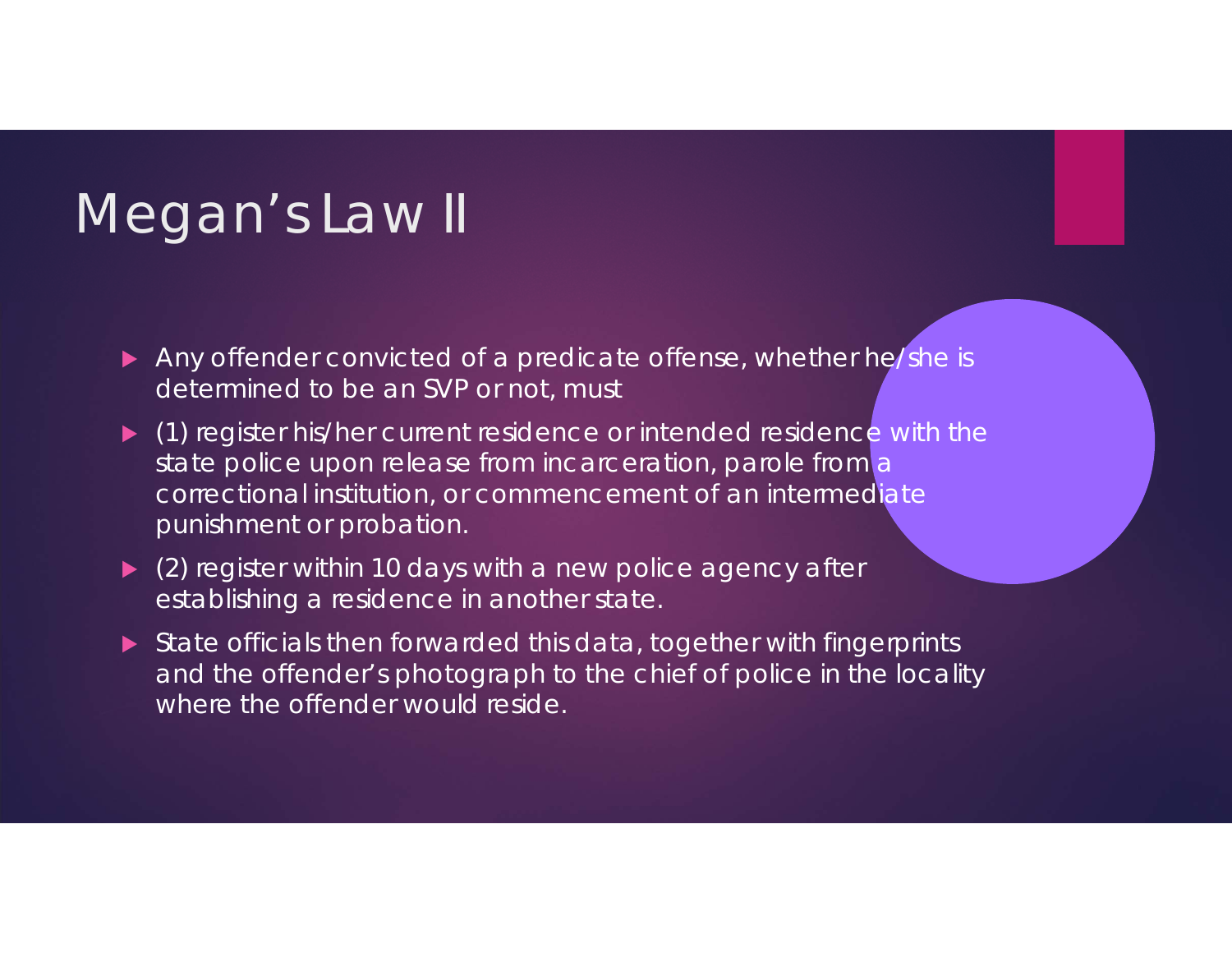# Megan's Law II

- **For SVPs, the police chief notified the offender's neighbors, day care** operators and school officials.
- **They would be given the offender's name, address, offense and** photograph.
- **They were also informed whether the offender was an SVP, or whether** that determination has or has not been determined as of a date certain\*
- $\blacktriangleright$  This information was also sent to the victim.
- By legislative amendment in 2002, the General Assembly added requirements that the offender, whether SVP or not, supply employment and academic enrollment to the police.
- ▶ \* the Court noted that this provision suggests a subsequent judicial review, but the statute did not have any affirmative means of invoking judicial review.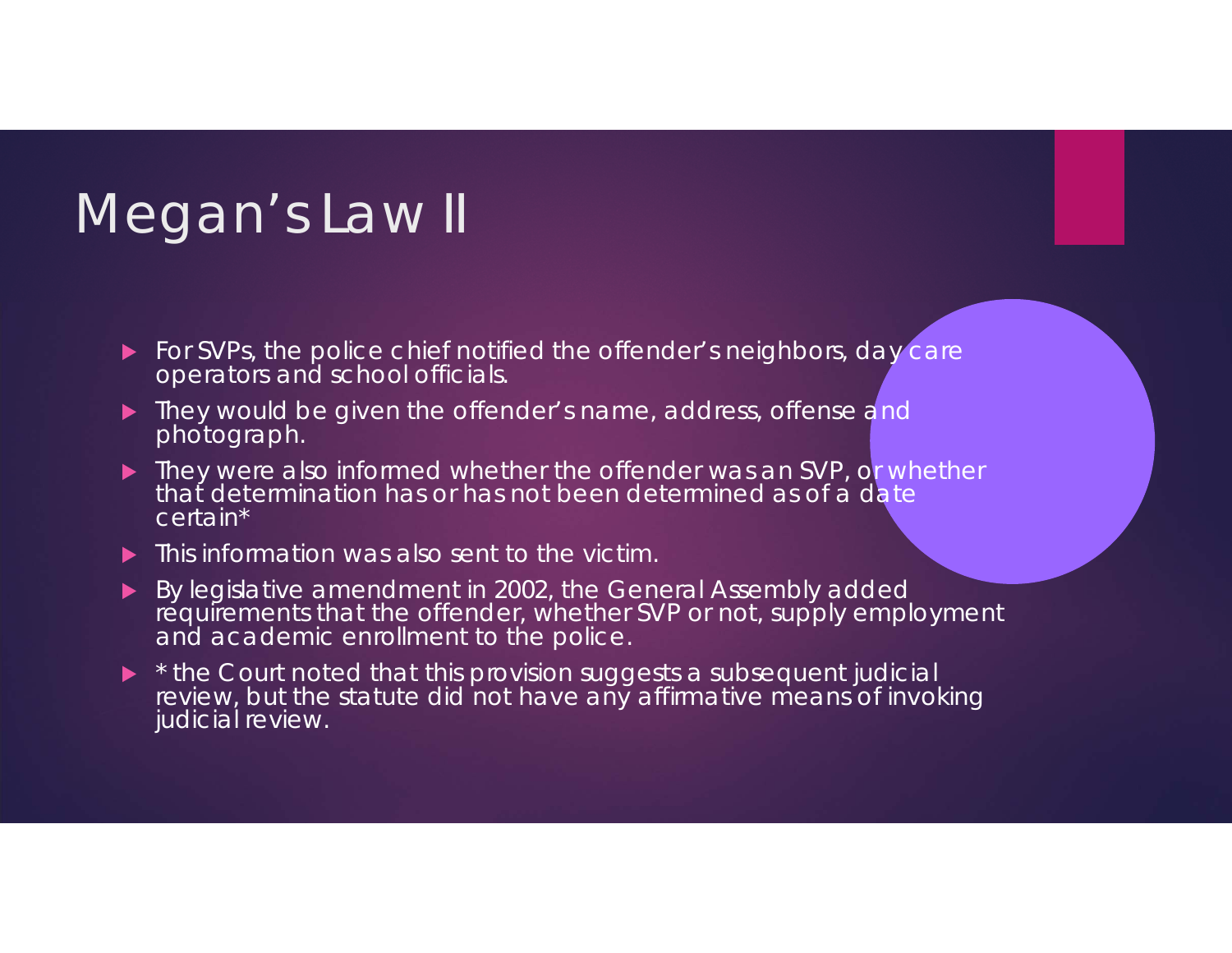# Commonwealth v. Williams, 832 A.2d 962 (Pa. 2003)

- In this case, the trial court struck down certain provisions of Megan's Law II.
- **The Court considered specifically the statute's registration** notification, and counselling requirements, applicable to SVPs, constituted criminal punishment.
- **D** Using the U.S. Supreme Court's two-level formulate articulated in Smith v. Doe I in 2003, Pennsylvania's Supreme Court reversed the trial court.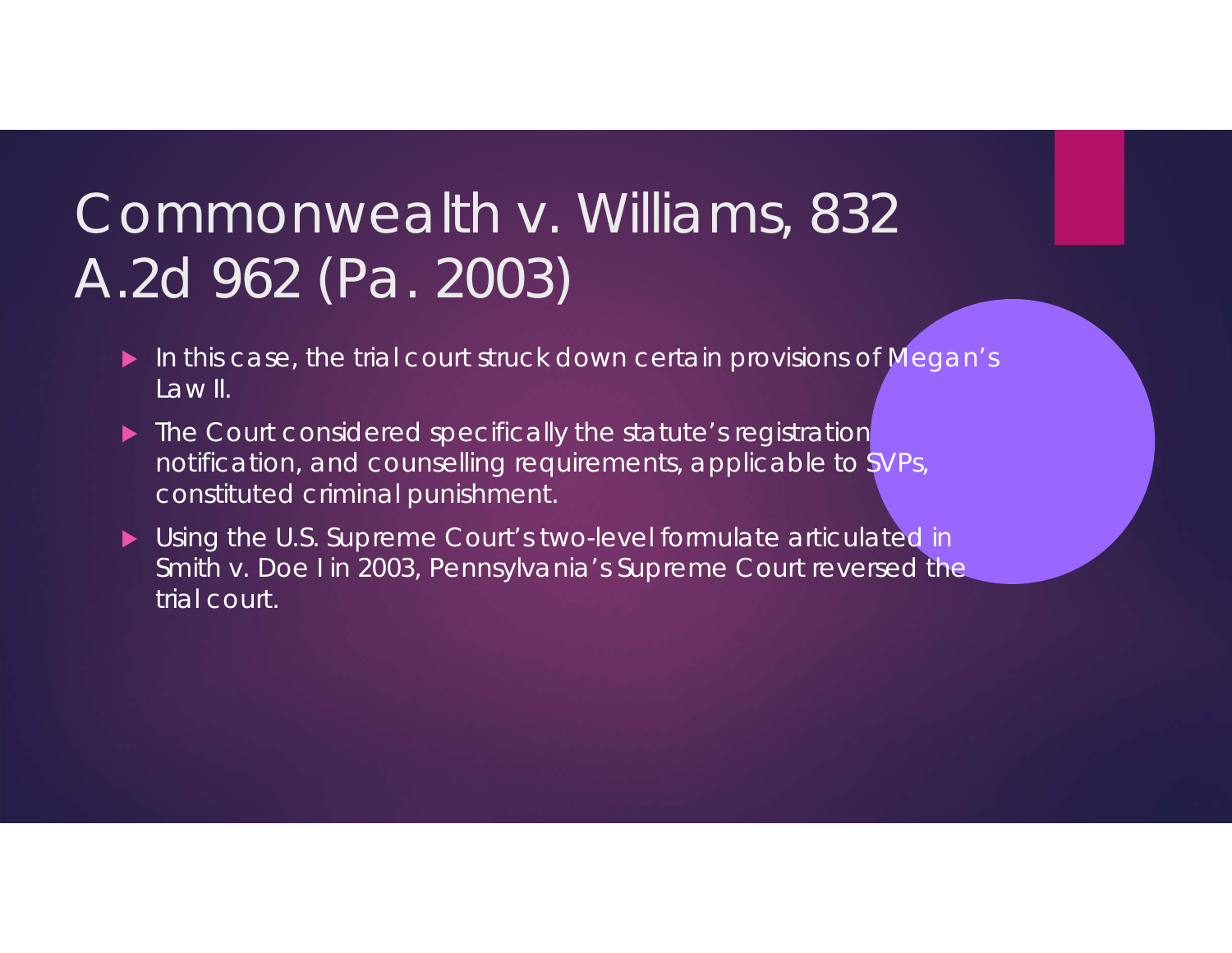### Element 1: Legislative Intent

- The sole question is whether the General Assembly's intent was to punish.
- **The Court held the that statute's own statement of purpose was to** identify possible recidivists and avoid recidivism by providing awareness of particular risks to members of the public and treatment to offenders.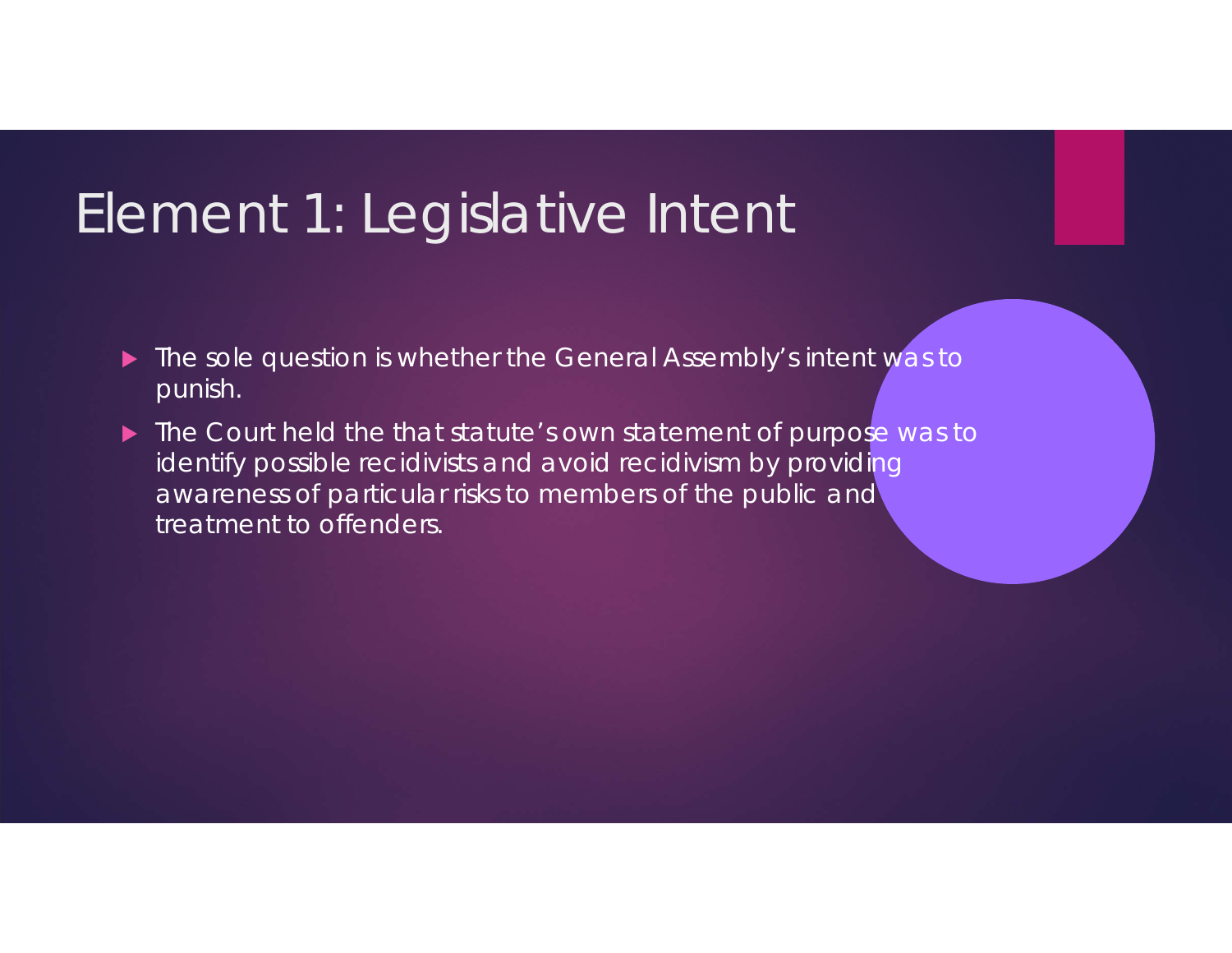#### Element 2: Purpose and Effect

- **The Court examined the list of factors identified by the Supreme** Court in Mendoza-Martinez.
- **Although neither exhaustive nor dispositive", the list of factors in** these cases proved helpful in considering whether a civil remedial mechanism "nevertheless provides for sanctions so punitive as to transform what was clearly intended as a civil remedy into a criminal penalty. U.S. v. Ward, 448 U.S. at 249, 100 S.Ct. at 2641: Commonwealth v. McGee, 744 A.2d 754, 757 (Pa. 2000). " stating that the Mendoza-Martinez factors are "useful guideposts" in determining whether prison disciplinary confinement constitutes criminal punishment.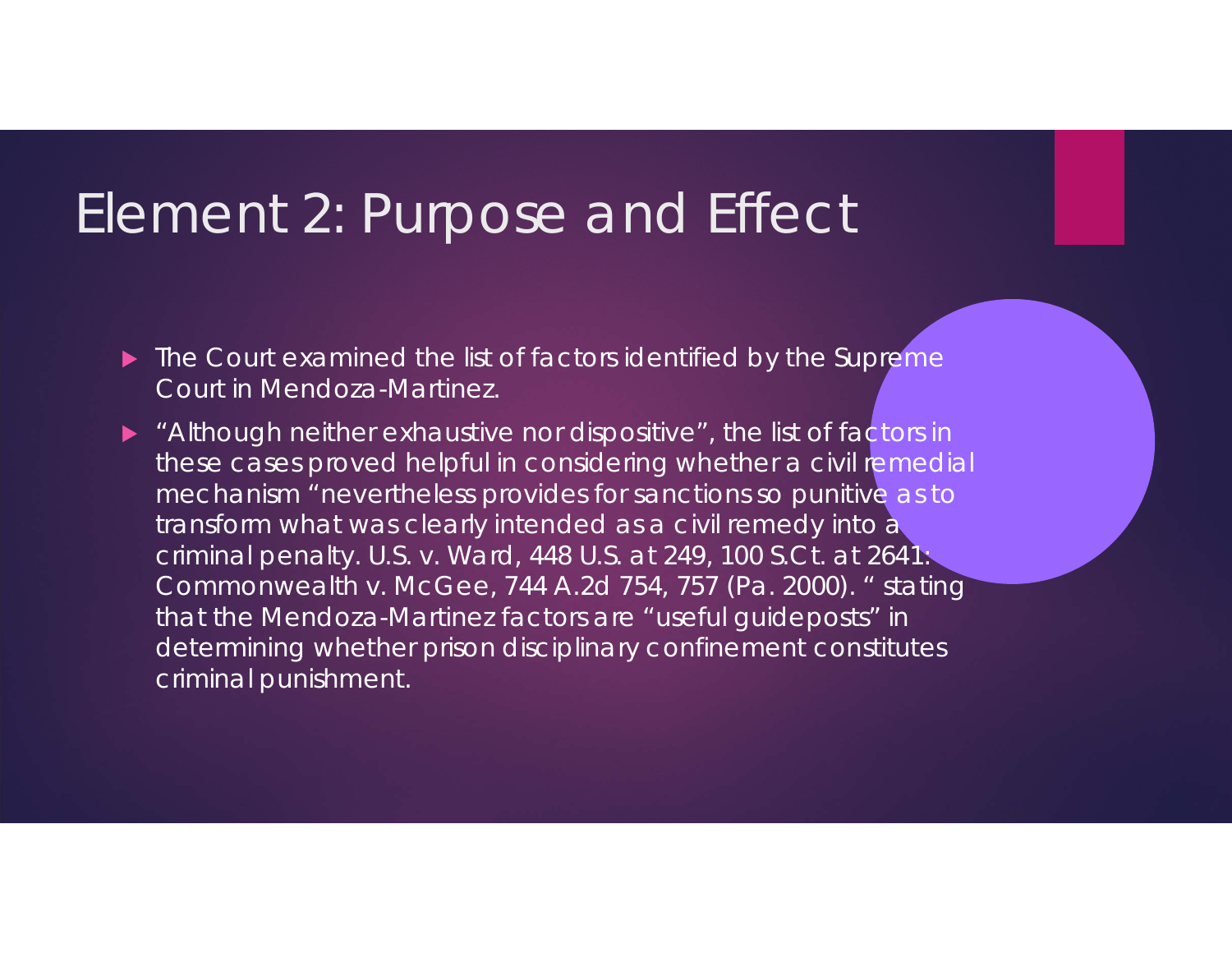Commonwealth v. Wingait Farms, 690 A.2d 222 (Pa. 1997)

Applying the Mendoza-Martinez factors deeming civil forfeitures non-punitive.

The Mendoza-Martinez factors are

- (1) Whether the sanction involves an affirmative disability or restraint
- (2) Whether it has historically been regarded as punishment
- (3) Whether it some into play only on a finding of scienter
- (4) Whether its operation will promote the traditional aims of punishment-retribution and deterrence
- (5) Whether the behavior to which it applies is already a crime
- (6) Whether an alternative purpose to which it may rationally be connected is assignable for it
- (7) Whether it appears excessive in relation to the alternative purpose assigned.

In applying those factors, the Supreme Court has stated that only the "clearest proof" that a law is punitive in effect may overcome a legislative categorization to the contrary. Selig v. Young, 531 U.S. 250, 261, 121 S.Ct. 727, 734, 148 L.Ed.2d 734 (2001).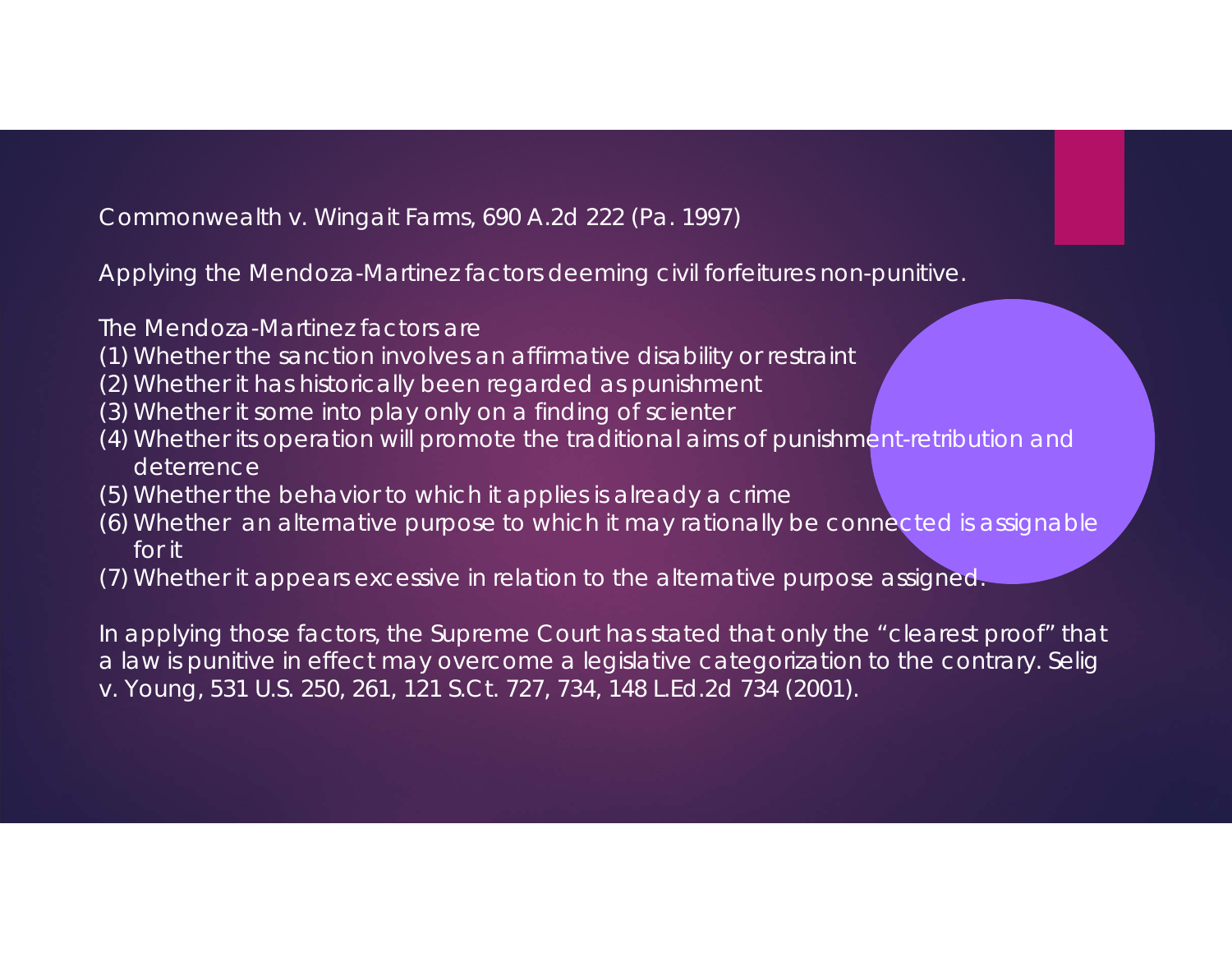"Clearest Proof" has been defined by Pennsylvania Courts as "rarely articulated, but which mirrors the general presumption of validity enjoyed in Pennsylvania by all lawfully enacted legislation. Commonwealth v. Stern, 701 A.2d 568 (Pa. 1997).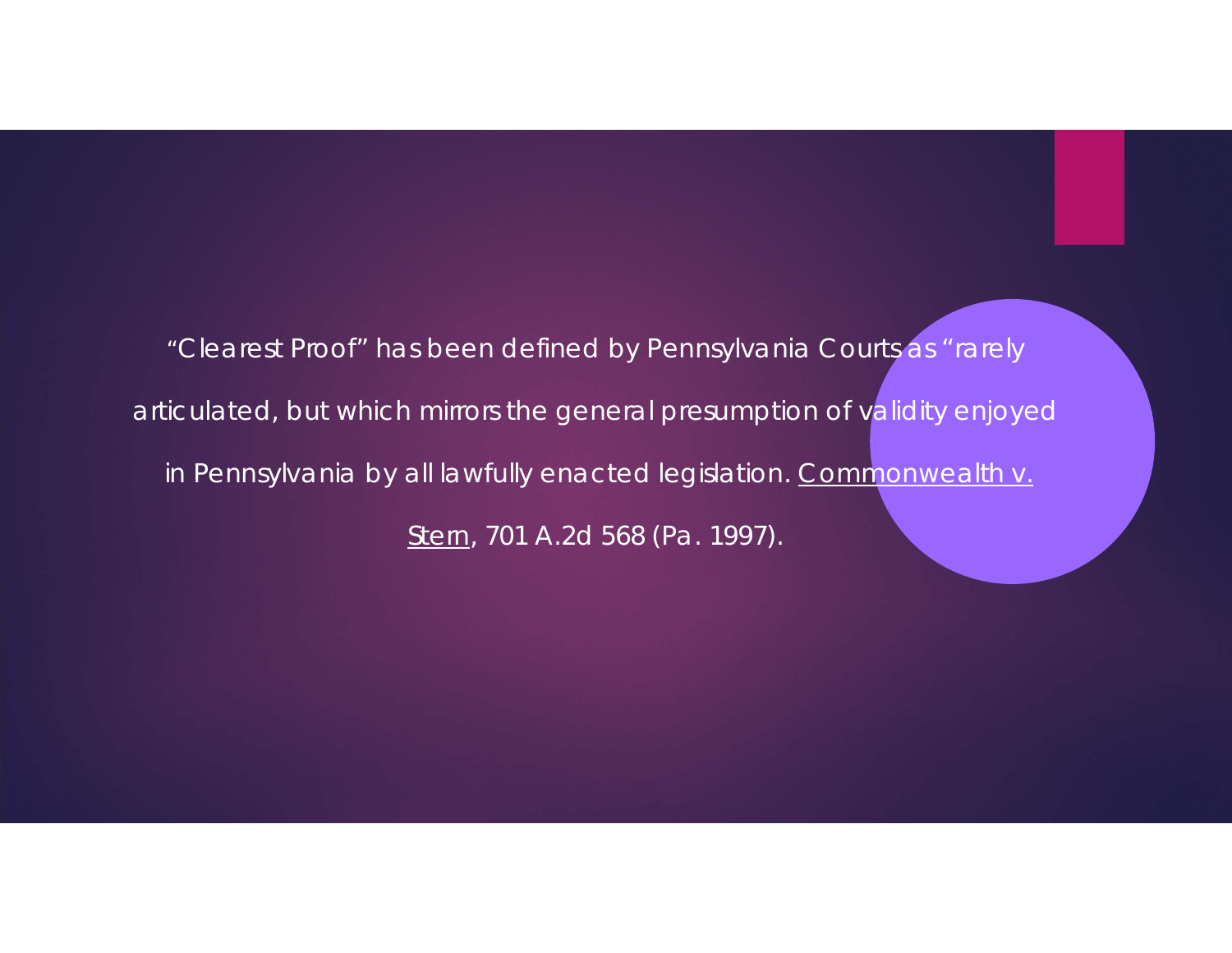# Williams II

- ▶ 1. The sanctions of Megan's Law do not involve an "affirmative disability or restraint" because offenders "remain free to live where they choose, come and go as they please, and seek whatever employment they may desire".
- ▶ "Such liberty is tempered by the reality that registrants deemed SVPs may, as a consequence of public notification, be foreclosed from gaining certain employment, particularly those working with children, but….any such restriction is in direct furtherance of the government's compelling interest in keeping violent sexual predators away from children to the extent possible.
- **The court sites cases on deprivation or restraint: termination of social** security benefits of aliens deported on specific grounds; prohibition on payment of salaries of certain government employees charged with subversive beliefs and associations;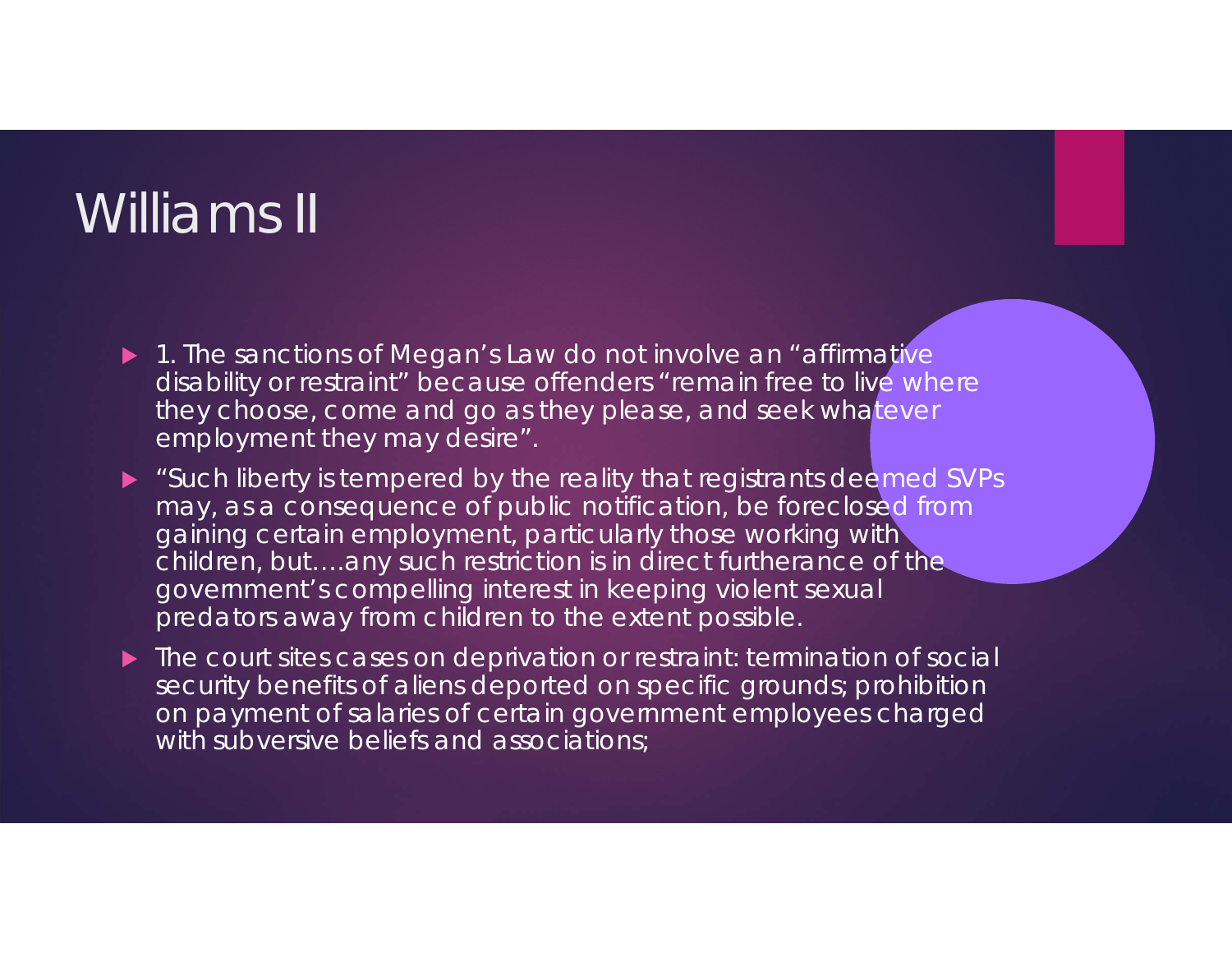Exclusion from the Federal Bar for having borne arms against the United States, etc.

The court held that here, any disabilities imposed upon SVPs flow solely from the secondary effects of registration and notification, and thus, constitute a "**potential collateral restraint**" and such effects do not fall with in the same category as incarceration or deprivation of citizenship.

2. Historical Treatment: the court followed Verniero, which defendant likened Megan's Law II registration and notification to the punishments of public shaming, humiliation and banishment as those practices used during colonial times. The Court rejected that analogy, reasoning that public dissemination of accurate public record was not punishment.

The Court reasoned that even if registration had a punitive effect in terms of shaming the offender, "such effect has not been demonstrated" to be sufficient in itself to render the challenged measures criminal punishment.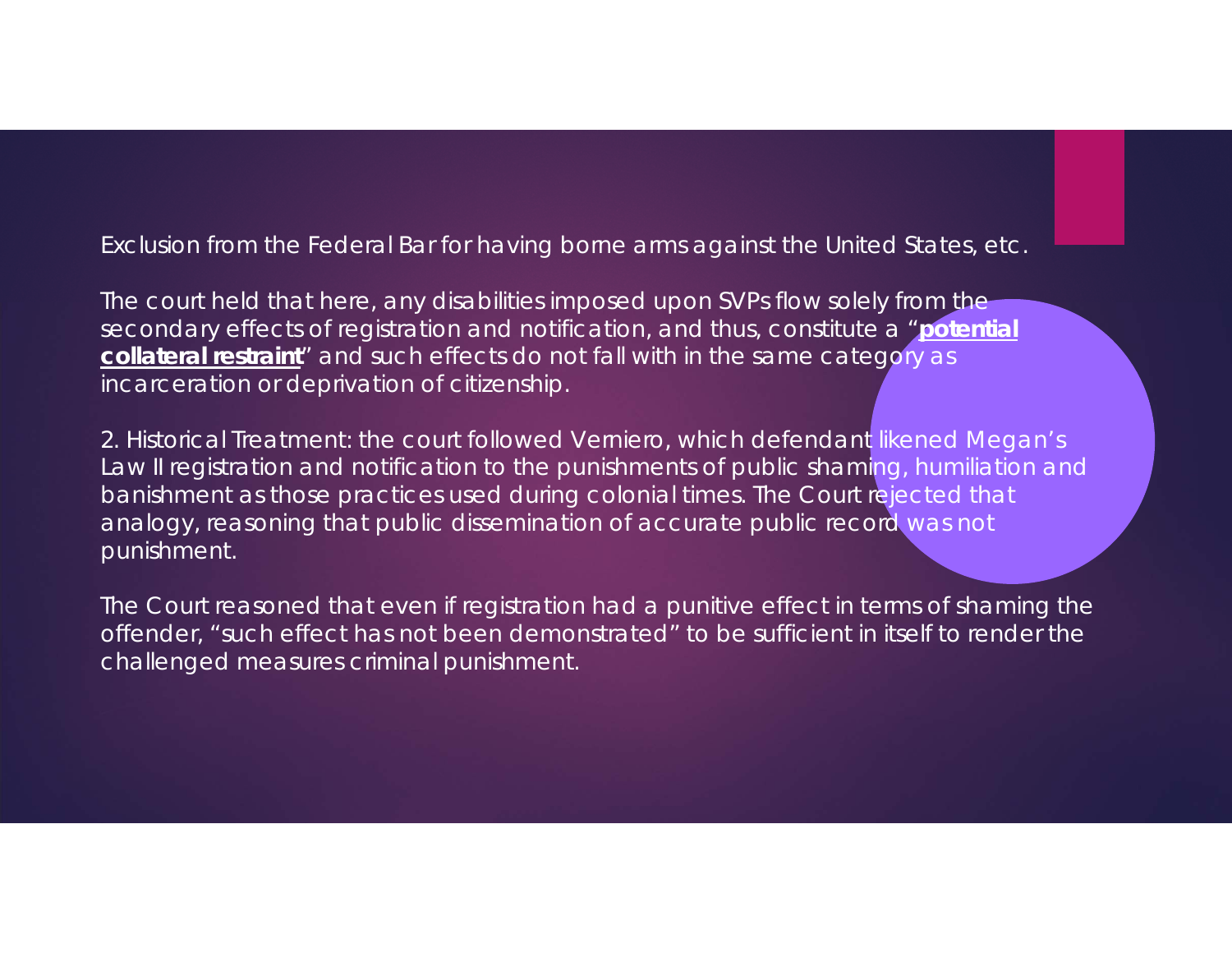#### 2. Historical Treatment

- ▶ The Court used the majority opinion in Verniero, which rejected the defendant's assertion that the registration and notification aspects of New Jersey's law were analogous to public shaming, humiliation and banishment as those practices were used during colonial times. The court held that public dissemination of accurate public record was not punishment.
- **The dissent in Verniero criticized the majority, arguing that the cases** relied on by them centered on private actors whereas Megan's Law required public officials to do that task. The dissent viewed this aspect a controlling, and stated that "shaming" punishments, because they were carried out by the authorities, did indeed provide analogy to Megan's Law notification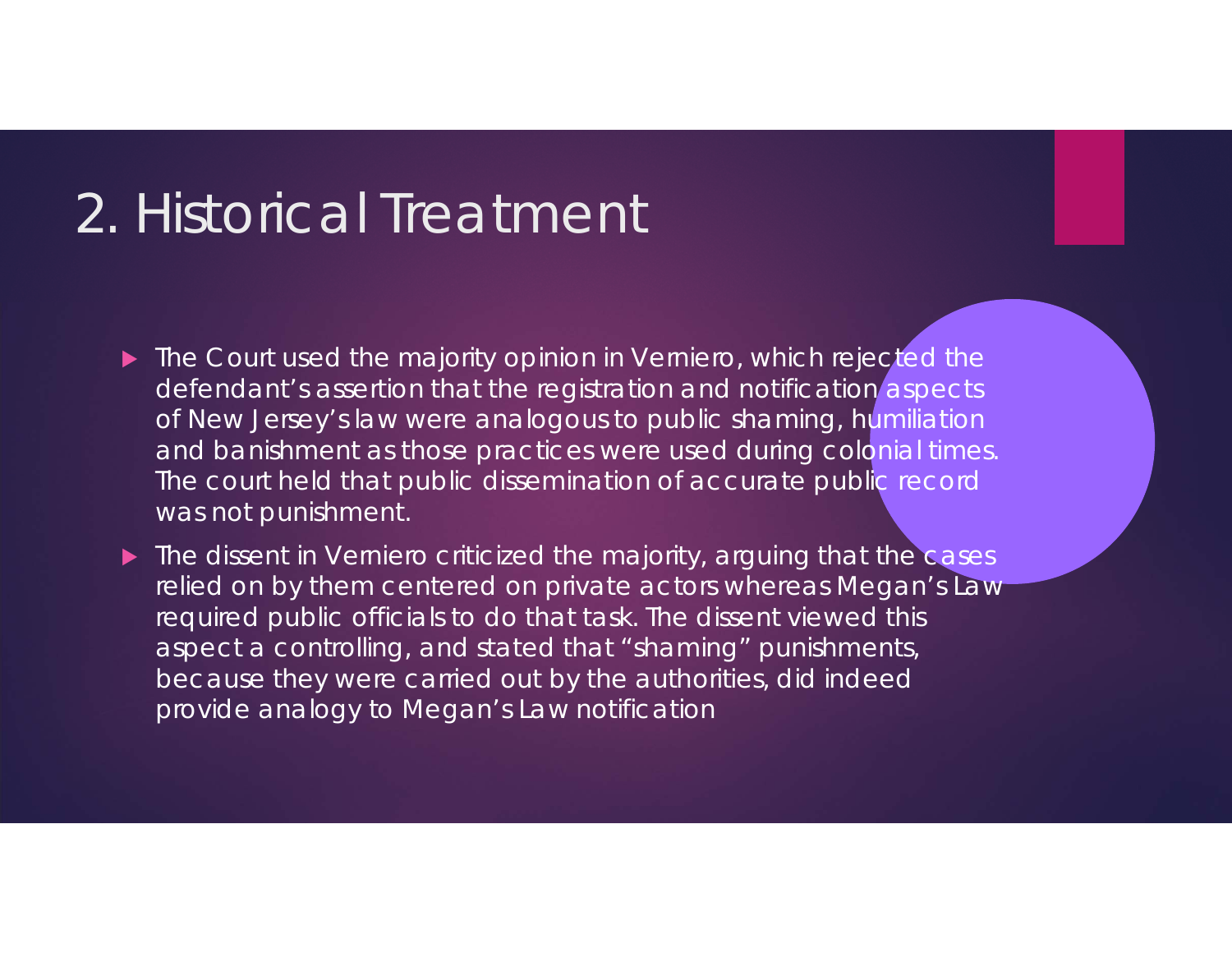#### 3. Scienter

Because the requirement of registration, notification an counselling applied to an offender ONLY when he/she was convicted of a predicate offense, the Court held the Megan's Law provisions do not "come into play" only upon finding scienter for purposes of Mendoza-Martinez. They reached this conclusion because not all of the predicate offenses in the Megan's Law Statute required a finding of scienter, since some of the offenses did not require the defendant to be aware of certain facts that make his/her actions criminal.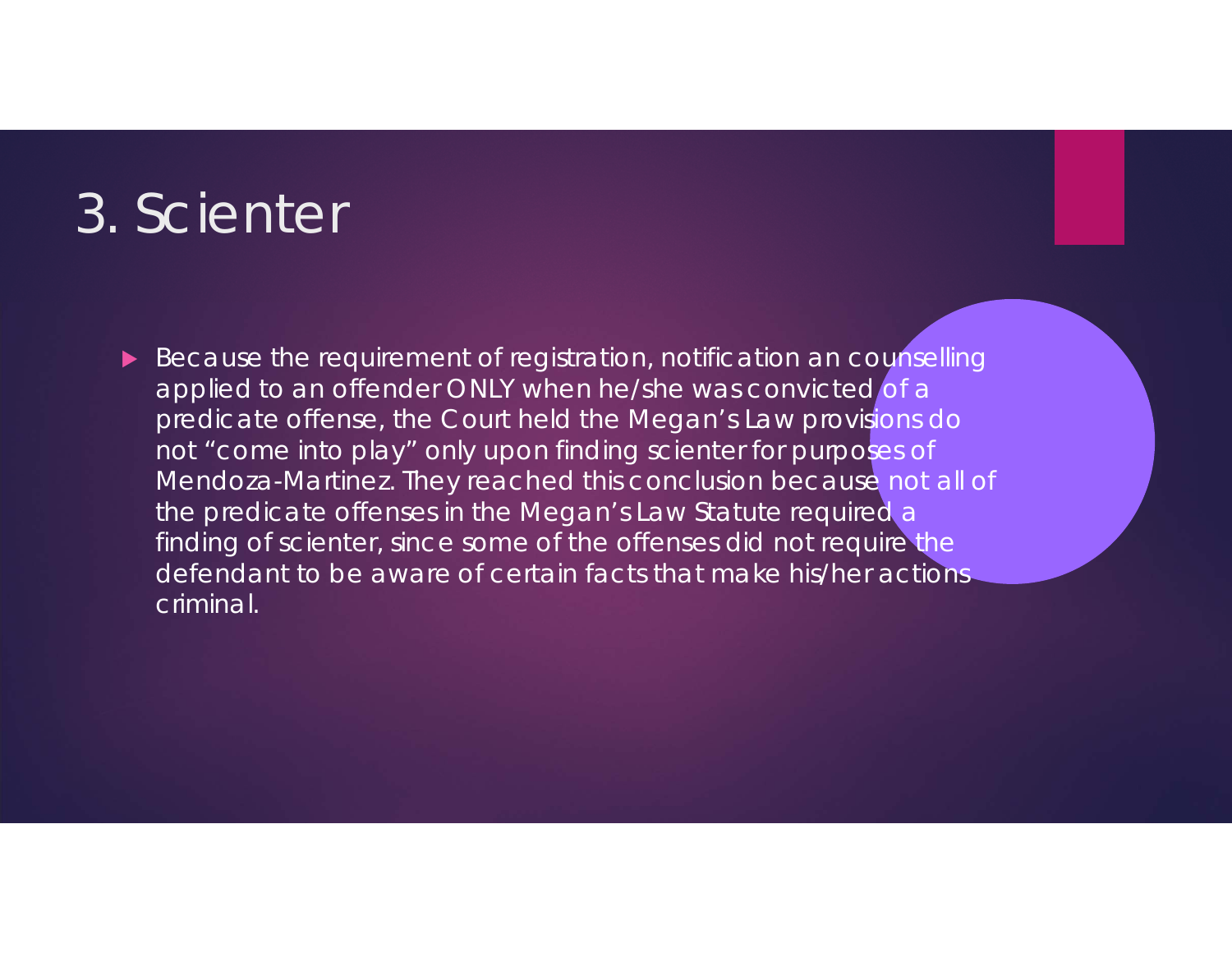### 4. Traditional punishment

**The provision requiring registration and notification do not operate** primarily to deter, or exact retribution, therefore, any retributive effect of the challenged statute is ancillary to the results achieved in terms of societal awareness and self-protection, and rehabilitation of the offender.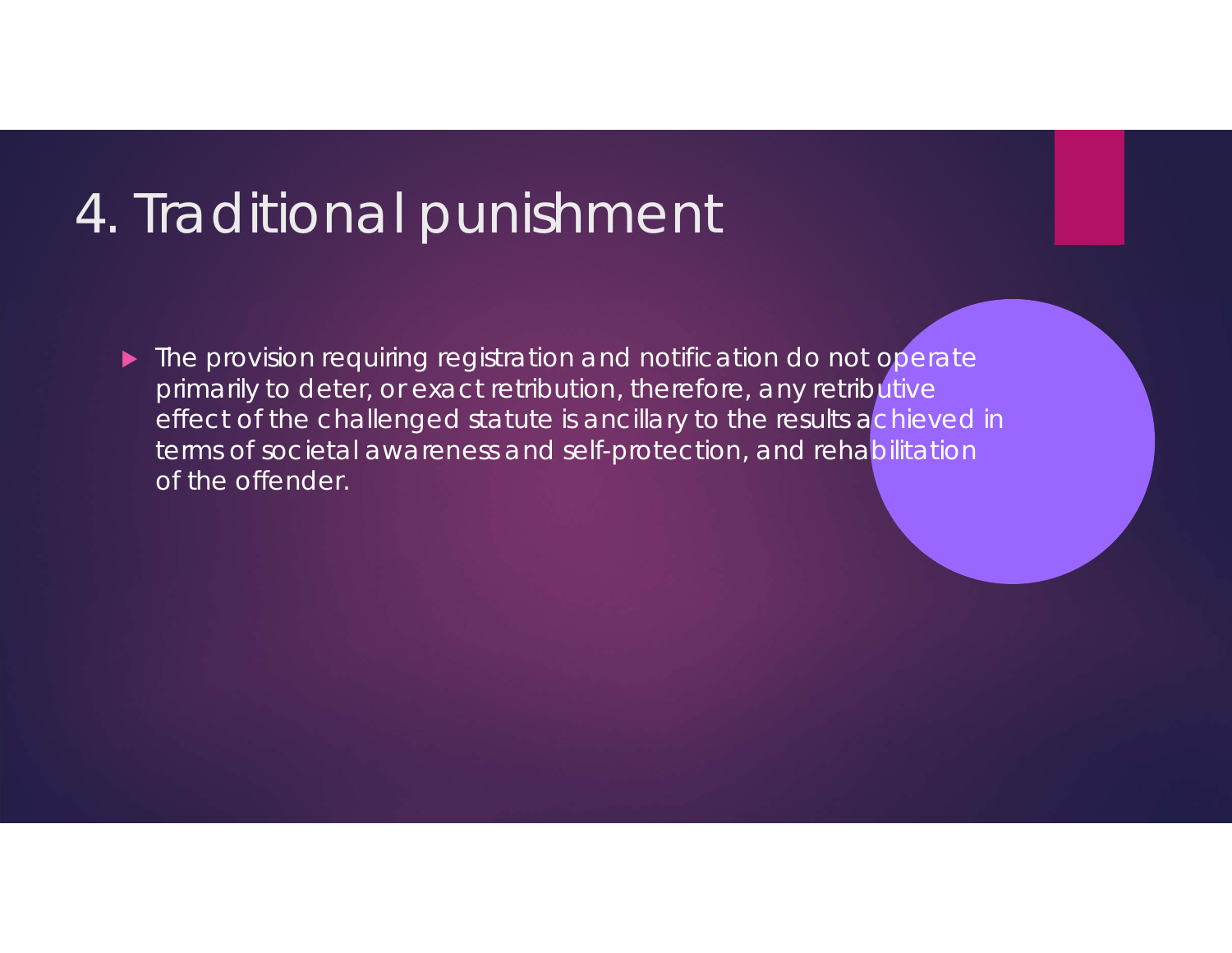# 5. Application to Criminal Behavior

If the offender is determined to be an SVP, that status is based upon, not criminal activity, but a finding of a mental abnormaatlity. "While it must be acknowledged that the procedures whereby the defendant is subjected to registration…are triggered only after conviction of predicate offense", the U.S Supreme Court has little significance in evaluating whether Megan's Law is punitive. Smith, 538 U.S. at 105, 123 S.Ct. at 1154.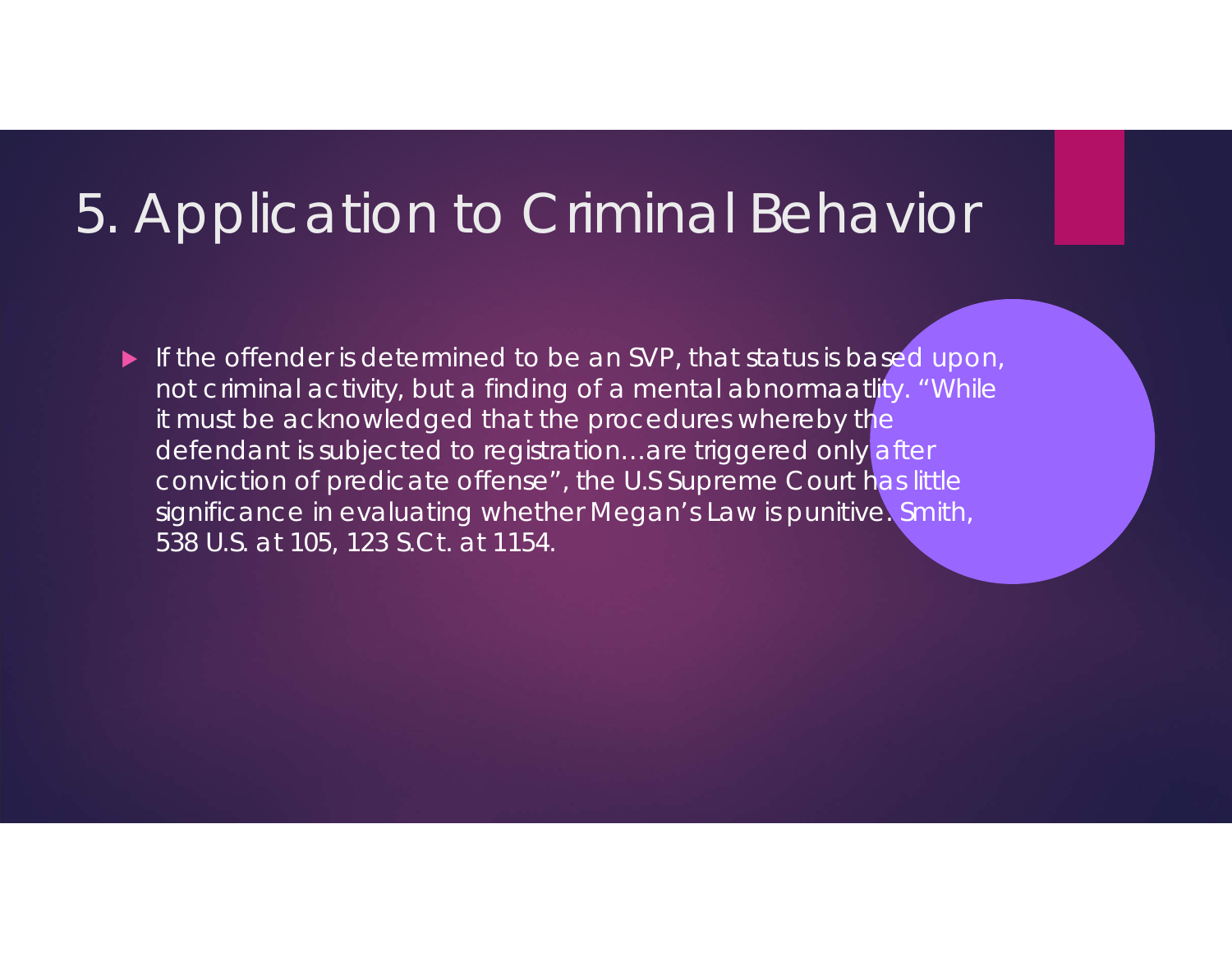#### 6. Non-Punitive Purpose

- **The Statute's rational connection to a non-punitive purpose was the** most significant factor in the Court's determination.
- **The Court held that the legislative findings were "consistent with the 1944** grave concerns over the high rate of recidivism among convicted sexual offenders."
- $\blacktriangleright$  " the registration notification and counselling procedures do not appear designed to impose upon the sexually violent predator any gratuitous opprobrium\* or hardship beyond what is reasonably necessary to effectuate the Legislature's remedial and regulatory purpose."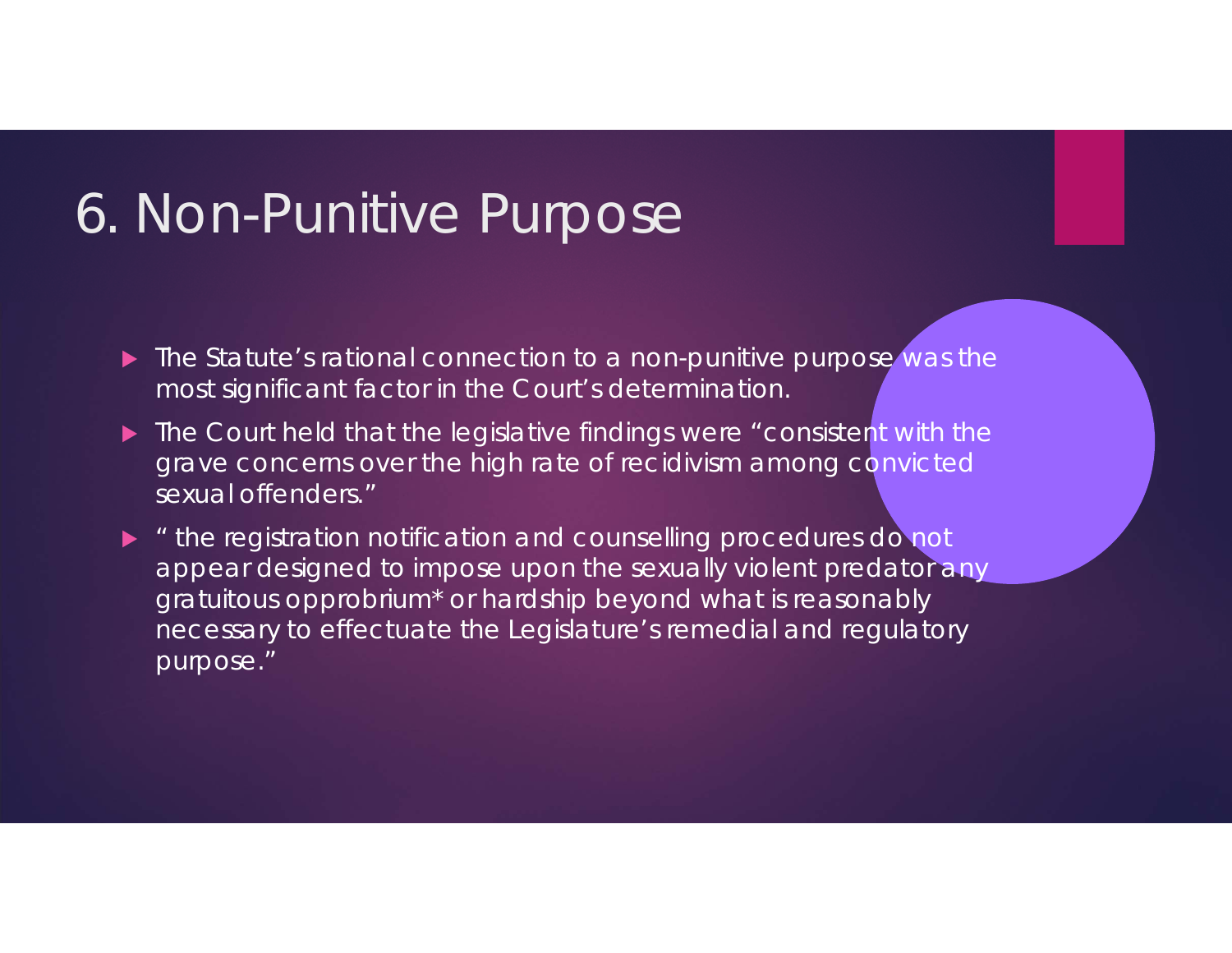#### 7. Excessiveness

- **Registration, Notification and Counselling "appear reasonably** designed to serve the government's legitimate goal of enhancing public awareness.
- $\blacktriangleright$  The Court reasoned that the effects of a measure must be "extremely onerous" to constitute punishment, and even the deprivation of one's livelihood does not quality.
- Since the statute does not "deprive" the offenders of their freedom or their citizenship, and the state has place no restrictions on the offender's ability to live and work in a community, to move from place to place, to obtain a professional license or secure government benefits, the burden the statute creates for is not so great "that it justifies the adverse effects" it might have on them.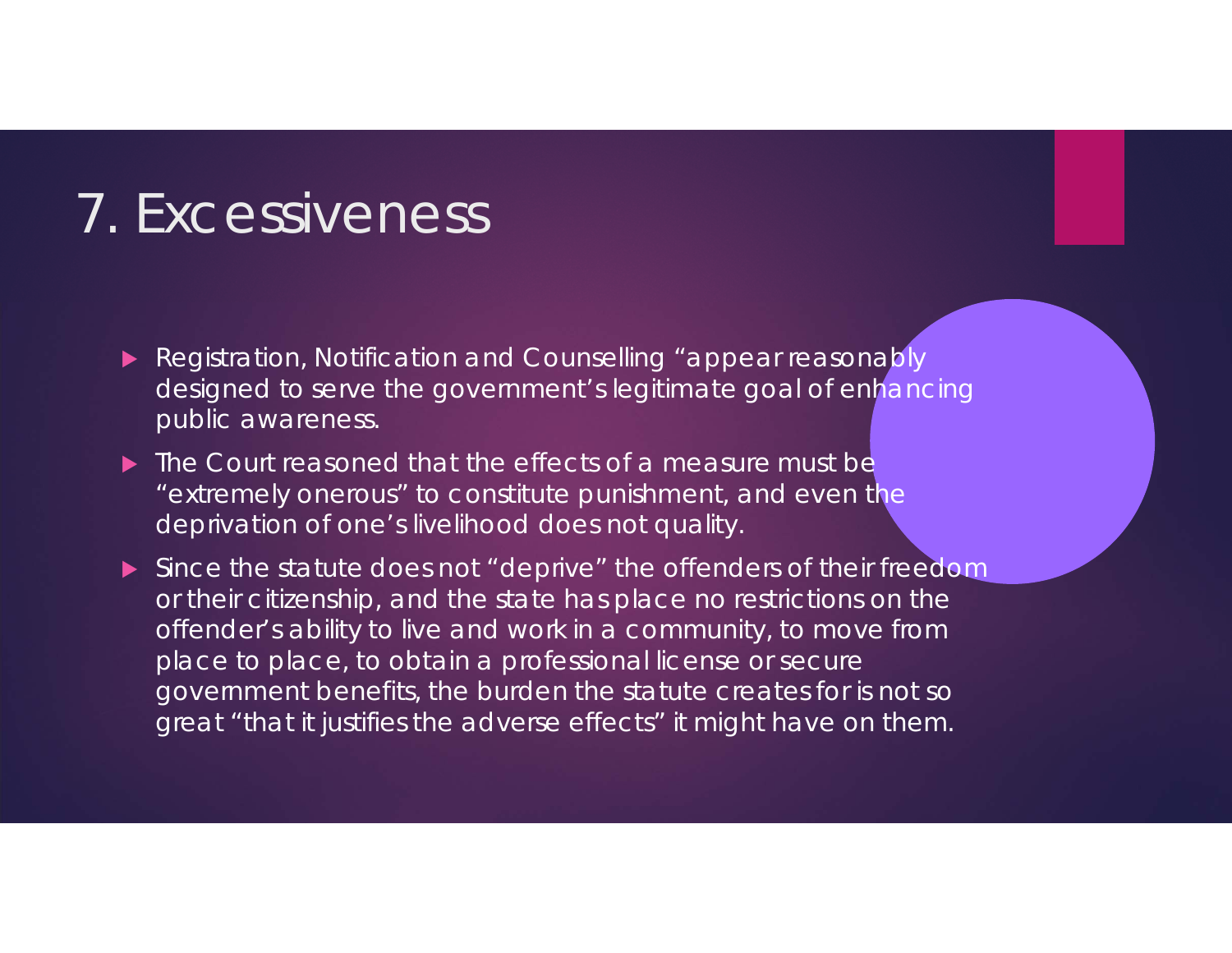### Void for Vague

- It was alleged that the statute was impermissibly vague, in that if fails to allow for a sufficiently precise understanding of who is or is not an SVP. The issue was remanded.
- **The Court remanded to the trial court the remaining constitutional** issues raised by Appellant dealing with Megan's Law II. In footnote 27 of *Commonwealth v. Williams,* 574 Pa. 487, 832 A.2d 962 (2003) (" *Williams II* "), the Court set forth exactly which constitutional issues remained and were to be considered by this court at this time. Those issues include [Appellant's and Peters's] claims that Megan's Law II:(1) is void for vagueness; (2) is violative of substantive due process guarantees; (3) is violative of the separation of powers doctrine; and (4) contains more than one subject in contravention of Article 3, § 3 of the Pennsylvania Constitution.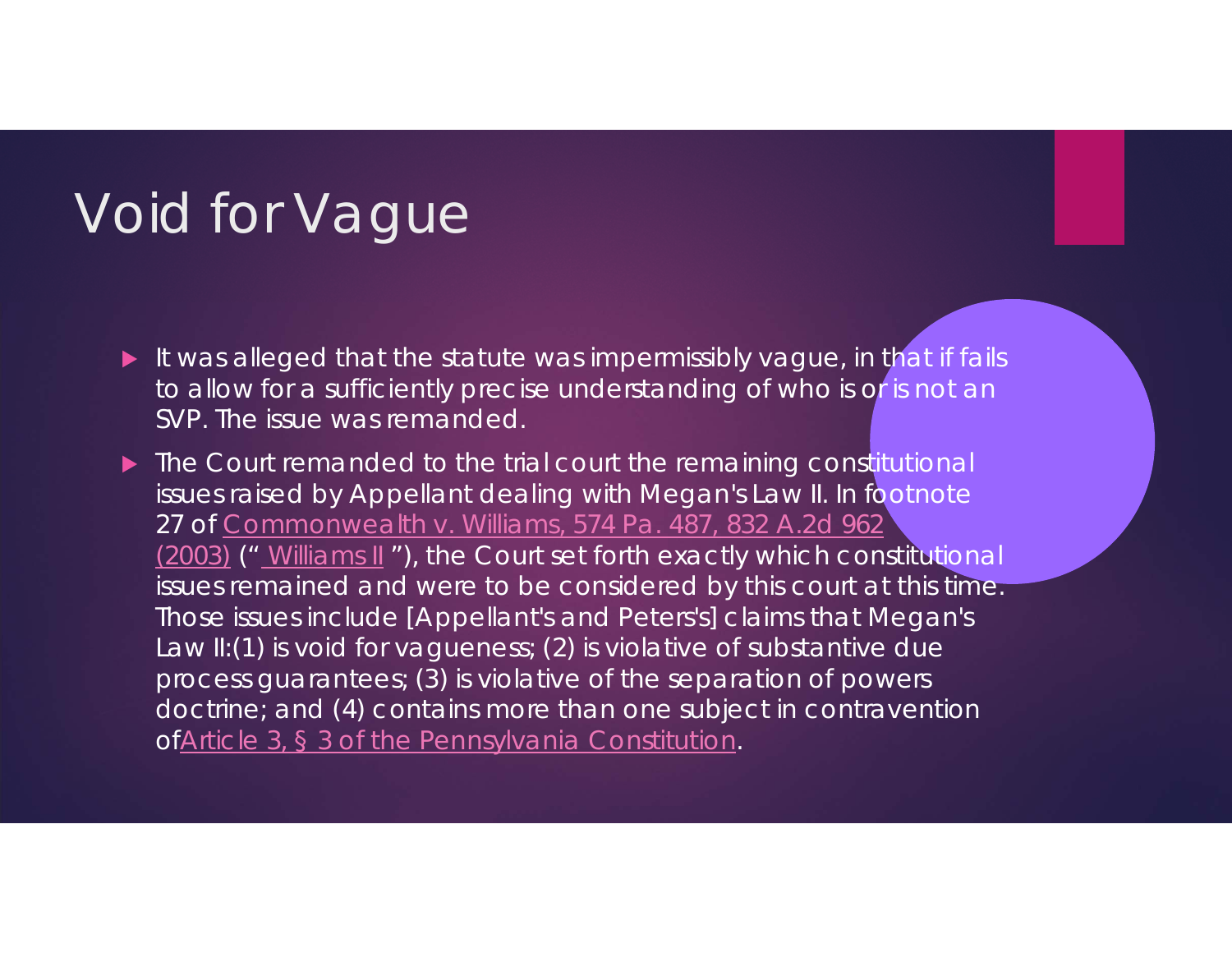# Conclusion

In the "absence of competent and credible evidence" undermining the relevant legislative findings, Megan's Law provisions constitute non-punitive, regulatory measures supporting a legitimate governmental interest.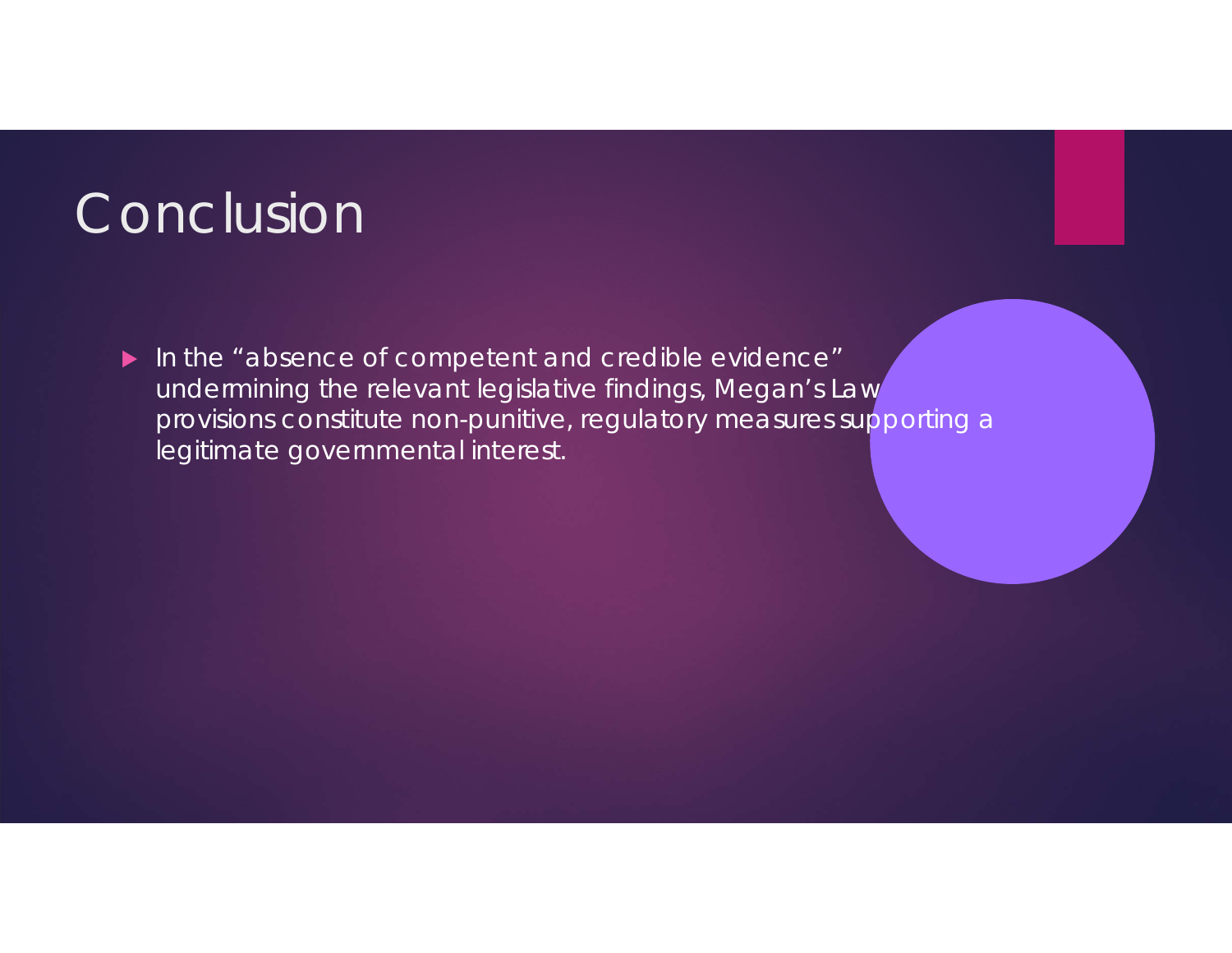# Adam Walsh Act December 2012

**The Adam Walsh Child Protection and Safety Act** is a federal statute that was signed into law by President George W. Bush on July 27, 2006. The Walsh Act organizes sex offenders into three tiers and mandates that Tier 3 offenders (the most serious tier) update their whereabouts every three months with lifetime registration requirements. Tier 2 offenders must update their whereabouts every six months with 25 years of registration, and Tier 1 offenders must update their whereabouts every year with 15 years of registration. Failure to register and update information is a felony under the law.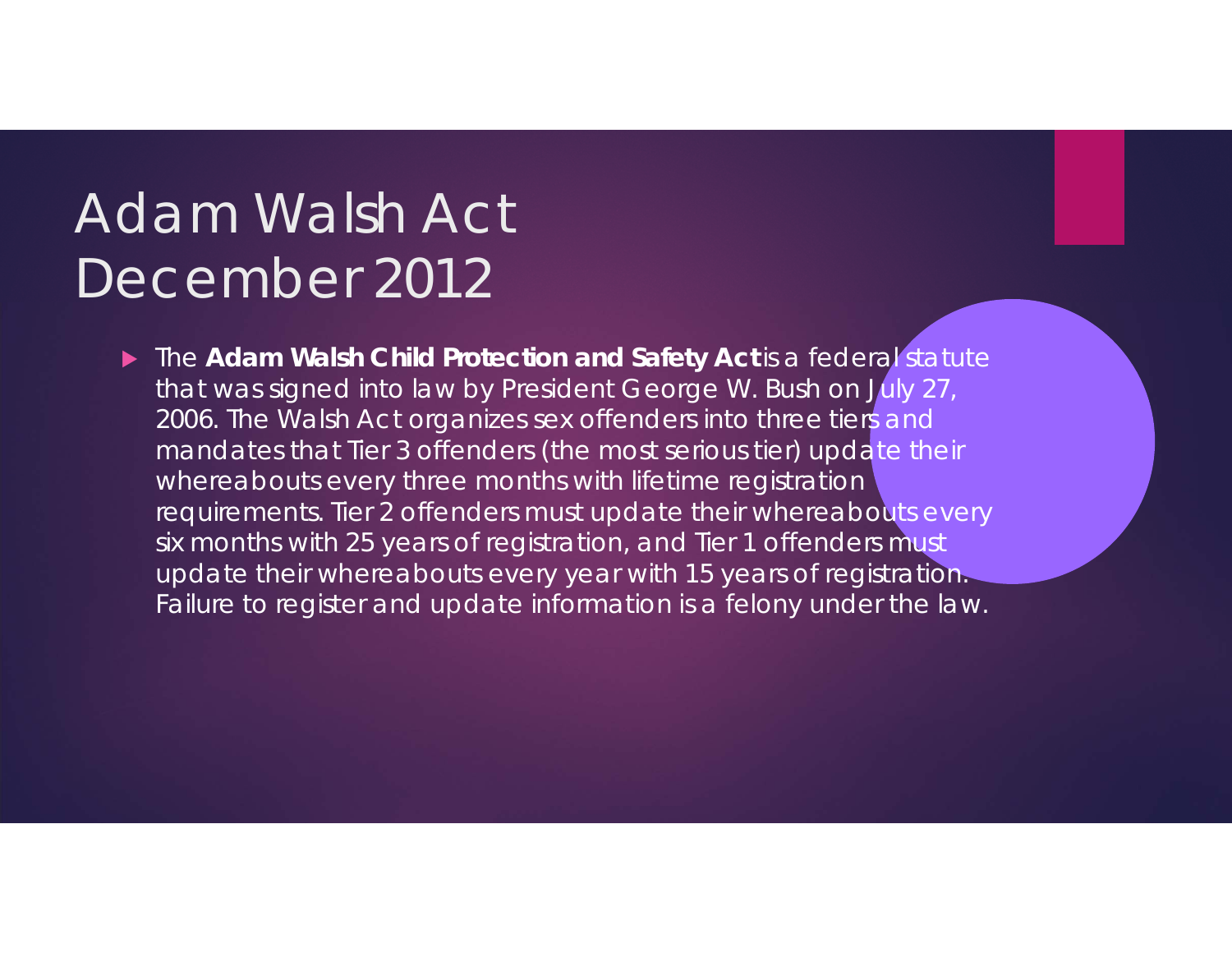#### Significant Changes

- 1. 3 tiered system, instead of 2 tiers
- 2. Additional statutes included in the list for registration
- 3. Juvenile registration
- 4. Retroactive Application

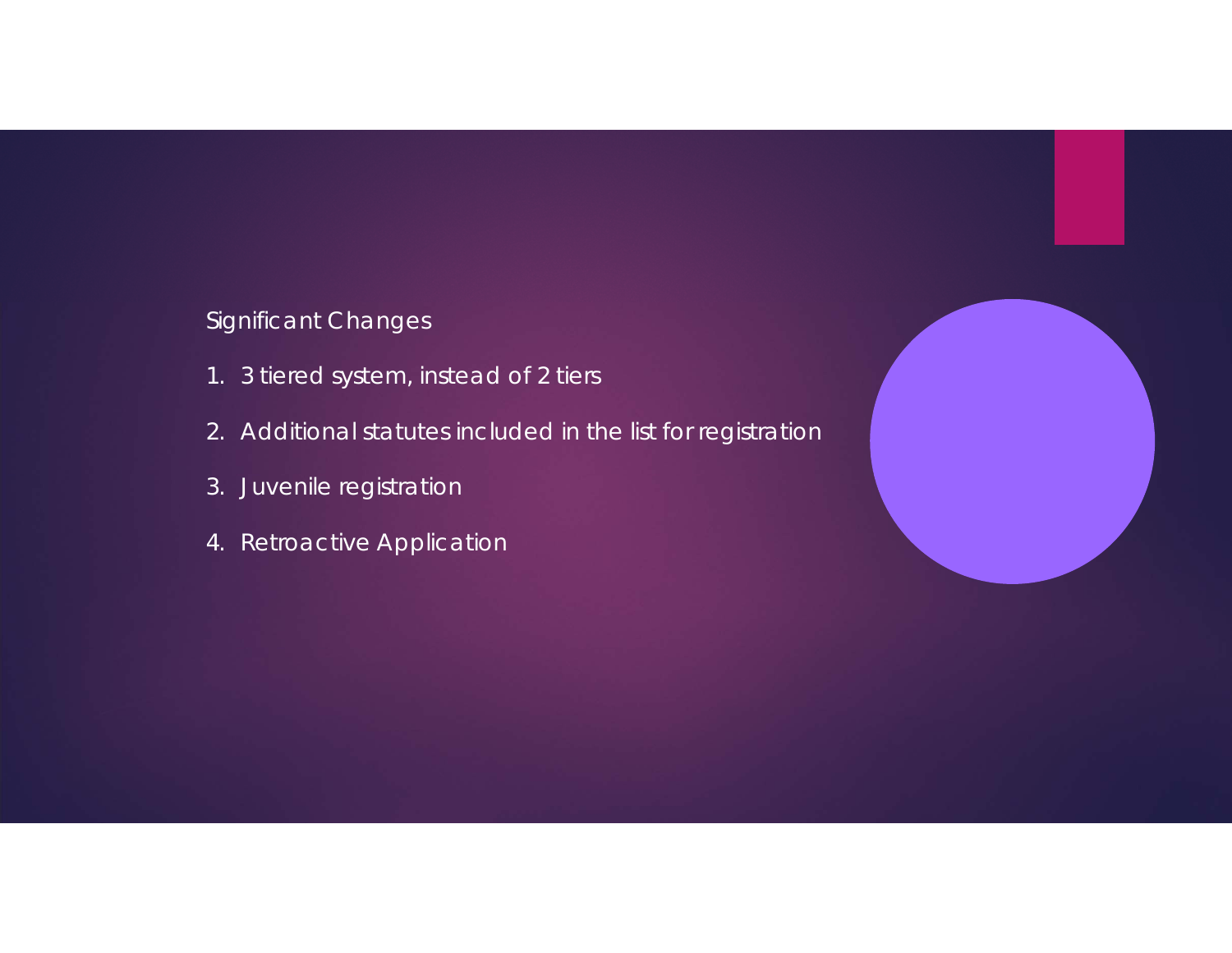#### Federal Adam Walsh Act

- ▶ The Act also creates a national sex offender registry and instructs each state and territory to apply identical criteria for posting offender data on the Internet (i.e., offender's name, address, date of birth, place of employment, photograph, etc.). The Act was named for Adam Walsh, an American boy who was abducted from a Florida shopping mall and later found murdered.
- $\blacktriangleright$ It also contains civil commitment provisions for sexually dangerous persons.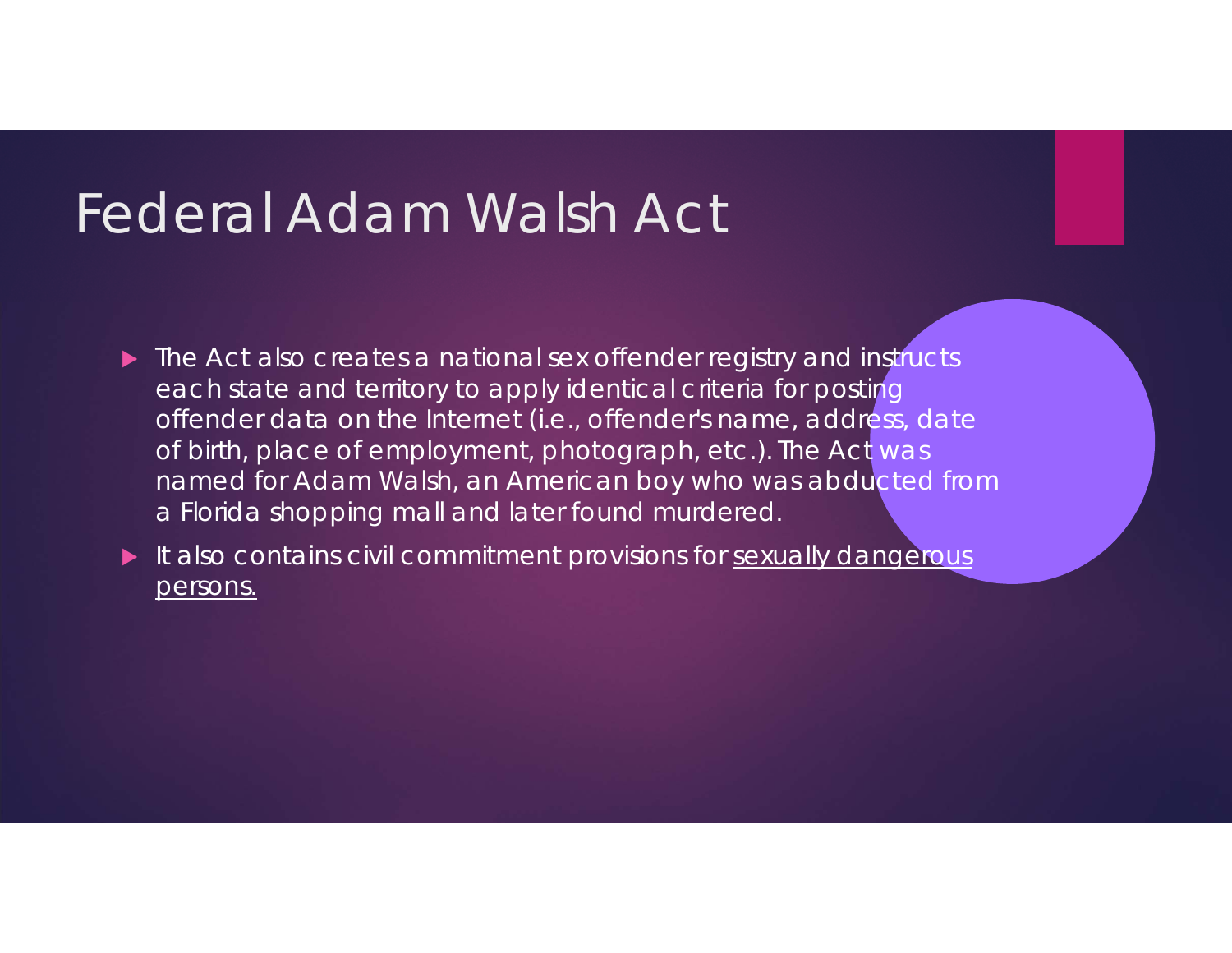The Adam Walsh Act emerged from Congress following the passage of

separate bills in the House and Senate (H.R. 3132 and S. 1086 respectively).

The Act is also known as the Sex Offender Registration and Notification Act (SORNA), the majority of the provisions of which were enacted as 42 U.S.C. §16911 et seq.

The act's provisions fall into four categories: a revised sex offender registration system, child and sex related amendments to federal criminal and procedure, child protective grant programs, and other initiatives designed to prevent and punish sex offenders and those who victimize children.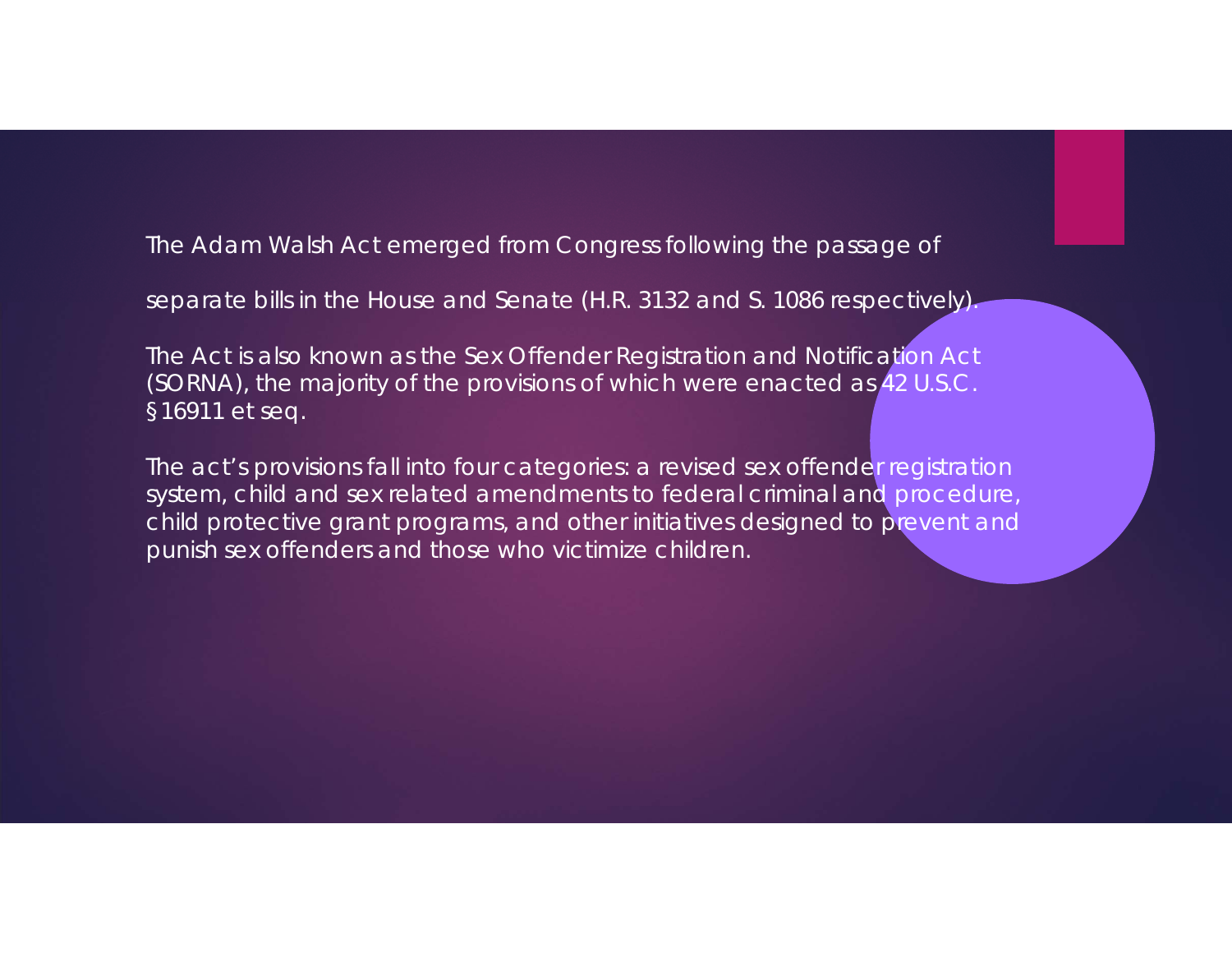The sex offender registration provisions replace the Jacob Wetterling Act provisions with a statutory scheme under which states are required to modify their registration systems in accordance with federal requirements at the risk of losing 10% of their Byrne program law enforcement assistance funds.

The act seeks to close gaps in the prior system, provide more information on a wider range of offenders, and make the information more readily available to the public and law enforcement officials.

In the area of federal criminal law and procedure, the act enlarges the kidnapping statute, increases the number of federal capital offenses, enhances the mandatory minimum terms of imprisonment and other penalties that attend various federal sex offenses, establishes a civil commitment procedure for federal sex offenders, authorizes random searches as a condition for sex offender probation and supervised release, outlaws Internet date drug trafficking, permits the victims of state crimes to participate in related federal habeas corpus proceedings, and eliminates the statute of limitations for certain sex offenses and crimes committed against children.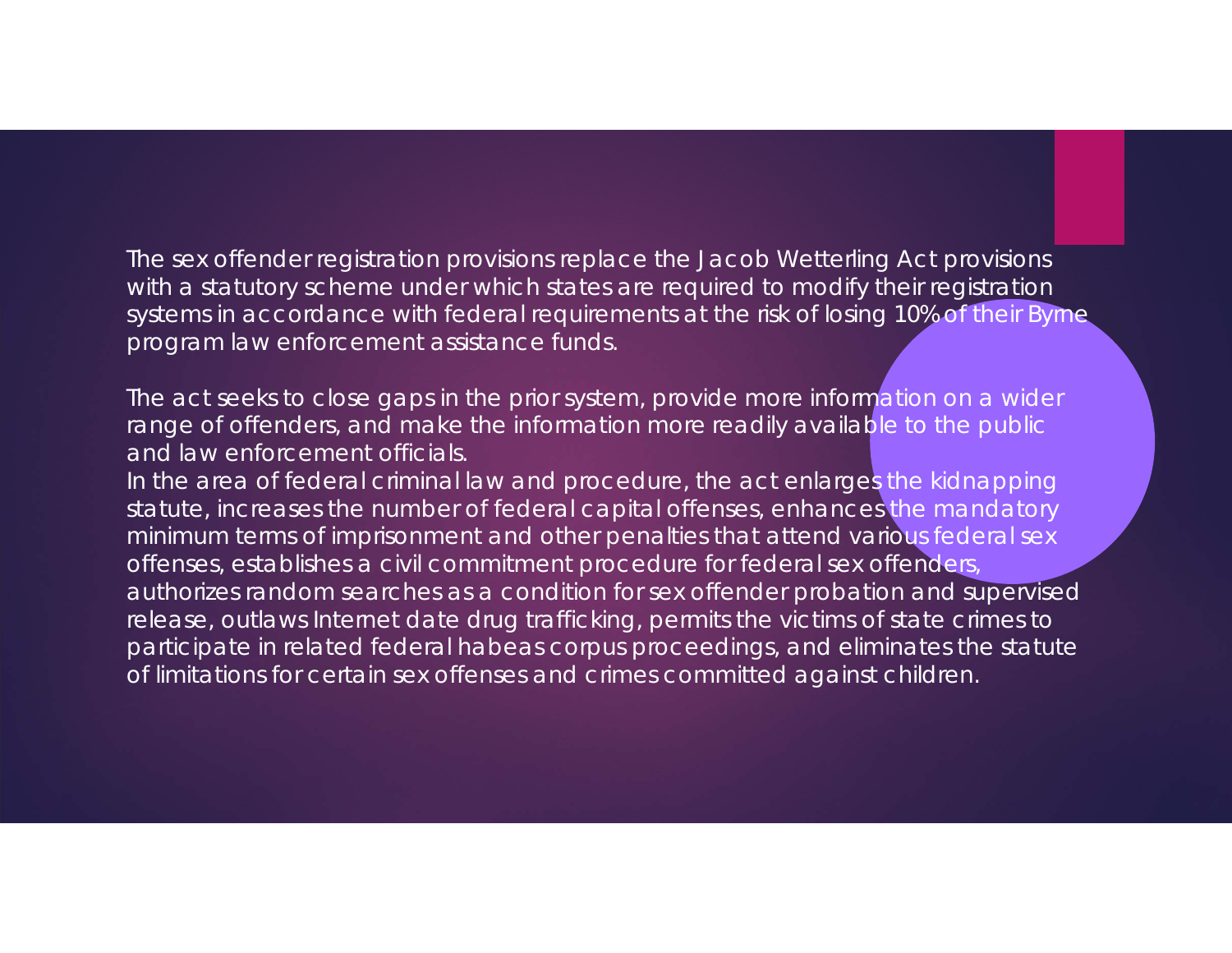# Short List of Legal Issues

- $\blacktriangleright$ Gives the U.S. Attorney General the authority to apply the law retroactively
- $\blacktriangleright$ ► Gives a federal Judge the ability to civilly commit individuals who are in the custody of the federal prison system if it is proven<br>that the individual (1) has engaged or attempted to engage in sexually violent conduct violent conduct or child molestation if released. A hearing is available to the involuntarily committed individual every six months to reconsider their commitment status if requested by council or the person in the federal treatment program.
- $\blacktriangleright$  Establishes a national database which will incorporate the use of DNA evidence collection and DNA registry and tracking of convicted sex offenders with Global Positioning System technology.
- $\blacktriangleright$ **The law defines and requires a three-tier classification system for sex offenders, based on offense committed, replacing the interact and replacing the interaction of the system of the system of the system of the system o** older system based on risk of re-offence.
- $\blacktriangleright$ Tier 1 sex offenders are required to register for 10-15 years; tier 2 for 25 years and tier 3 offenders must register for life.
- $\blacktriangleright$ **Increases the mandatory minimum incarceration period of 25 years for kidnapping or maiming a child and 30 years for sex** with a child younger than 12 or for sexually assaulting a child between 13 and 17 years old.
- $\blacktriangleright$ Increases the penalties for sex trafficking of children and child prostitution.
- $\blacktriangleright$ Widens federal funding to assist local law enforcement in tracking sexual exploitation of minors on the Internet.
- $\blacktriangleright$ Creates a National Child Abuse Registry to protect children from being adopted by convicted child abusers.
- $\blacktriangleright$  Limits the defense access to examine child exploitation material which is the subject of a charge, such that examination may only be conducted in a government building
- ▶ Applies to Juveniles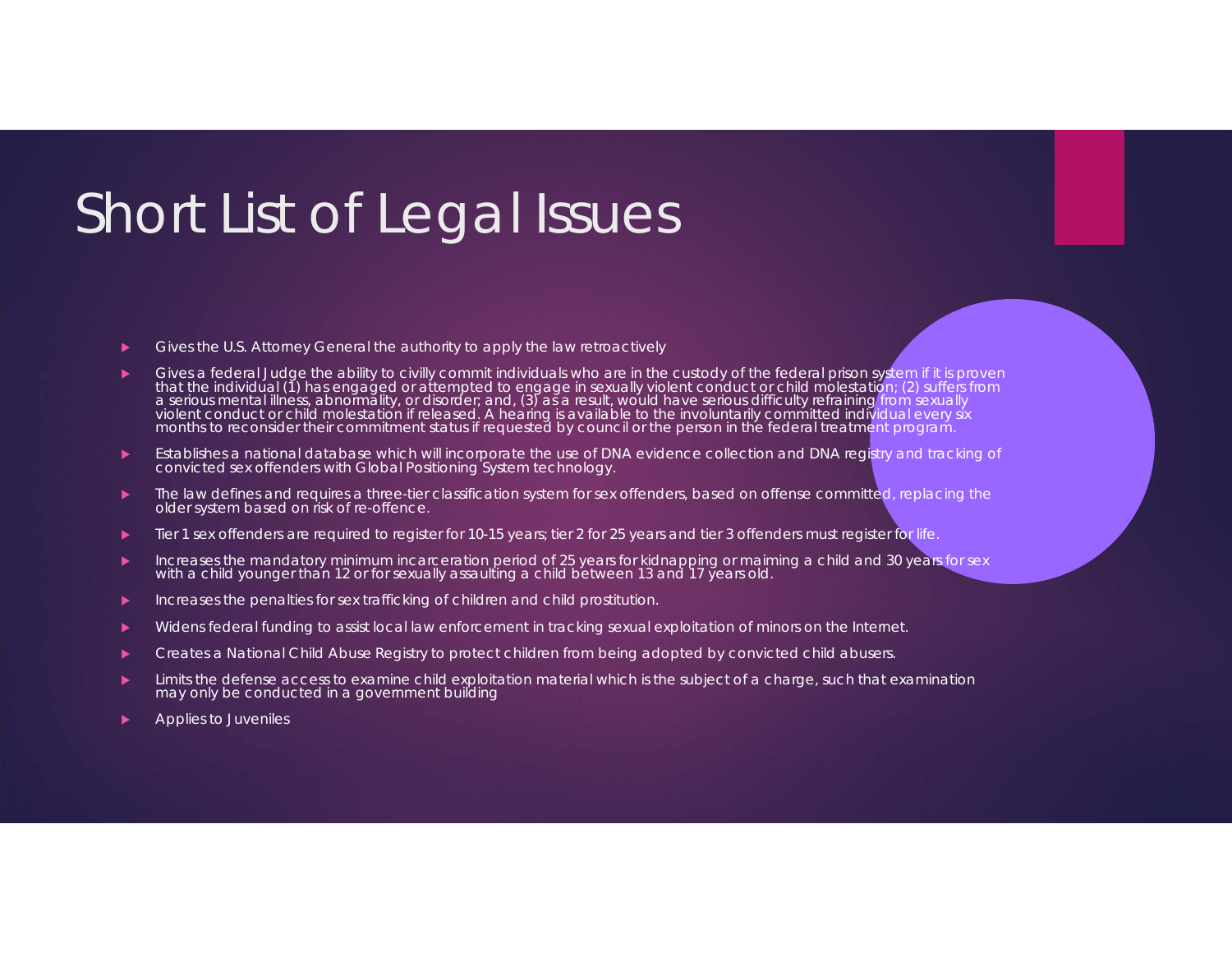**(a) Tier system established.--**Sexual offenses shall be classified in a three-tiered system composed of Tier I sexual offenses, Tier II sexual offenses and Tier III sexual offenses.

**(b) Tier I sexual offenses.--**The following offenses shall be classified as Tier I sexual offenses:

- (1) 18 Pa.C.S. § 2902(b) (relating to unlawful restraint).
- (2) 18 Pa.C.S. § 2903(b) (relating to false imprisonment).
- (3) 18 Pa.C.S. § 2904 (relating to interference with custody of children).
- (4) 18 Pa.C.S. § 2910 (relating to luring a child into a motor vehicle or structure).
- (5) 18 Pa.C.S. § 3124.2(a) (relating to institutional sexual assault).
- (6) 18 Pa.C.S. § 3126(a)(1) (relating to indecent assault).
- (7) (Reserved).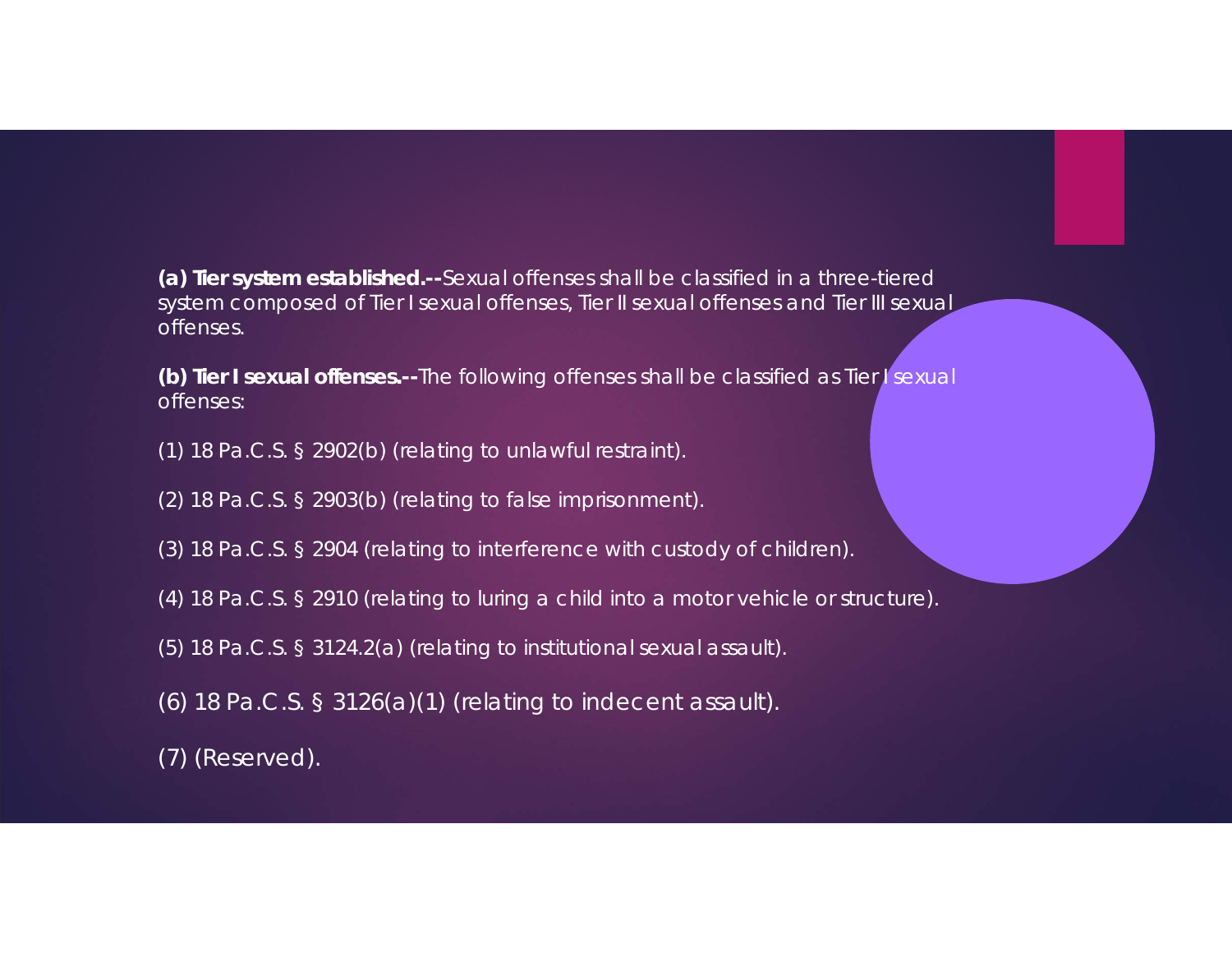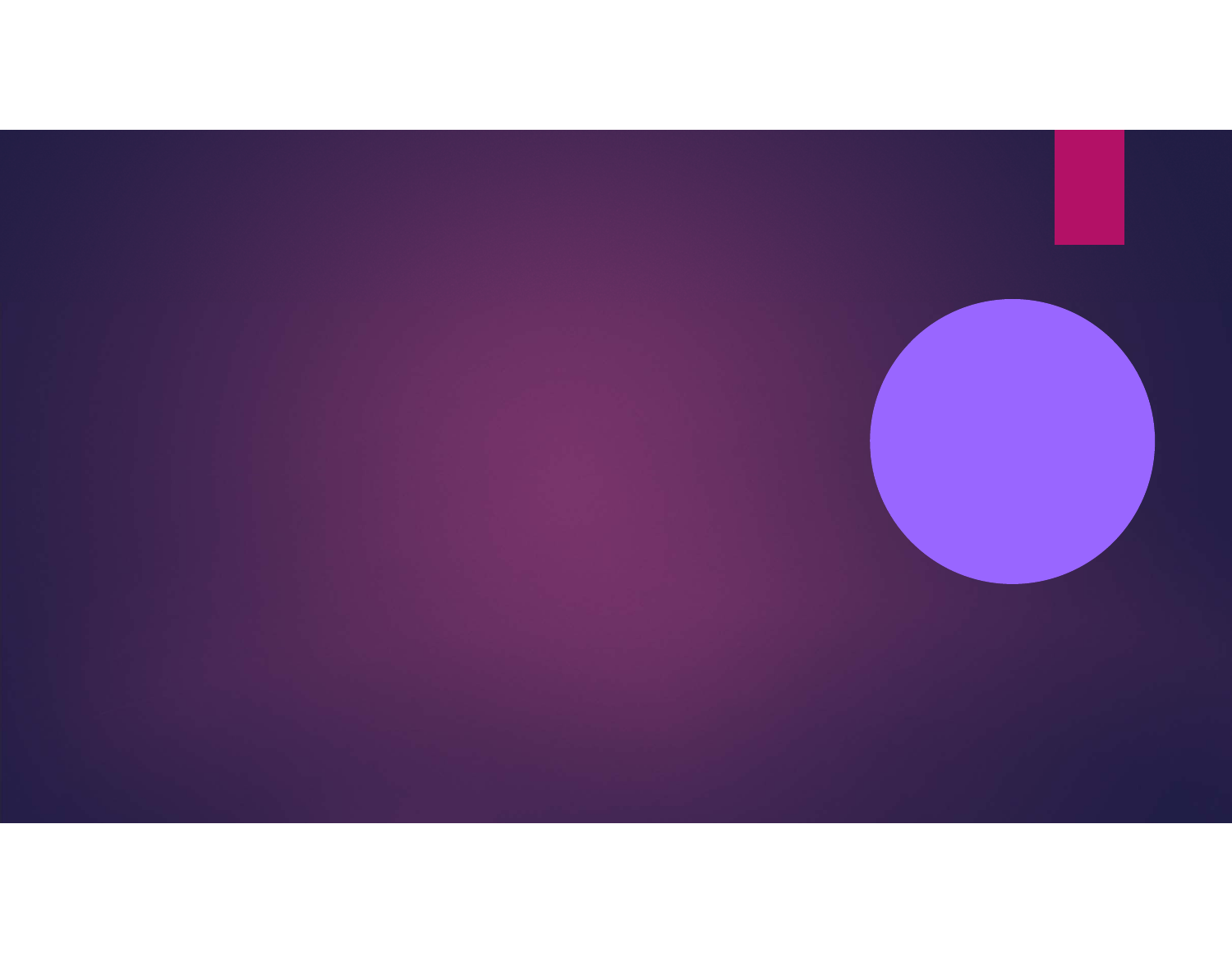(8) 18 Pa.C.S. § 6301(a)(1)(ii) (relating to corruption of minors).

(9) 18 Pa.C.S. § 6312(d) (relating to sexual abuse of children).

(10) 18 Pa.C.S. § 7507.1. (relating to invasion of privacy).

(11) 18 U.S.C. § 1801 (relating to video voyeurism).

(12) 18 U.S.C. § 2252(a)(4) (relating to certain activities relating to material involving the sexual exploitation of minors).

(13) 18 U.S.C. § 2252A (relating to certain activities relating to material constituting or containing child pornography).

(14) 18 U.S.C. § 2252B (relating to misleading domain names on the Internet).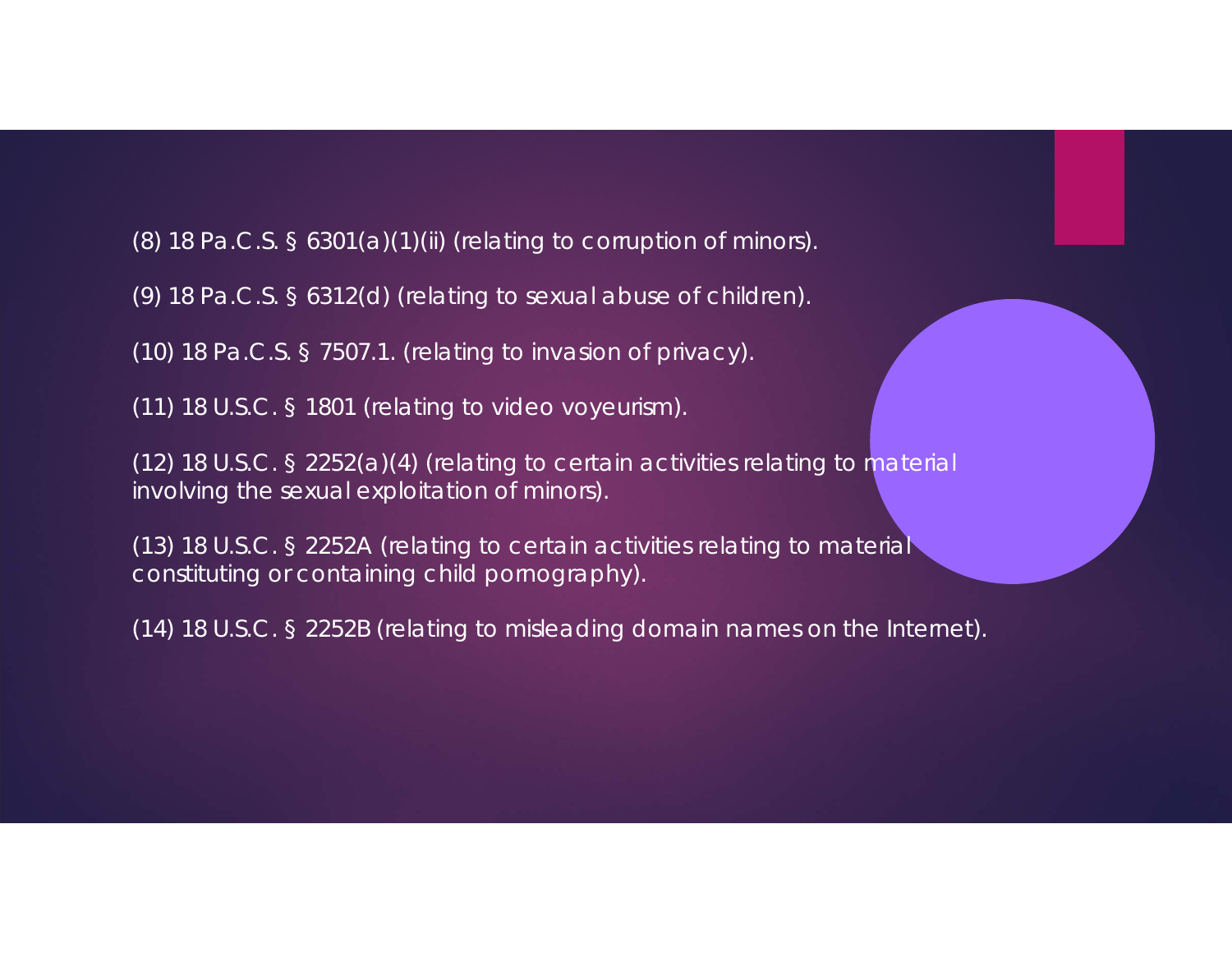(15) 18 U.S.C. § 2252C (relating to misleading words or digital images on the Internet).

(16) 18 U.S.C. § 2422(a) (relating to coercion and enticement).

(17) 18 U.S.C. § 2423(b) (relating to transportation of minors).

(18) 18 U.S.C. § 2423(c).

(19) 18 U.S.C. § 2424 (relating to filing factual statement about alien individual).

(20) 18 U.S.C. § 2425 (relating to use of interstate facilities to transmit information about a minor).

(21) A comparable military offense or similar offense under the laws of another jurisdiction or foreign country or under a former law of this Commonwealth.

(22) An attempt, conspiracy or solicitation to commit an offense listed in paragraph (1), (2), (3), (4), (5), (6), (7), (8), (9), (10), (11), (12), (13), (14), (15), (16), (17), (18), (19), (20) or (21).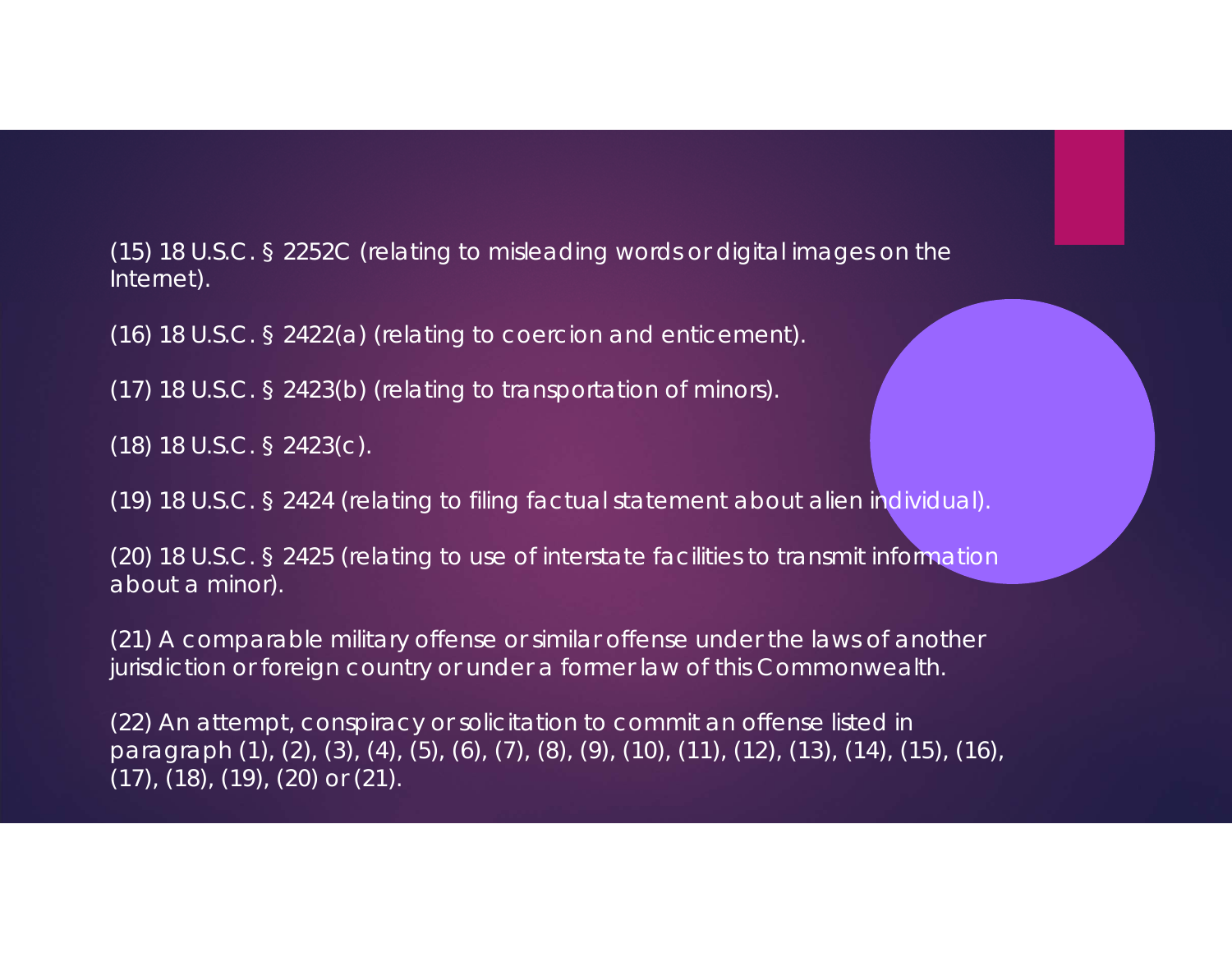**(c) Tier II sexual offenses.--**The following offenses shall be classified as Tier II sexual offenses:

(1) 18 Pa.C.S. § 3122.1(a)(2) (relating to statutory sexual assault).

(1.1) 18 Pa.C.S. § 3124.2(a.2) and (a.3).

(1.2) 18 Pa.C.S. § 3126(a)(2), (3), (4), (5), (6) or (8).

(2) 18 Pa.C.S. § 5902(b.1) (relating to prostitution and related offenses).

(3) 18 Pa.C.S. § 5903(a)(3)(ii), (4)(ii), (5)(ii) or (6) (relating to obscene and other sexual materials and performances).

(4) 18 Pa.C.S. § 6312() and (c).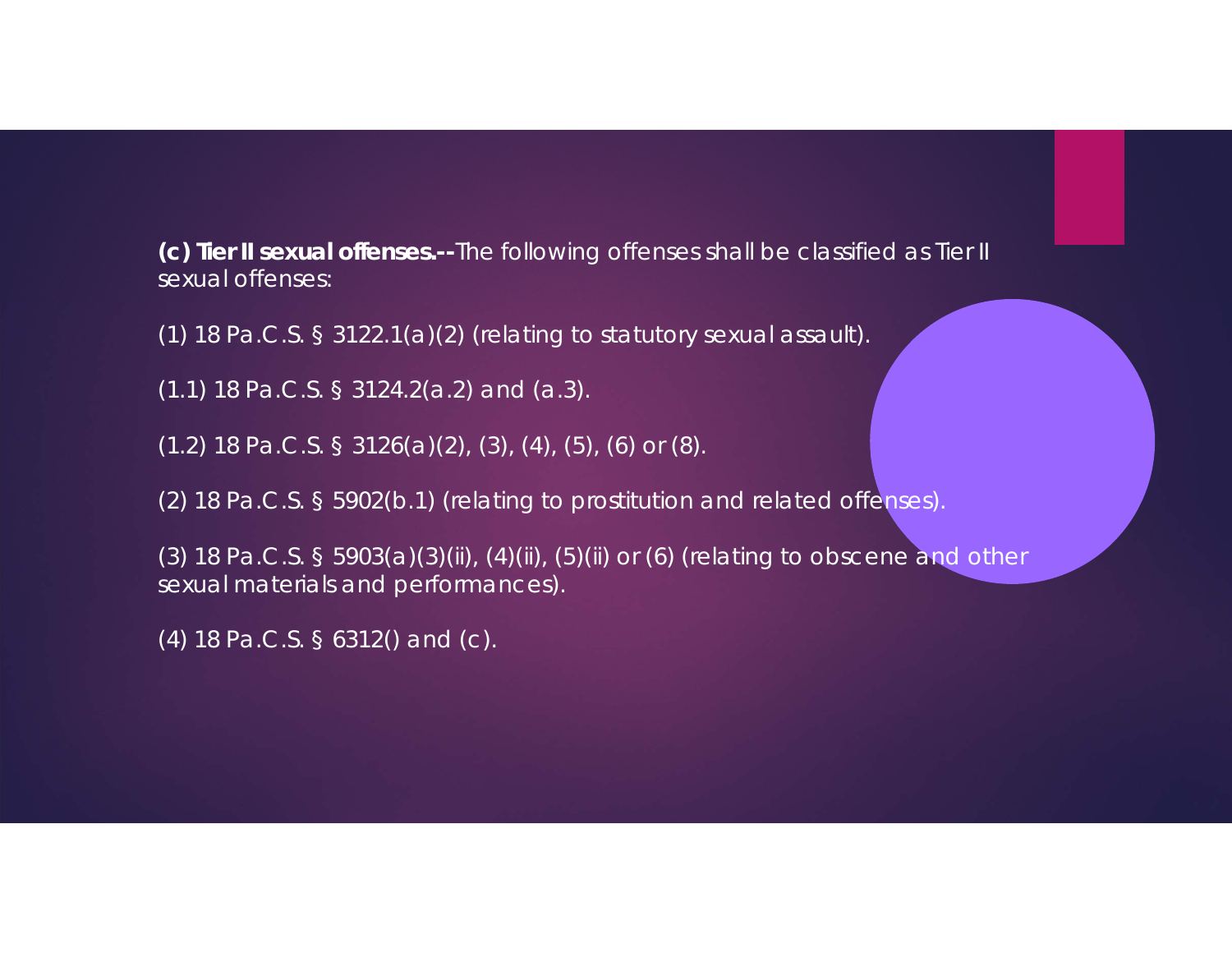- (5) 18 Pa.C.S. § 6318 (relating to unlawful contact with minor).
- (6) 18 Pa.C.S. § 6320 (relating to sexual exploitation of children).
- (7) 18 U.S.C. § 1591 (relating to sex trafficking of children by force, fraud, or coercion).
- (8) 18 U.S.C. § 2243 (relating to sexual abuse of a minor or ward).
- (9) 18 U.S.C. § 2244 (relating to abusive sexual contact) where the victim is 13 years of age or older but under 18 years of age.
- (10) 18 U.S.C. § 2251(relating to sexual exploitation of children).
- (11) 18 U.S.C. § 2251A(relating to selling or buying of children).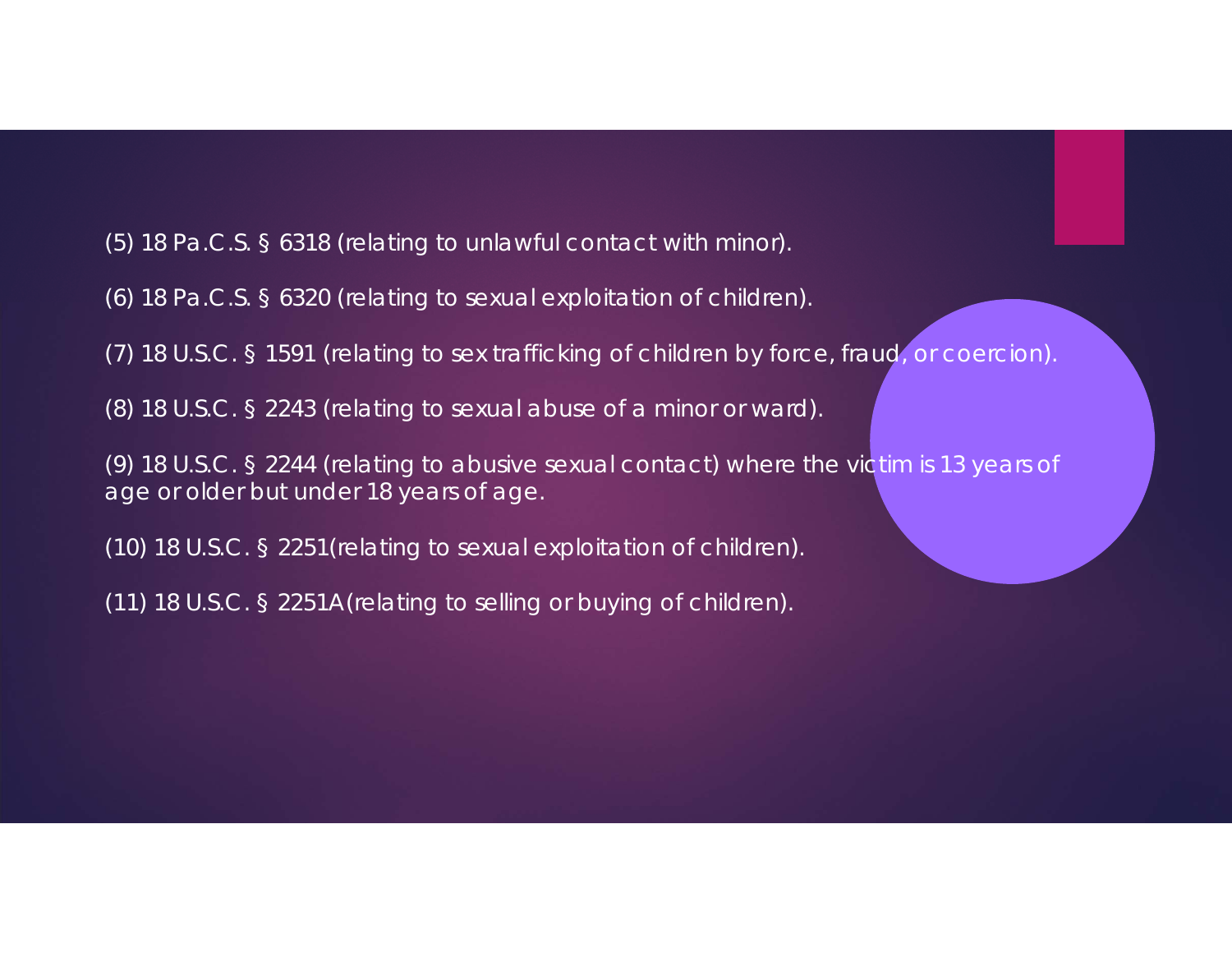#### (12) 18 U.S.C. § 2252(a)(1), (2) or (3).

(13) 18 U.S.C. § 2260 (relating to production of sexually explicit depictions of a minor for importation into the United States).

(14) 18 U.S.C. § 2421 (relating to transportation generally).

(15) 18 U.S.C. § 2422(b).

(16) 18 U.S.C. § 2423(a).

(17) A comparable military offense or similar offense under the laws of another jurisdiction or foreign country or under a former law of this Commonwealth.

(18) An attempt, conspiracy or solicitation to commit an offense listed in paragraph (1), (2), (3), (4), (5), (6), (7), (8), (9), (10), (11), (12), (13), (14), (15), (16) or  $(17)$ .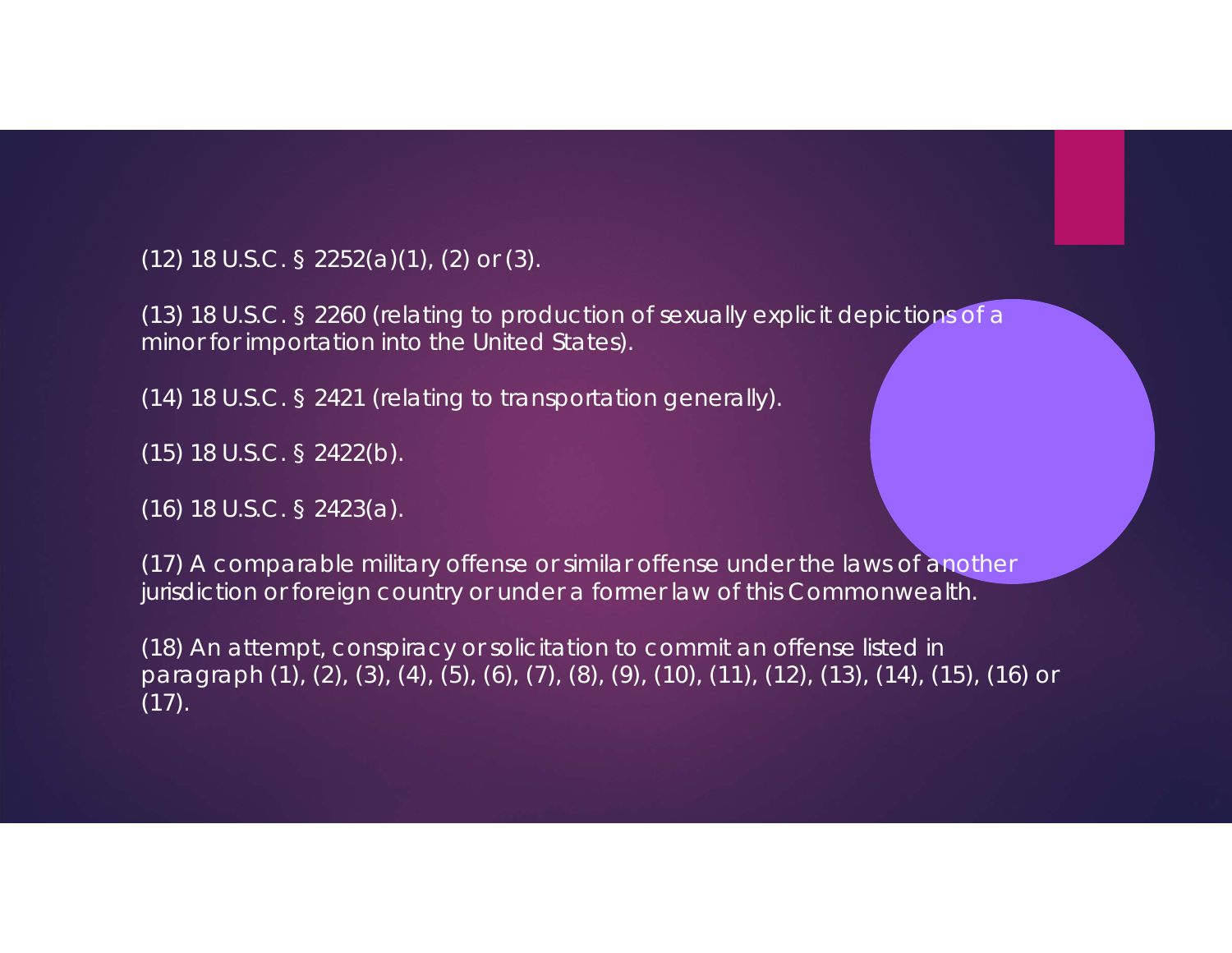**Tier III sexual offenses.--**The following offenses shall be classified as Tier III sexual offenses:

- (1) 18 Pa.C.S. § 2901(a.1) (relating to kidnapping).
- (2) 18 Pa.C.S. § 3121 (relating to rape).
- (3) 18 Pa.C.S. § 3122.1(b) (relating to statutory sexual assault).
- (4) 18 Pa.C.S. § 3123 (relating to involuntary deviate sexual intercourse).
- (5) 18 Pa.C.S. § 3124.1 (relating to sexual assault).
- (6) 18 Pa.C.S. § 3124.2(a.1).
- (7) 18 Pa.C.S. § 3125 (relating to aggravated indecent assault).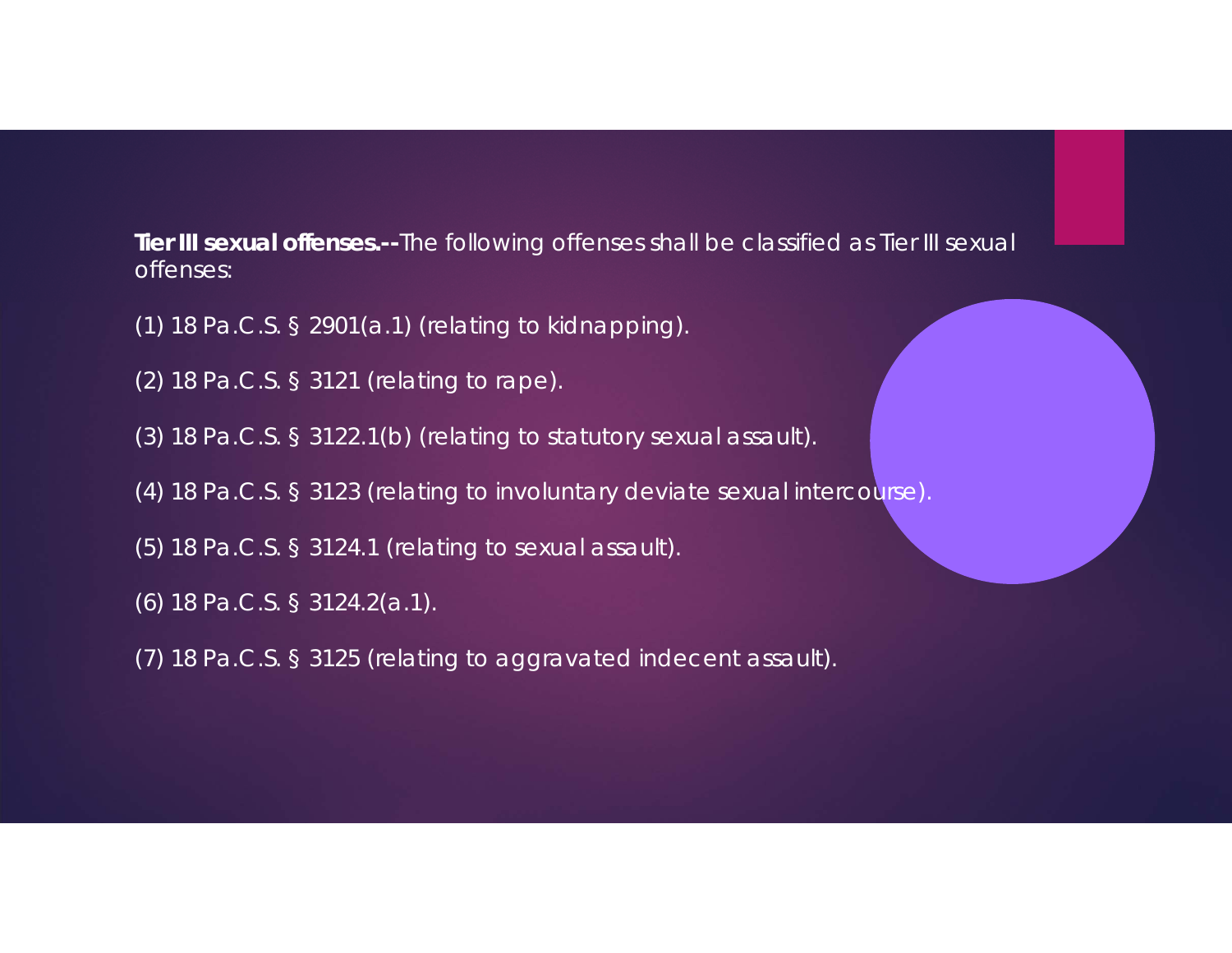- (8) 18 Pa.C.S. § 3126(a)(7).
- (9) 18 Pa.C.S. § 4302(b) (relating to incest).
- (10) 18 U.S.C. § 2241 (relating to aggravated sexual abuse).
- (11) 18 U.S.C. § 2242 (relating to sexual abuse).
- (12)  $18$  U.S.C. § 2244 where the victim is under 13 years of age.
- (13) A comparable military offense or similar offense under the laws of another jurisdiction or country or under a former law of this Commonwealth.
- (14) An attempt, conspiracy or solicitation to commit an offense listed in paragraph (1), (2), (3), (4), (5), (6), (7), (8), (9), (10), (11), (12) or (13).
- (15) (Reserved).
- (16) Two or more convictions of offenses listed as Tier I or Tier II sexual offenses.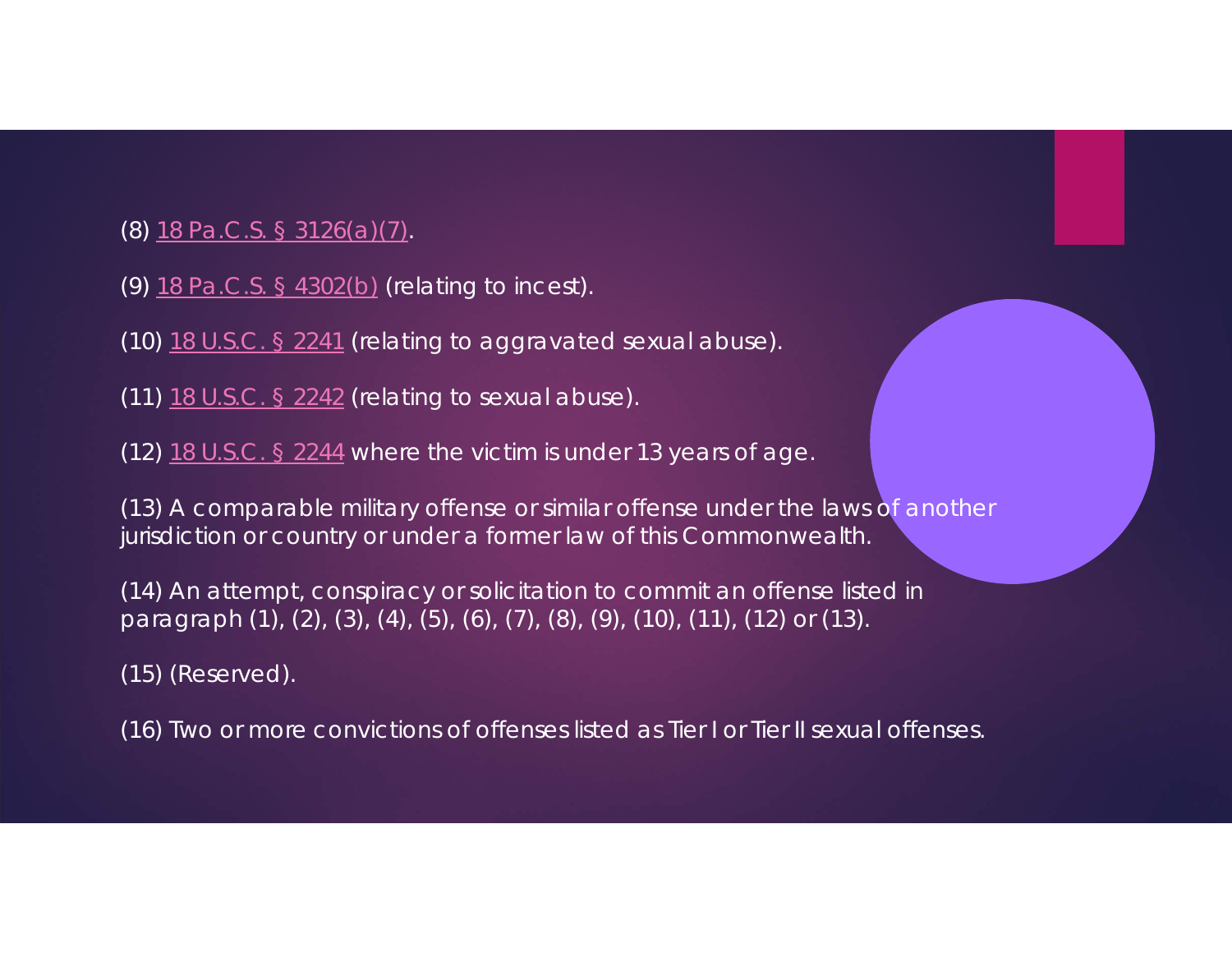**§ 9799.15. Period of registration**

**(a) Period of registration.--**Subject to subsection (c), an individual specified in section 9799.13 (relating to applicability) shall register with the Pennsylvania State Police as follows:

(1) An individual convicted of a Tier I sexual offense, except an offense set forth in section 9799.14(b)(23) (relating to sexual offenses and tier system), shall register for a period of 15 years.

(2) An individual convicted of a Tier II sexual offense shall register for a period of 25 years.

(3) An individual convicted of a Tier III sexual offense shall register for the life of the individual.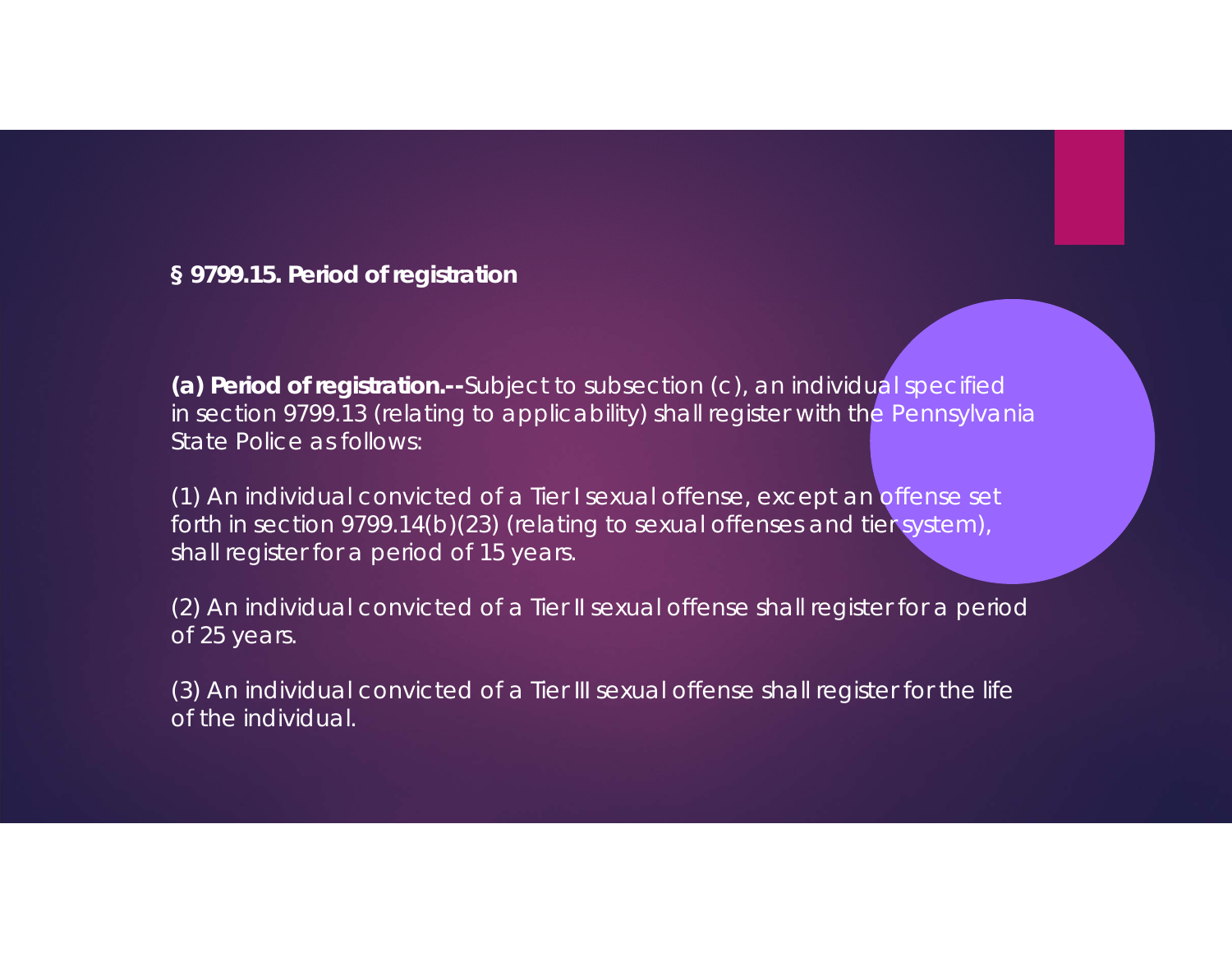(4) A juvenile offender who was adjudicated delinquent in this Commonwealth, or who was adjudicated delinquent in another jurisdiction or foreign country as a consequence of having committed an offense similar to an offense which would require the individual to register if the offense was committed in this Commonwealth, shall register for the life of the individual.

(4.1) A juvenile offender who is required to register in a sexual offender registry in another jurisdiction or foreign country as a consequence of having been adjudicated delinquent for an offense similar to an offense which, if committed in this Commonwealth, would not require the individual to register shall register for a period of time equal to that required of the individual in the other jurisdiction or foreign country.

(5) A sexually violent delinquent child shall register for the life of the individual.

(6) A sexually violent predator shall register for the life of the individual.

(7) An individual subject to registration under section 9799.13(7.1) shall register for the period of time equal to the time for which the individual was required to register in another jurisdiction or foreign country.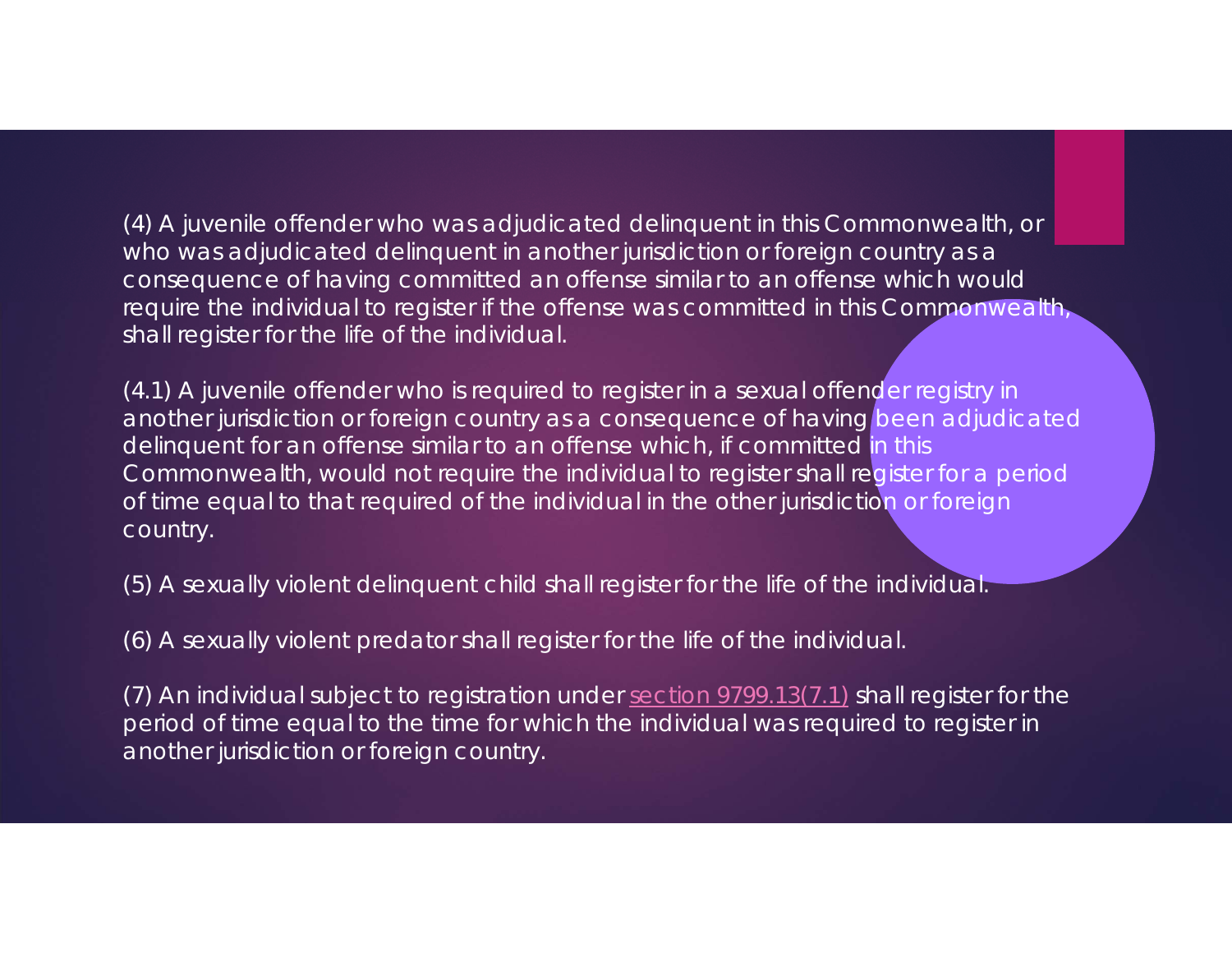**(a) Juvenile offender.--**An individual who is a juvenile offender, with the exception of a juvenile offender whose period of registration is determined by section 9799.15(a)(4.1) (relating to period of registration), shall have the requirement to register terminated if all of the following apply:

(1) At least 25 years have elapsed since the individual was:

(i) adjudicated delinquent for an offense which, if committed by an adult, would be classified as an offense under 18 Pa.C.S. § 3121(relating to rape), 3123 (relating to involuntary deviate sexual intercourse) or 3125 (relating to aggravated indecent assault) or an attempt, solicitation or conspiracy to commit an offense under 18 Pa.C.S. § 3121, 3123 or 3125, excluding time spent under the supervision of the court, including commitment to an institution or facility set forth in section 6352(a)(3) (relating to deposition of delinquent child); or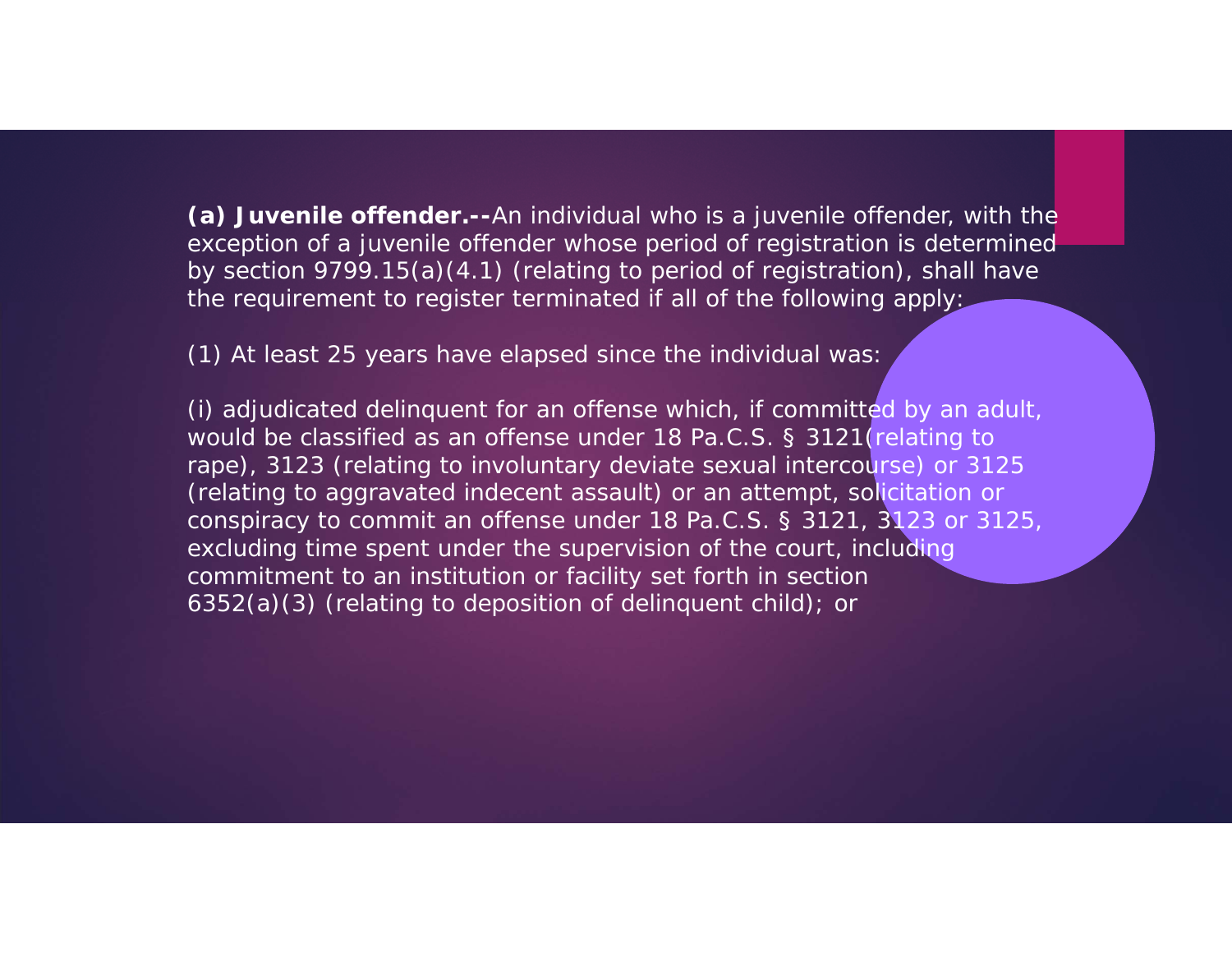(ii) adjudicated delinquent for an offense in another jurisdiction or foreign country which is similar to that which if committed by an adult in this Commonwealth would be classified as an offense under 18 Pa.C.S. § 3121, 3123 or 3125 or an attempt, solicitation or conspiracy to commit an offense under 18 Pa.C.S. § 3121, 3123 or 3125.

(2) For a period of 25 years prior to the filing of the petition, the individual has not been convicted of a subsequent sexually violent offense or a subsequent offense:

(i) graded as a misdemeanor of the second degree or higher; or

(ii) which is punishable by a term of imprisonment greater than one year.

(3) The individual successfully completed court-ordered supervision without revocation.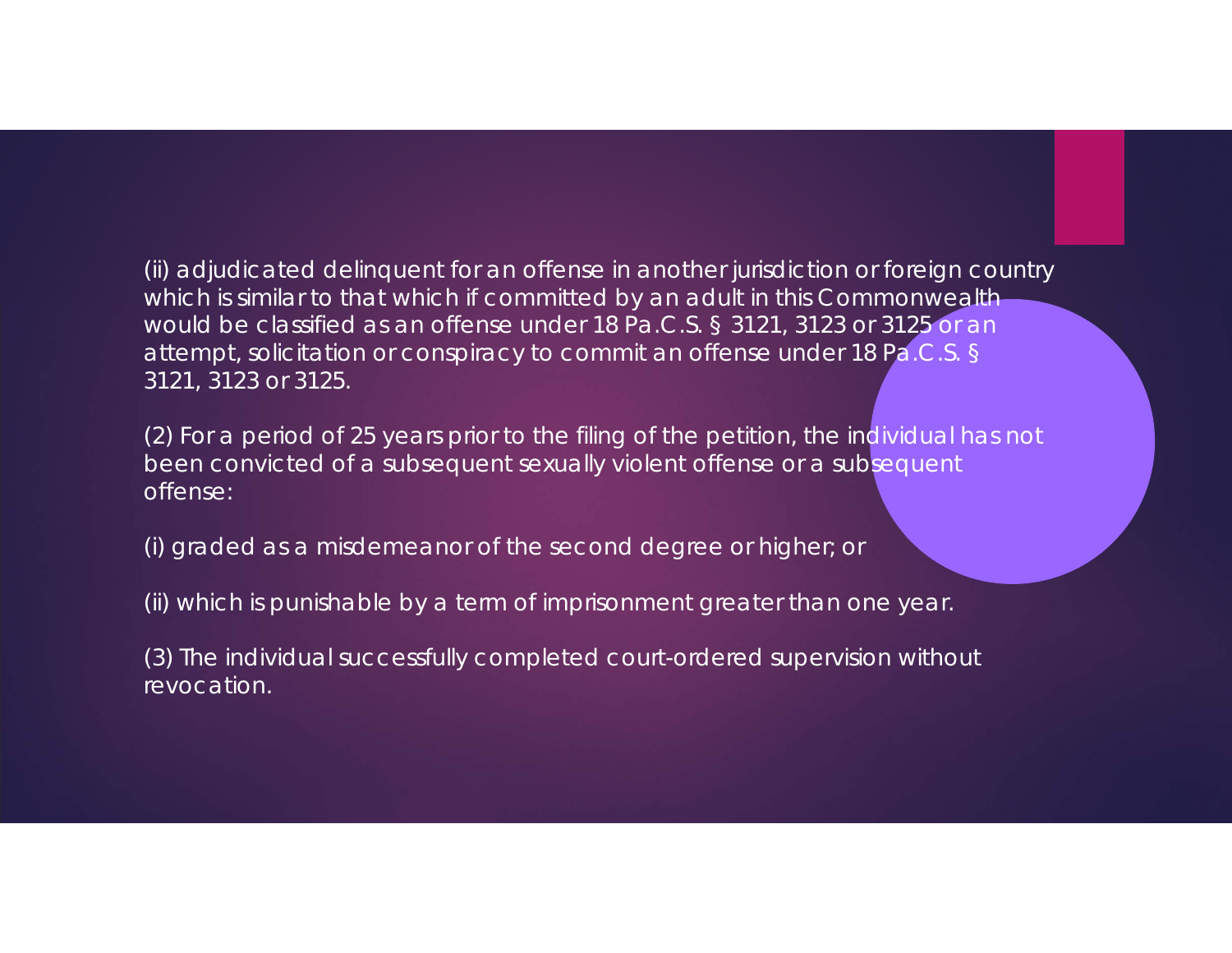(4) The individual successfully completed a treatment program for sexual offenders recognized by the juvenile court in this Commonwealth or another jurisdiction or the United States Attorney General under section 115(b)(1) of the Adam Walsh Child Protection and Safety Act of 2006 (Public Law 109-248, 42 U.S.C. § 16915(b)(1)).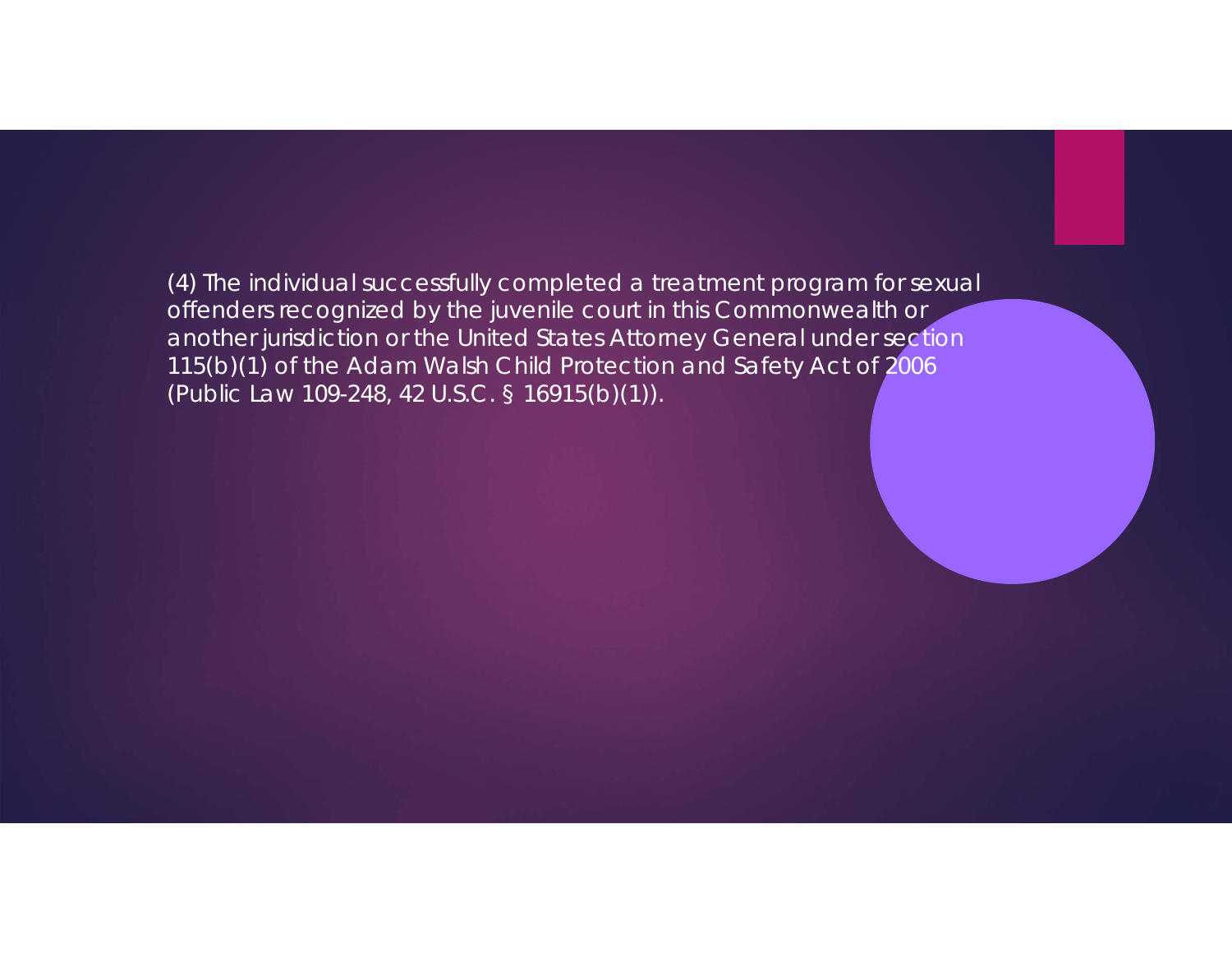#### 9799.13 Applicability

The following individuals must register

- -Anyone who, on or after the effective date, is convicted of a predicate offense and resides in the Commonwealth, or is a transient, or works or is a student on this Commonwealth.
- - Anyone who, on or after the effective date, is, as a result of a conviction for a predicate offense, incarcerated in a state or county correctional facility, is on probation or parole for said offense.
- Anyone who is required to register in another state or territory
- -Anyone who is required to register or was required to register and failed to register with the police prior to the effective date and who has not fulfilled the period of registration
- - Anyone who is a juvenile offender who was adjudicated delinquent in this Commonwealth and who resides, works, or Is a student, or lives anywhere else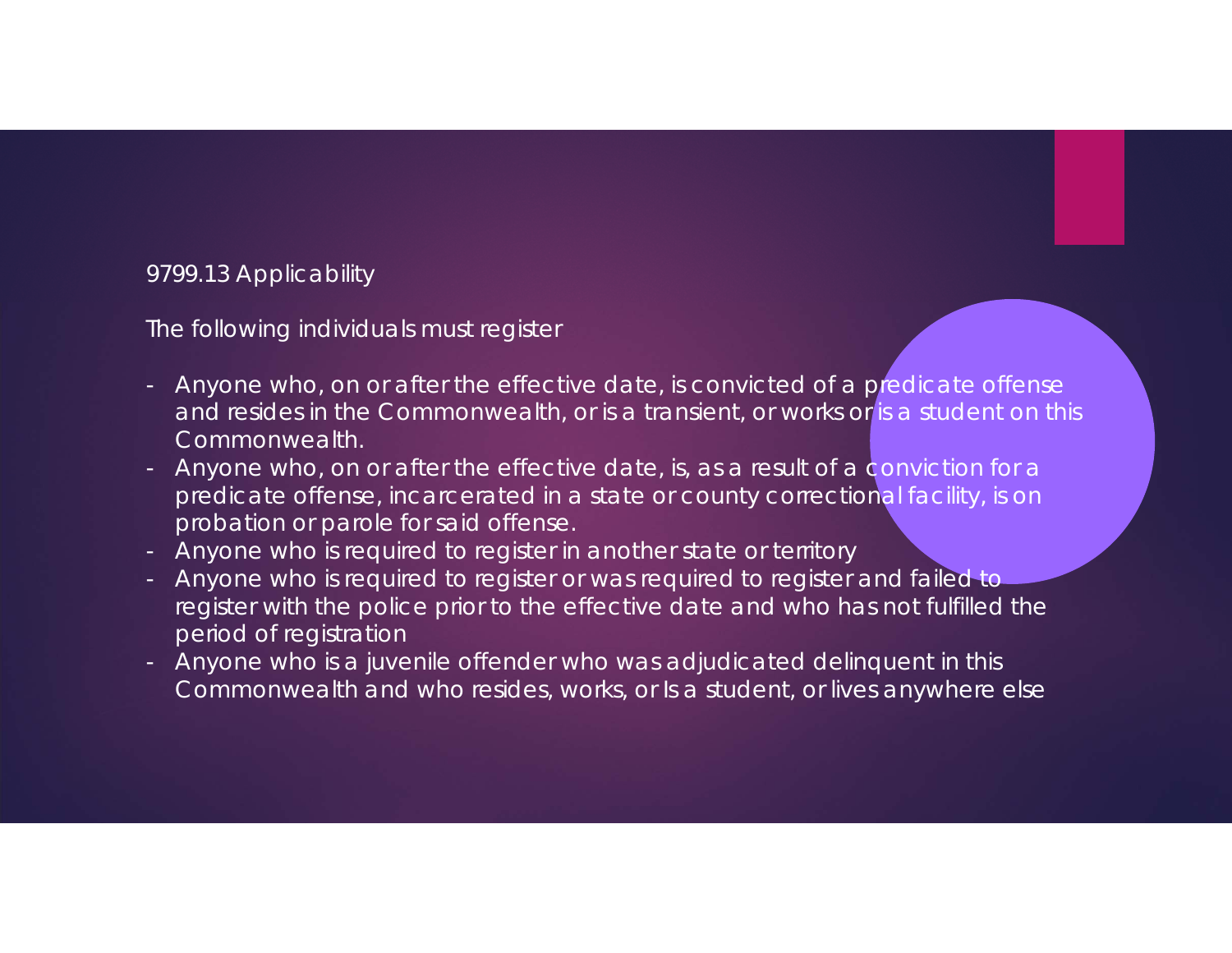# Right to Appeal 42 Pa.C.S. 9799.17(d)

• Only applies to juveniles

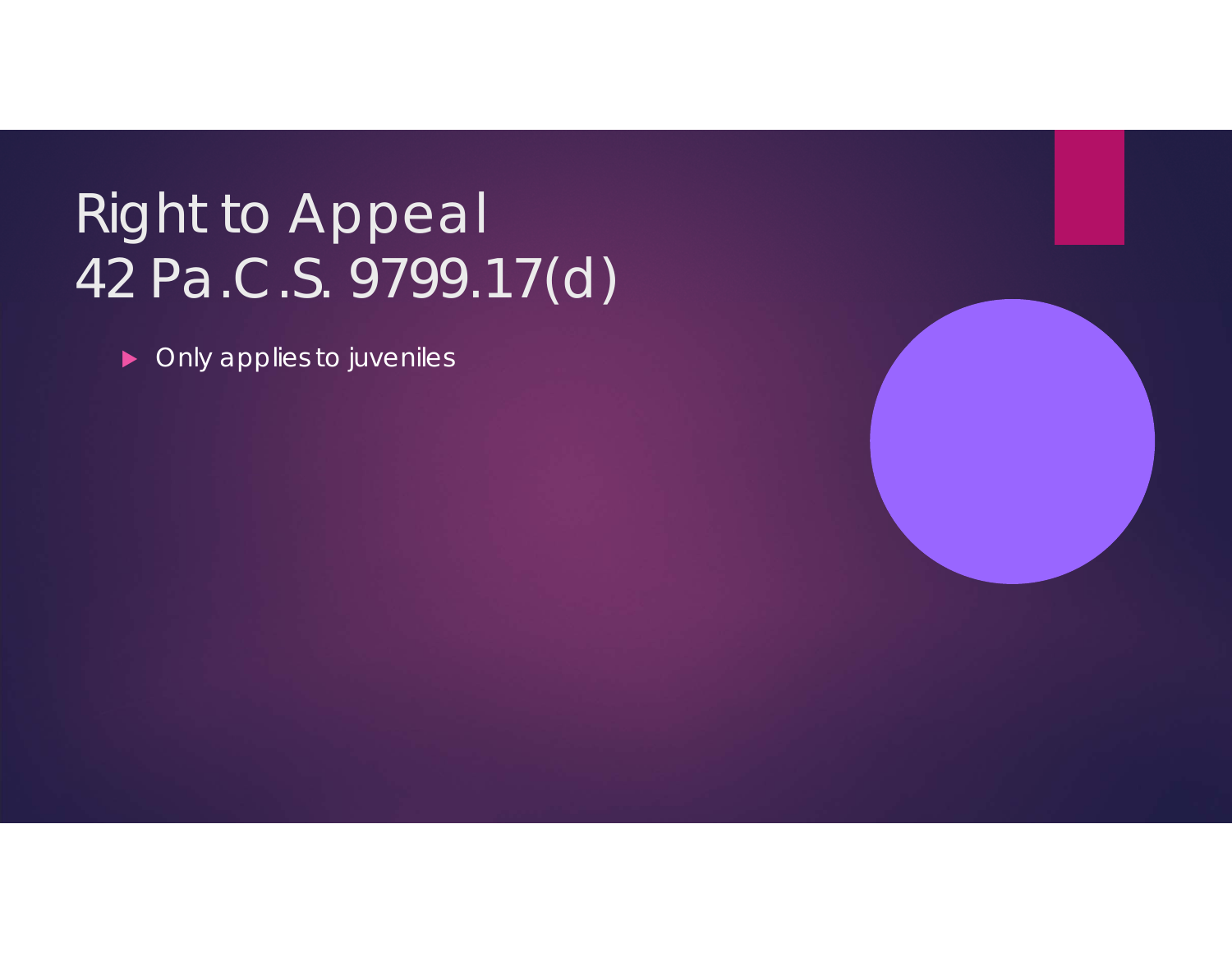#### Current arguments pending

#### $\blacktriangleright$ **Retroactivity**

▶ Commonwealth v. Hainesworth, 82 A.2d 444 (Pa. Super. 2013). In that case, the appellant entered a plea that did not carry the requirement to register and sentenced to probation. Prior to the enactment of SORNA, he filed to shorten his probationary period so that he would be not be required to register under SORNA, to be enacted the following December. Id. at 447. The trial court issued a ruling denying his petition to shorten his probationary period, and also issued an order that he would not be required to register under SORNA, specifically stating that to require him to register would violate due process of law and fundamental fairness. Id. The Superior Court agreed. Id. at 450. Furthermore, the Partee Court specifically found that Commonwealth v. Benner, 853 A.2d 1068 (Pa. Super. 2004) was not applicable, because Benner was required to register at his initial plea and sentencing. Id. at 450.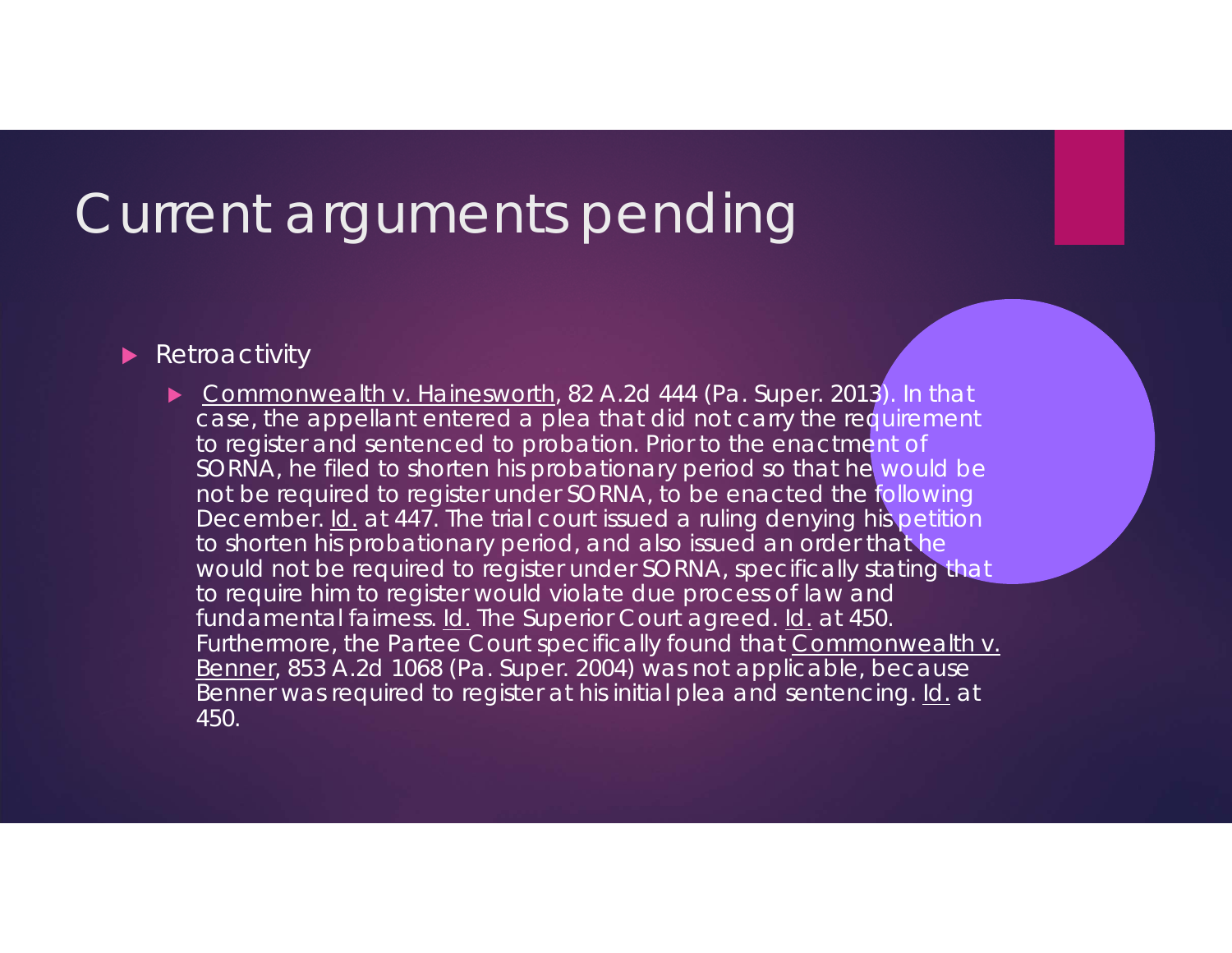Commonwealth v. Perez, 82 A.2d 444

#### **Synopsis**

**Background:** Defendant pled nolo contendere in the Court of Common Pleas of Cumberland County, Criminal Division, No. CP–21–CR–0002975–2012, Ebert, J., to indecent assault. Defendant appealed. **Holding:** The Superior Court, No. 1410 MDA 2013, Mundy, J., held that the ex post facto clause of the federal constitution did not prohibit the retroactive application of the 25–year sex offender registration requirement to defendant.

Affirmed.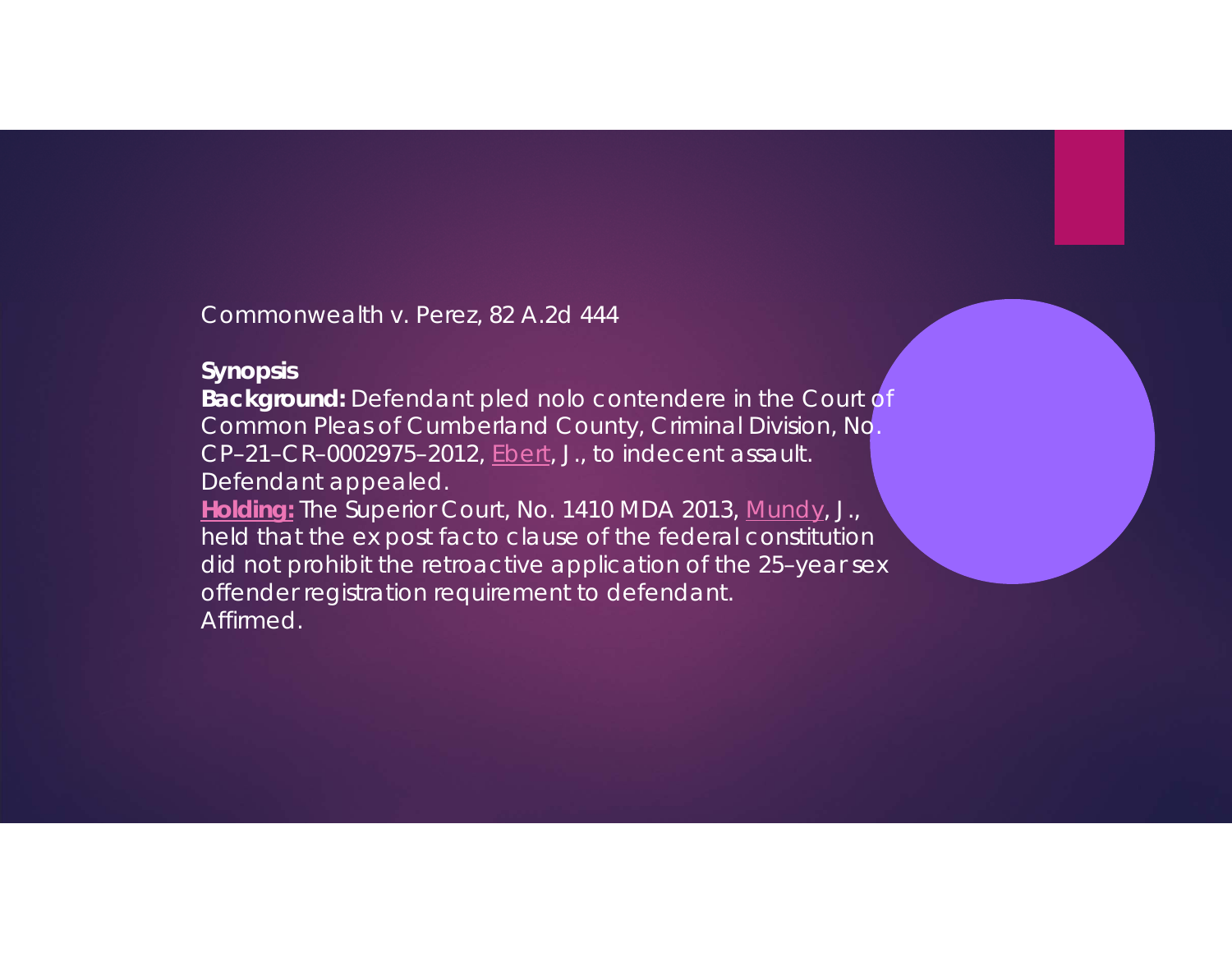Other Constitutional Challenges

Commonwealth v. **Giannantonio,** 114 A.3d 429 Pa. Super 2015 **SORNA does not violate due process**

**Commonwealth v. McDonough,** 96 A.3d 1067 Pa. Super 2014 **SORNA is not punitive SORNA is a collateral**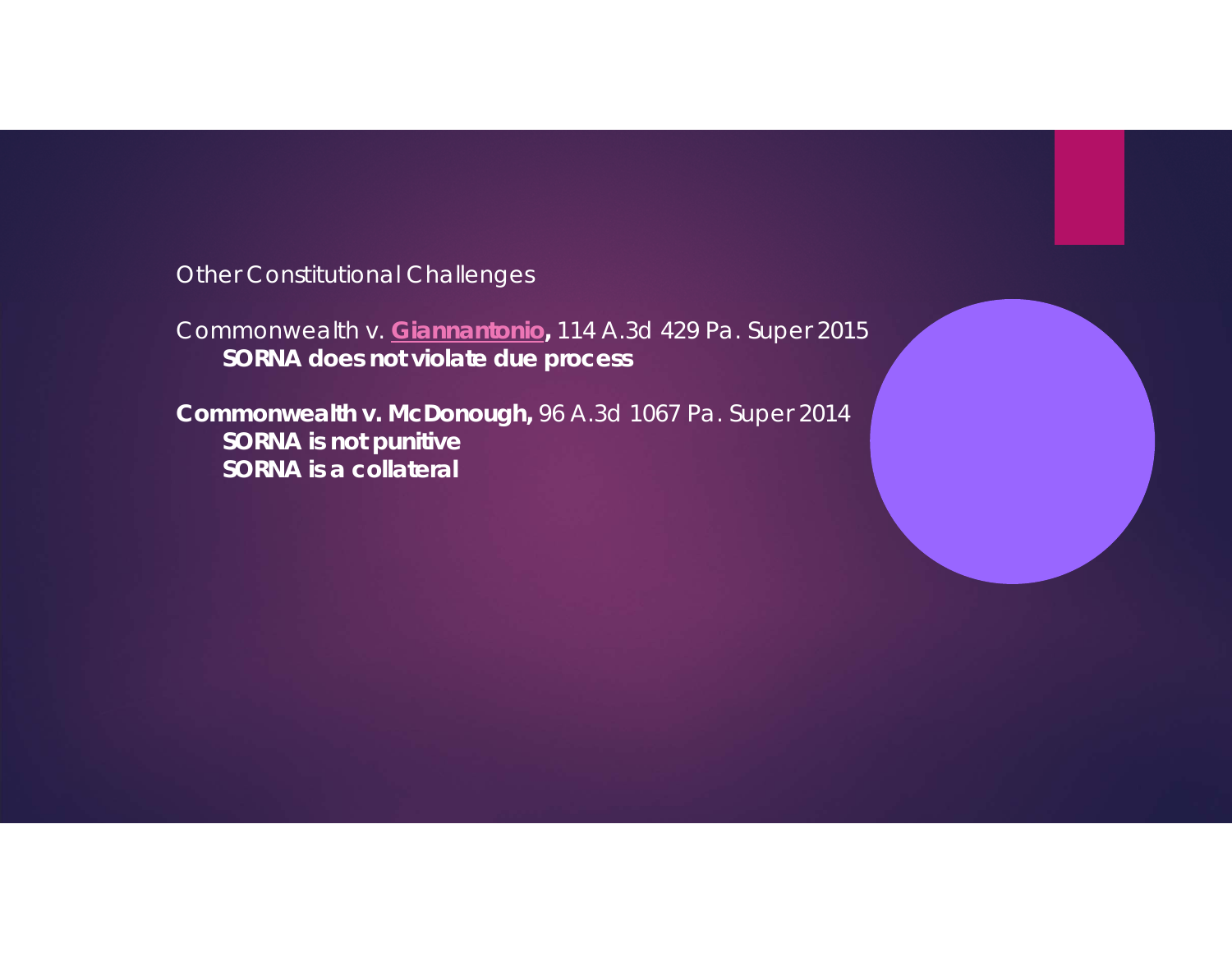#### Case Study

Defendant pled to Statutory Sexual Assault in 2007

At that time, the crime was 3122.1 (no subsections) where the defendant was four or more years older and the victim was under the age of 15, and they were not married.

The underlying facts of the case were that the defendant, at age 19, had sex with a 15 year old girl.

For some reason, the defendant and his lawyer agreed to register under Megan's Law II, even though 3122.1 was not a predicate offense. 10 years.

In December of 2011, the statute was amended to include subsections.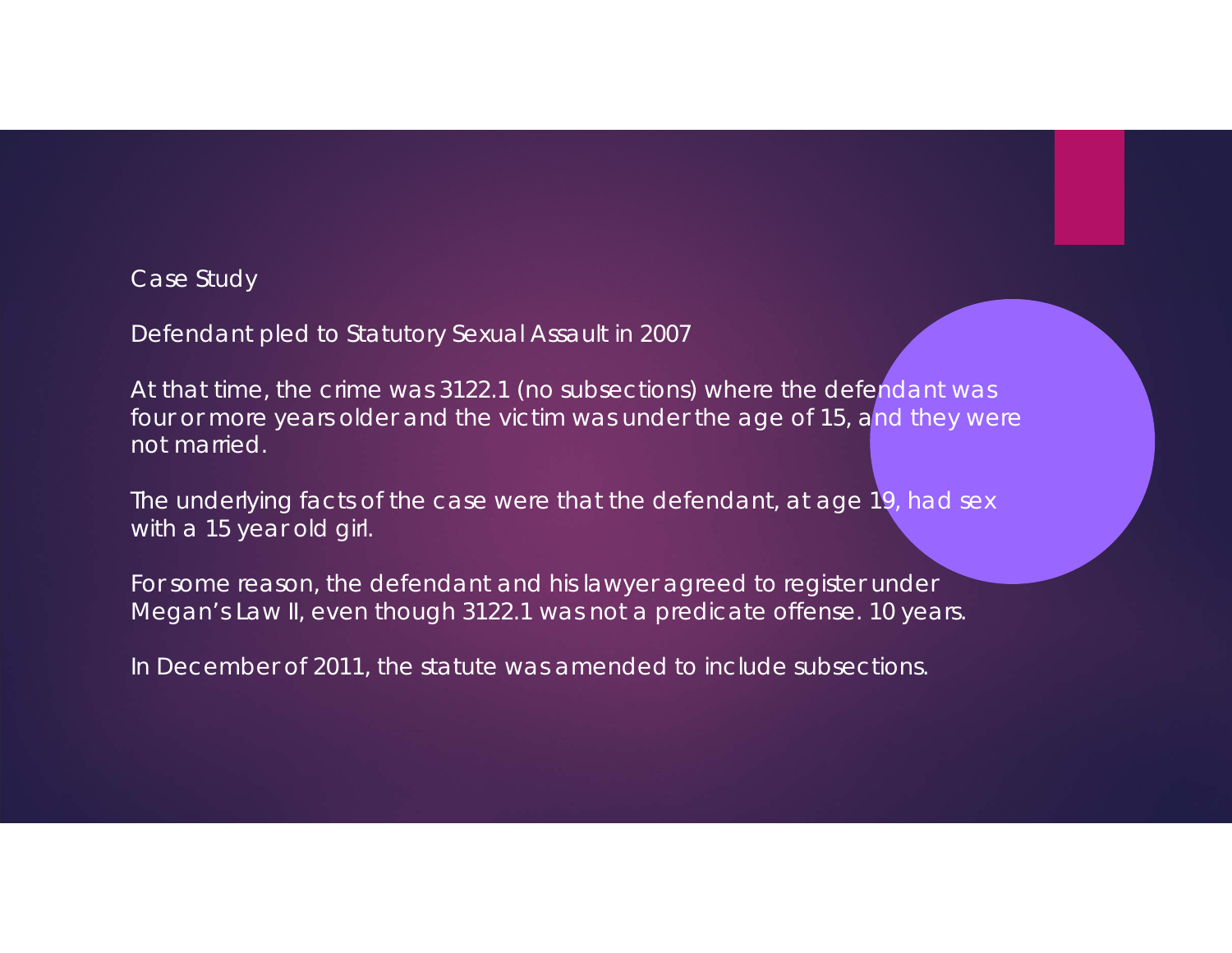18 Pa.Ca .S. 3122.1 Statutory Sexual Assault

(a) Felony of the second degree.- a person commits felony of the  $2<sup>nd</sup>$  degree when that person engages in sexual intercourse with a complainant to whom the person is not married who is under the age of 16 years and the person is

(1) Four years older but less than eight years older than the complainant; or (2) Eight years older but less than 11 years older than the complainant.

(b) Felony of the 1<sup>st</sup> degree- a person commits a felony of the first degree when that person engages in sexual intercourse with a complainant under the age of 16 years and that person is 11 years or more older than the complainant and they are not married.

Only section (b) needs to register.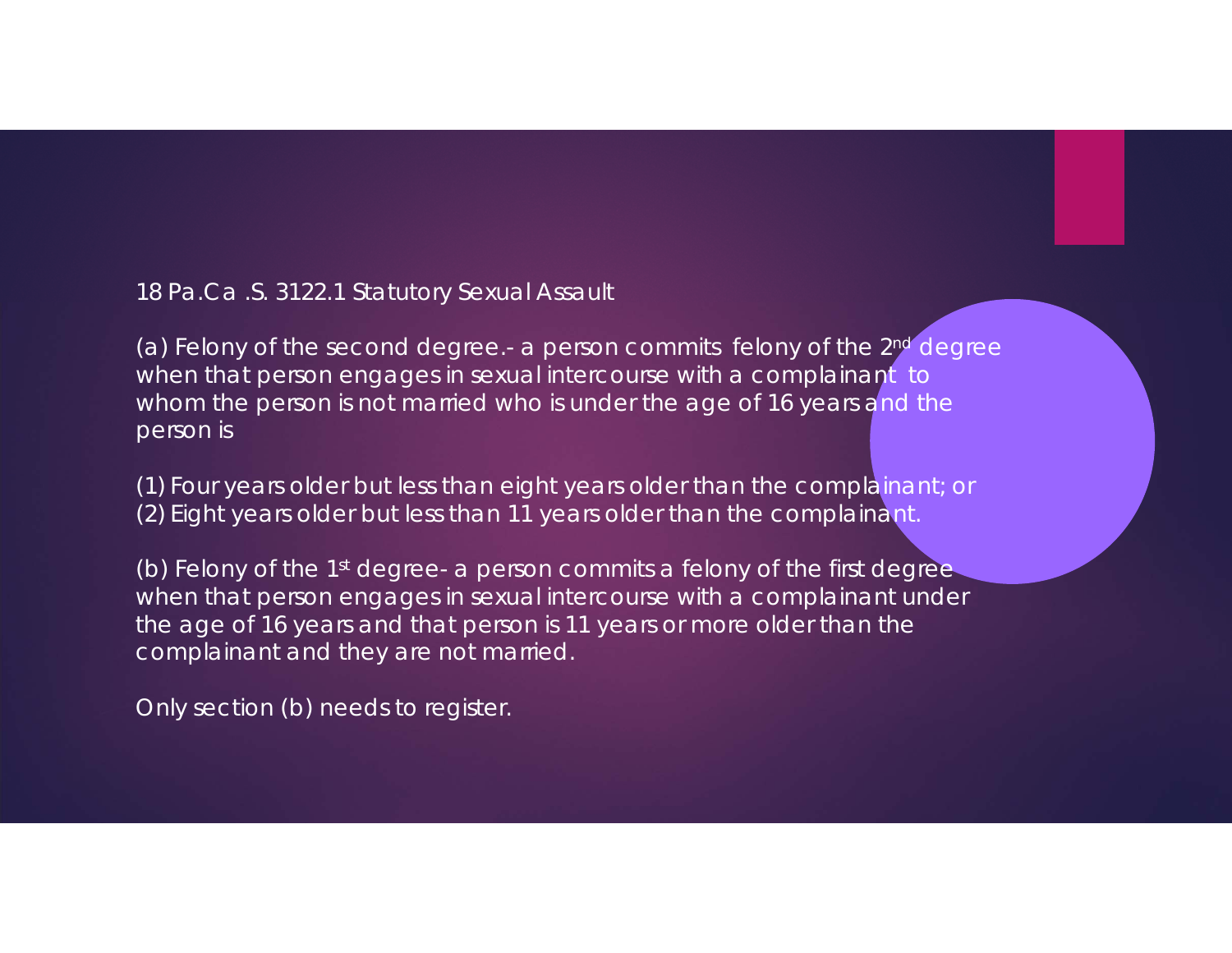The General Assembly, in House bill 1985, which became law In March, 2014, and was made retroactive to December 12, 2012, Amended SORNA's Retroactivity as follows:

(B) Convictions under 18 Pa.C.S. 3126 (relating to indecent assault), where The crime is graded as an M2, or where the conviction occurred between January 22, 2006 and January 1, 2007, when the crime is graded as a F3

Are not required to register